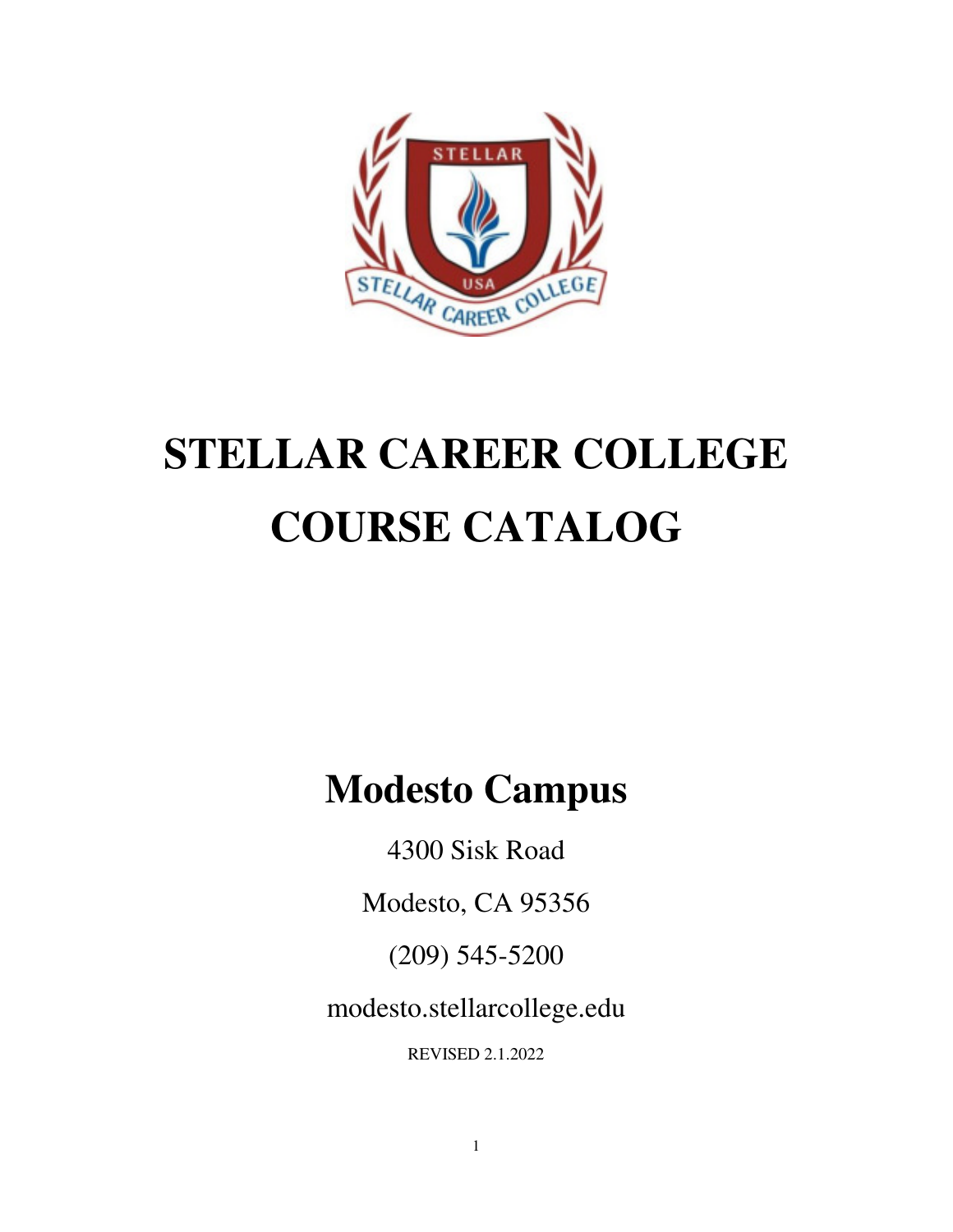

# **STELLAR CAREER COLLEGE Mission Statement**

*The mission of Stellar Career College is to provide consistent high-quality instruction and motivation in a positive learning environment. The welfare and education of students and employees are our primary focus. Together, we work toward building skilled individuals and a successful company to serve the needs of the community.*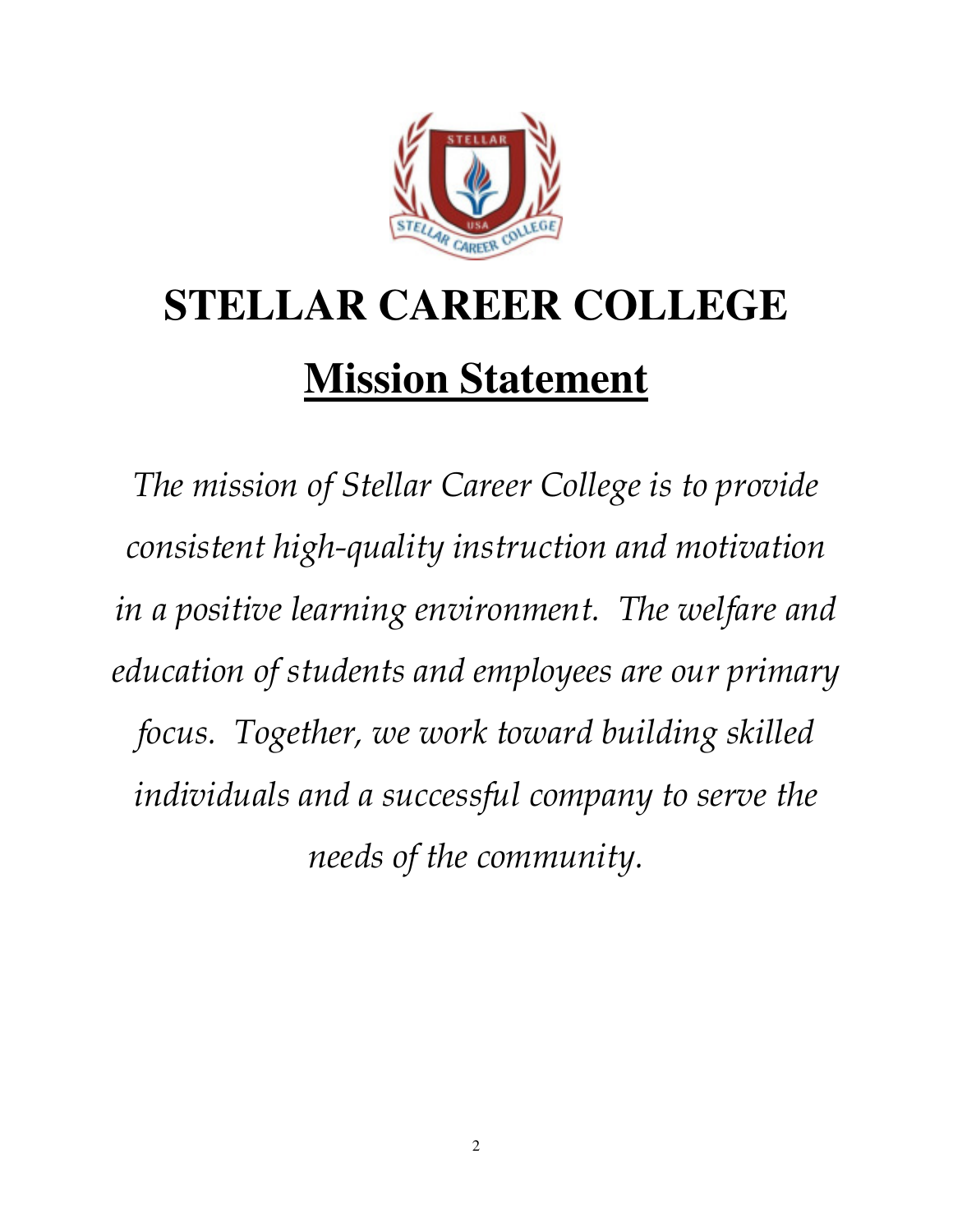### **TABLE OF CONTENTS**

### **SCHOOL INFORMATION**

| <b>ADMINISTRATORS &amp; INSTRUCTORS</b>                                                      | 9         |
|----------------------------------------------------------------------------------------------|-----------|
|                                                                                              |           |
| <b>ADMISSIONS</b>                                                                            | <b>10</b> |
|                                                                                              |           |
|                                                                                              |           |
|                                                                                              |           |
|                                                                                              |           |
| <b>FINANCIAL INFORMATION</b><br><u> 1989 - Johann Barbara, martxa eta idazlea (h. 1989).</u> | 12        |
|                                                                                              |           |
|                                                                                              |           |
|                                                                                              |           |
|                                                                                              |           |
| STUDENT INFORMATION<br><u> 1989 - Johann Stein, mars an deus Amerikaansk kommunister (</u>   | 15        |
|                                                                                              |           |
|                                                                                              |           |
|                                                                                              |           |
|                                                                                              |           |
| SATISFACTORY PROGRESS<br>$\frac{17}{2}$                                                      |           |
|                                                                                              |           |
|                                                                                              |           |
|                                                                                              |           |
|                                                                                              |           |
|                                                                                              |           |
|                                                                                              |           |
|                                                                                              |           |
|                                                                                              |           |
|                                                                                              |           |
|                                                                                              |           |
|                                                                                              |           |
|                                                                                              |           |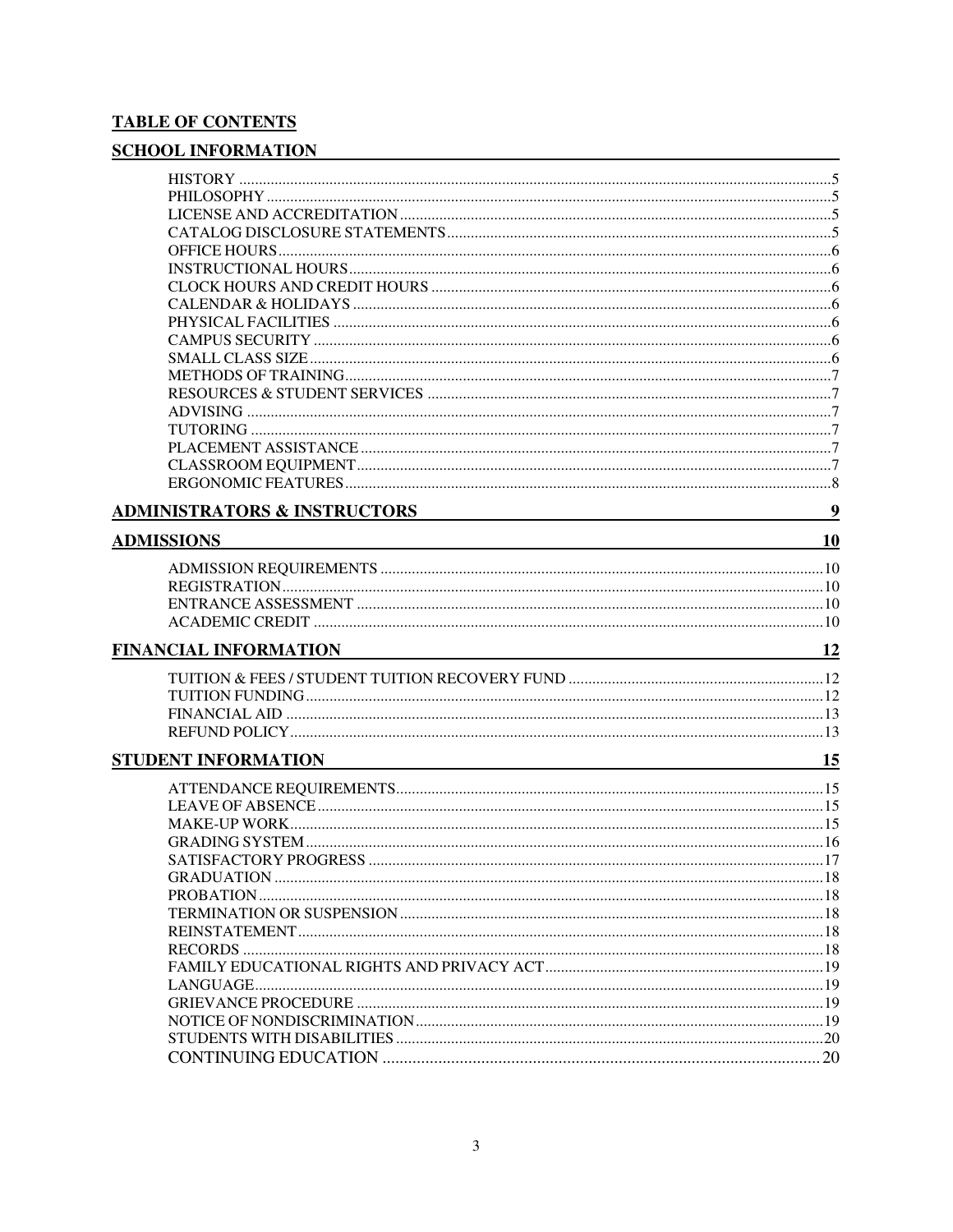### **TABLE OF CONTENTS**

### **VOCATIONAL PROGRAMS**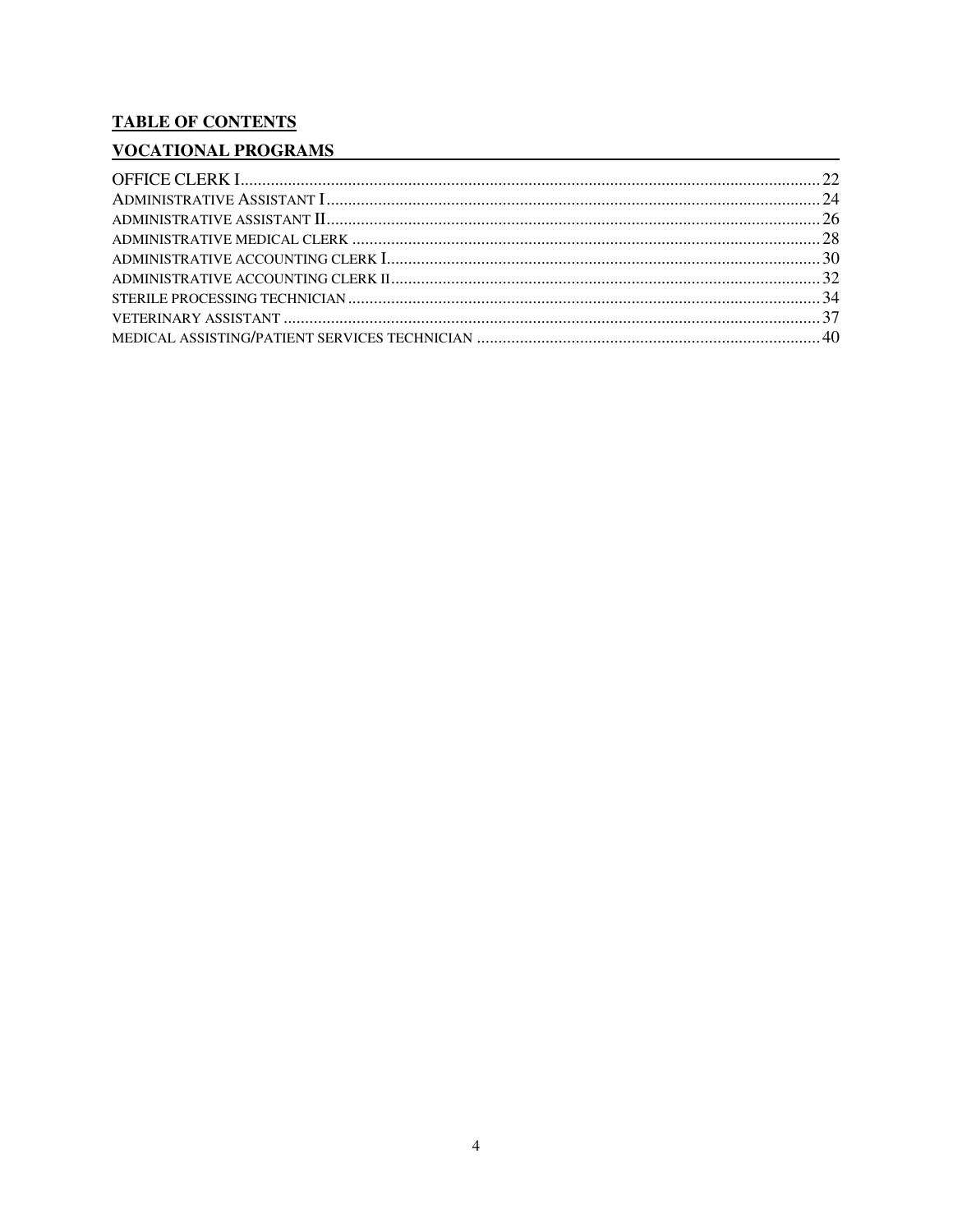### **SCHOOL INFORMATION**

#### **HISTORY**

Computer Tutor was established in 1986 in Modesto, California by Lenore Hughes to improve children's reading, comprehension and mathematical skills. Computer Tutor began offering computer software training and clerical programs to adults in 1989. Accounting courses were added in 1992. In 1997, R. George Rawe became the Director of Computer Tutor. In 1998, Mr. Rawe became the Director/Owner and medical and computer technical programs were added. Because of the expanded program offerings, the Computer Tutor name was changed to Computer Tutor Business and Technical Institute in July 2002. Computer Tutor first received accreditation from ACCSC in March 2003. In February 2014, the Institution moved to a new location at 4300 Sisk Rd. Modesto, CA. Effective August 1, 2017 Stellar Career College, LLC became the new owner of the school with Zulfiqar Satti designated as President and CEO. In February 2018, Computer Tutor Business and Technical Institute changed its name to Stellar Career College. We are proud to continue providing consistent, high quality, instructor-led training to our community as we have for over 35 years.

#### **PHILOSOPHY**

Stellar Career College is dedicated to providing quality professional skill development to the  $21<sup>st</sup>$  century workforce. Our professional and trained faculty will train students in their new careers using a hands-on, instructor-led training environment. Upon successful completion of training, students will be prepared to enter an entry-level position in the career for which they were trained.

#### **LICENSE AND ACCREDITATION**

Stellar Career College is a private institution and is approved to operate by the Bureau for Private Postsecondary Education, 2535 Capitol Oaks Drive, Suite 400, Sacramento, CA 95833, telephone 888-370-7589, fax 916-263- 1897. In addition, Stellar Career College is accredited by the Accrediting Commission of Career Schools and Colleges, 2101 Wilson Boulevard, Suite 302, Arlington, VA 22201, telephone 703-247-4212.

#### **SOFTWARE/SHORT COURSES**

Stellar Career College offers short software training courses as continuing education. These courses are not within the school's scope of accredited programs.

#### **CATALOG DISCLOSURE STATEMENTS**

All courses at Stellar Career College are taught at 4300 Sisk Road, Modesto, California 95356. Stellar Career College approval to operate in the State of California is based on provisions of the California Private Postsecondary Education Act (CPPEA) of 2009, which is effective January 1, 2010. Stellar Career College is approved to operate under the terms of California Education Code (CEC) section 94890 (a)(1). The Act is administered by the Bureau for Private Postsecondary Education, under the Department of Consumer Affairs. The Bureau can be reached at: 2535 Capitol Oaks Drive, Suite 400, Sacramento, CA 95833, Phone 888-370-7589 Fax 916-263-1897. Stellar Career College has never filed for bankruptcy petition, operated as a debtor in possession or had a petition of bankruptcy filed against it under Federal law. Stellar Career College is also licensed for the training of veterans and eligible persons under the provisions of Title 38, United States Code. Stellar Career College reserves the right to change or modify any information, curriculum, tuition, and regulations in this catalog at any time. Instruction is in residence, with the facility occupancy level accommodating 130 students at one time. California statute requires that a student who successfully completes a program of study be awarded an appropriate diploma or certificate verifying the fact. Prospective enrollees are encouraged to visit the physical facilities of the school and to discuss personal educational and occupational plans with school personnel prior to enrolling or signing enrollment agreements. As a prospective student, you are encouraged to review this catalog prior to signing an enrollment agreement. You are also encouraged to review the School Performance Fact Sheet, which must be provided to you prior to signing an enrollment agreement. Any questions a student may have regarding this catalog that have not been satisfactorily answered by the institution may be directed to: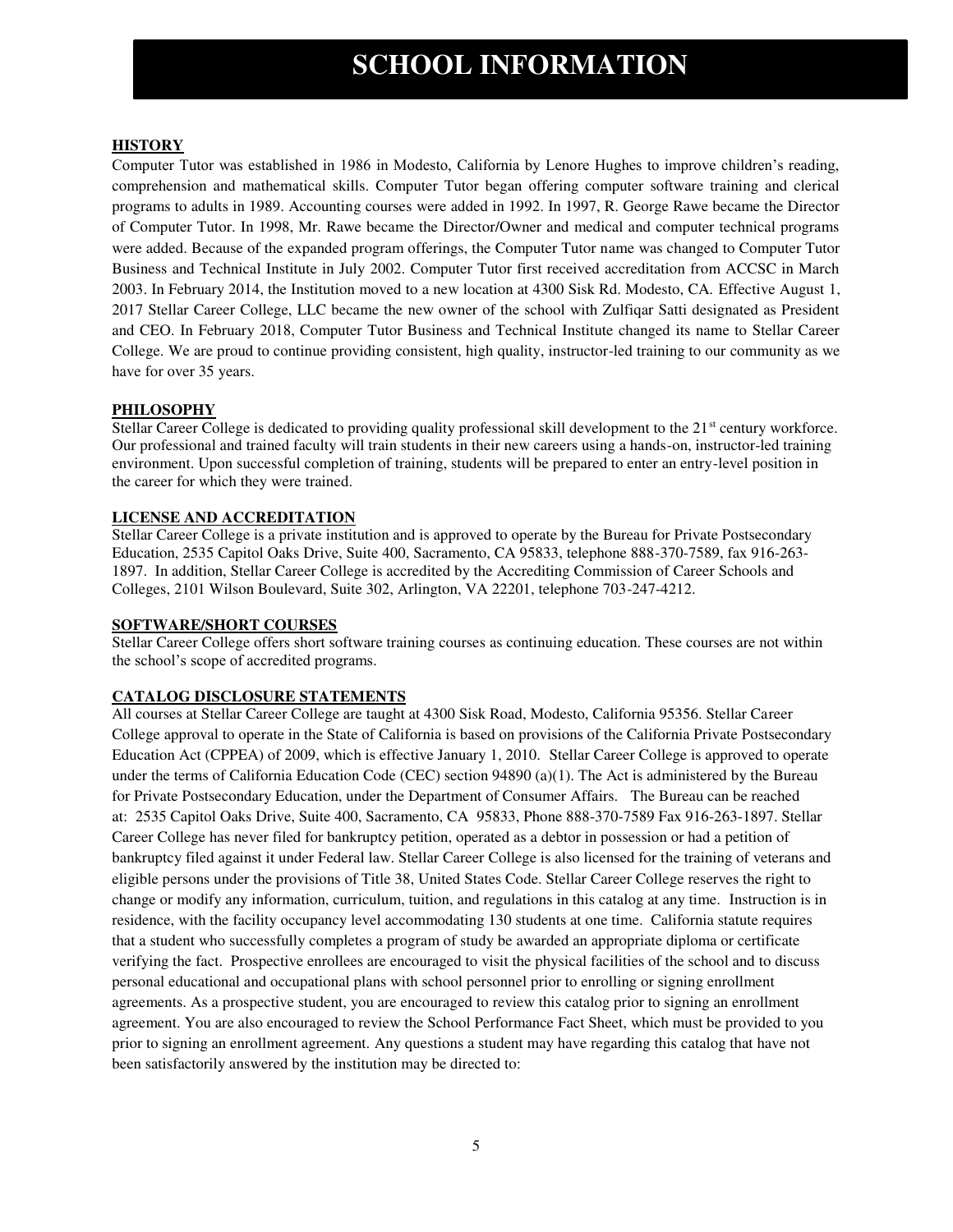Bureau for Private Postsecondary Education 2535 Capitol Oaks Drive, Suite 400, Sacramento, CA 95833 [www.bppe.ca.gov](http://www.bppe.ca.gov/) Phone 888-370-7589 Fax 916-263-1897

#### **OFFICE HOURS**

Stellar Career College is open from 8:00am to 5:20pm Monday through Thursday, except for posted holidays, and closed on Saturday and Sunday.

#### **INSTRUCTIONAL HOURS**

The instructional hours are from 8:00am to 5:20pm for full day students with the exception of certain scheduled healthcare are part-time classes. Classes are scheduled on the basis of enrollment. Students will be advised of probable starting dates at the time of enrollment. Important scheduling information (operating hours, holidays, vacations, in-service days, class schedules and revisions) will be given to students in advance. The designation of hours per subject listed in each course is an estimate only. The total number of hours per course may be adjusted.

#### **CLOCK HOURS & CREDIT HOURS**

Stellar Career College measures its training programs in quarter credit hours. One quarter hour is awarded for a minimum of 20 clock hours of classroom lecture or 20 clock hours of lab. The Private Postsecondary and Vocational Education Reform Act of 1989 states a clock hour is 50 minutes.

#### **OUTSIDE WORK CLOCK HOURS**

Outside Work Clock Hours" is the time allocated exclusively to the learning activities that are outside of the classroom time. Instructors are required to create such activities and/or assignments, assign them to the students, grade them, keep track of this grading, and this grade must be a part of a student's final grade of the corresponding course. Outside Work Clock Hours cannot exceed 25% of the total Clock Hours allocated to a Course. Please see Program Charts for the list of individual courses in a program and corresponding Outside Work Clock Hours for each course within a program. Outside Work Clock Hours are applicable only to new programs i.e. Vet, SPT and MA-PSS.

#### **CALENDAR & HOLIDAYS**

Stellar Career College calendar of program start and end dates are provided under separate cover. Stellar Career College will be closed in observation of the following holidays:

President's Day- Feb. 15, 2021 Labor Day Sept-. 6, 2021

Memorial Day- May 31, 2021 Thanksgiving Day- Nov 25, 2021 Winter Break - Dec. 20- Dec. 30, 2021

#### **PHYSICIAL FEATURES**

Stellar Career College occupies 9714 square feet of a modern office building on Sisk Road. Its facilities include classrooms with computer workstations, a study hall, and a student lounge with modern kitchen facilities. Our campus is within walking distance of many eating establishments at the corner of Pelandale and Sisk Road. Stellar Career College has easy access to the Modesto Area Express (MAX) bus system. The MAX has a bus stop in front of the building.

#### **CAMPUS SECURITY**

Stellar Career College compiles an annual security report (Clery Act) which details current security policies, crime prevention information, and crime statistics on campus and in the surrounding area. Prospective students and employees may request a copy of the security report at the front desk.

#### **SMALL CLASS SIZE**

Stellar Career College has a maximum of 30 students per class.

#### **METHODS OF TRAINING**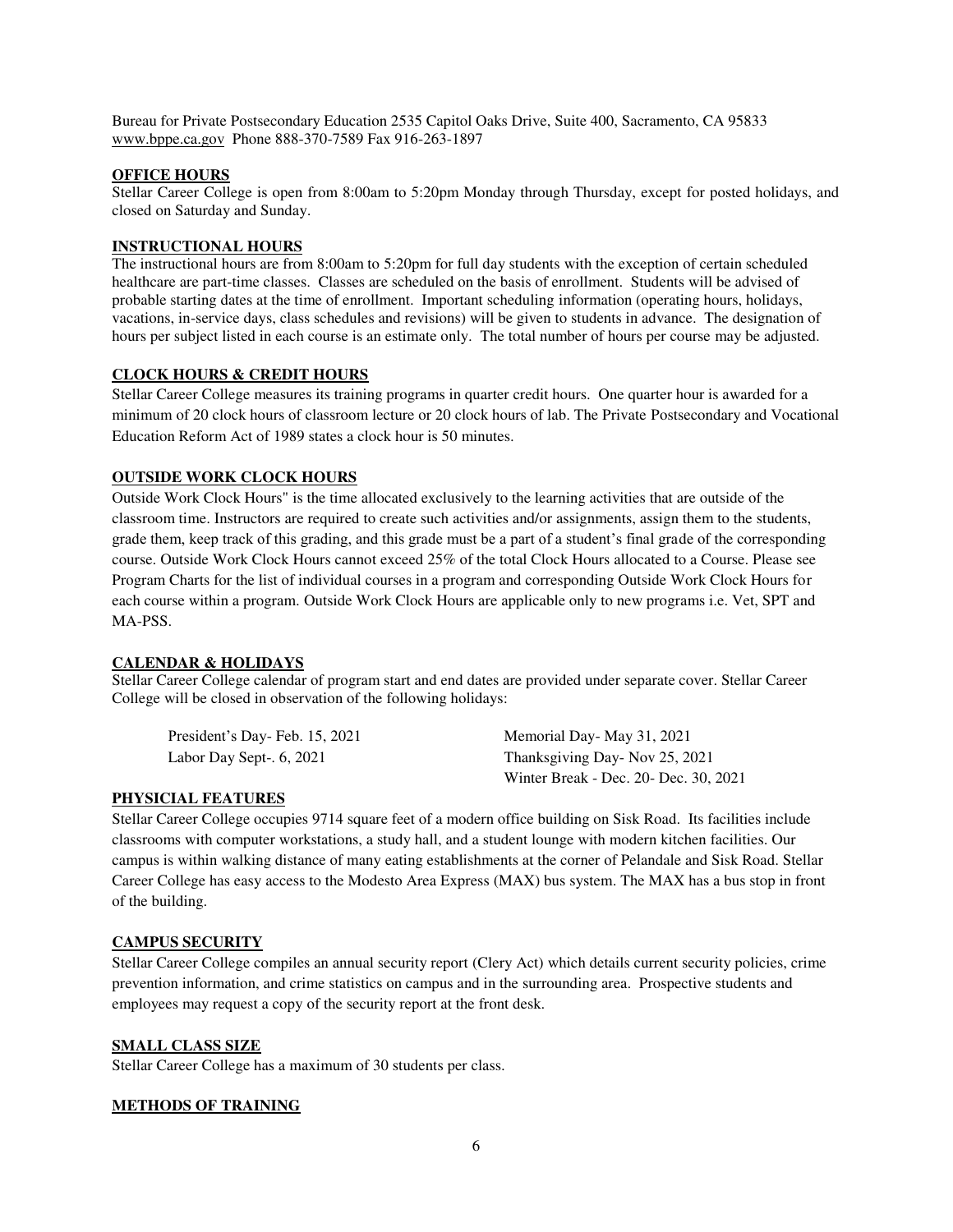TRAINING BY AN INSTRUCTOR: Students may be taught lectures led by an Instructor.

INDIVIDUAL ONE-ON-ONE TRAINING: Students may be taught individually as needed.

HANDS-ON TRAINING: Students may be taught while they are working on a computer.

MULTIMEDIA TRAINING: Students have access to a wide variety of multimedia training including: 6-foot

projection screen, CD-ROM's, DVD's, Books and Manuals.

GUEST SPEAKERS: Professionals from the community may be invited to present specialty skills and information to students to enhance their skills.

LECTURES AND DEMONSTRATIONS: Students have access to lectures and demonstrations on curriculum that will enhance their knowledge and skills.

#### **RESOURCES AND STUDENT SERVICES**

Stellar Career College does not assume responsibility for student housing, does not have dormitory facilities under its control, nor offers student housing assistance. Stellar Career College provides library resources via hard copies and the internet. Students may access the library resources and internet on campus, Monday through Thursday 8:00 am to 5:20 pm. There is a check-in checkout system for removing resources from the library.

Other resources available include:

- Academic advising (see sections on Advising and Tutoring below)
- Job development resources and leads
- Financial aid information

#### **ADVISING**

Stellar Career College has a full-time advisor on staff to help you with your educational plan. In addition, our advisor will help you with job development.

#### **TUTORING**

Additional assistance may be arranged through an Instructor or the Director if a student needs additional help learning the program concepts.

#### **PLACEMENT ASSISTANCE**

- Job Placement Advising
- Resume Seminar
- Professional Resume, Cover Letter, and Reference Sheet
- **Interview Seminar**
- Mock (simulated) interview with a professional from the community
- Job Search Skills Seminar
- Portfolio Training
- Access to job leads
- Details of known vacancies in the field will be brought to the attention of qualified graduates. Some companies may contact this institution for candidates for employment. While this institution will provide employment assistance, it can make no guarantee for a position.

#### **CLASSROOM EQUIPTMENT**

Stellar Career College provides modern computer equipment to ensure that students receive the most relevant technological training:

- Intel Pentium-powered computers
- Large 17-inch monitors
- Microsoft Windows
- Microsoft Office and the relevant software packages on the market
- Wireless connection to the Internet to provide fast connections to the Internet
- Multimedia including USB/ Flash Drive and headphones
- Modern office features including fax and scanning abilities
- Ten key by touch machines

#### **ERGONOMIC FEATURES**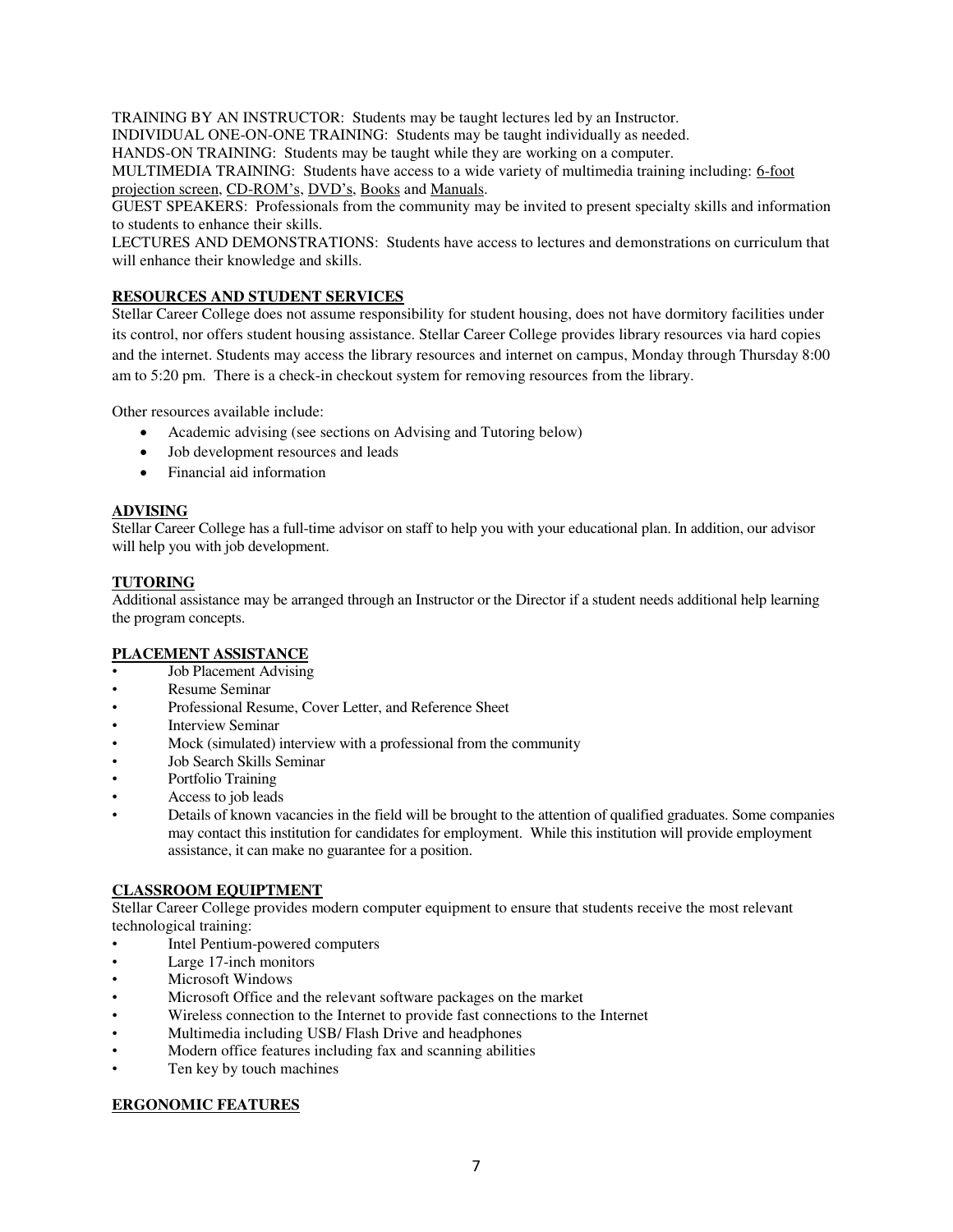Stellar Career College provides training in an ergonomically designed facility. Some of the features incorporated into our design are as follows:

- Adjustable chairs
- Adjustable monitors
- Split keyboards available upon request
- Wrist pads available for your comfort<br>• Ergonomically designed Microsoft and
- Ergonomically designed Microsoft and Dell/ Logitech pointing devices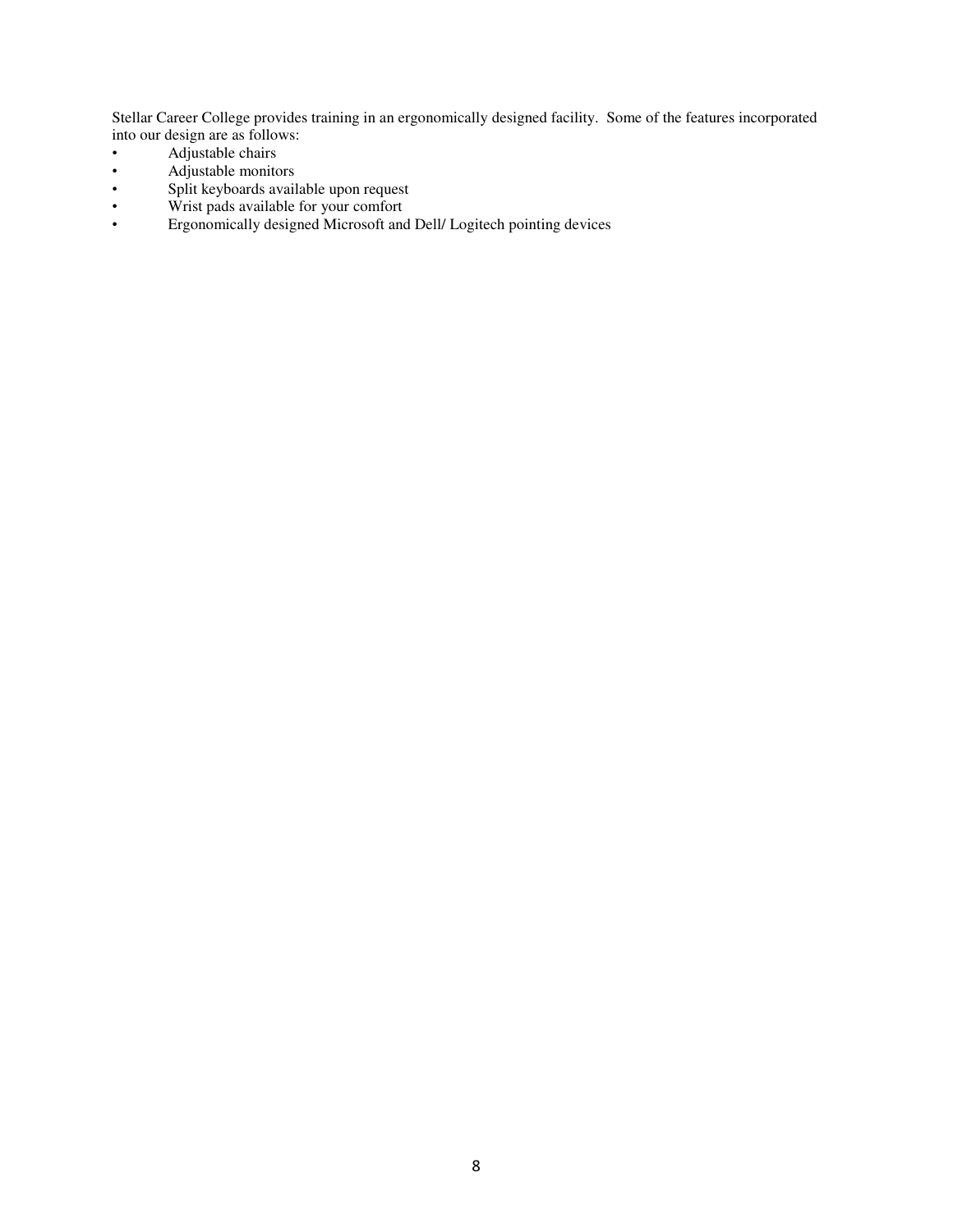# **ADMINISTRATORS & INSTRUCTORS**

#### Zulfiqar A. Satti - **President, Campus Director**

- Master's Degree in Computer Science Doctorate Degree in Organizational Leadership—Chicago School of Professional Psychology, Chicago, Illinois
- Over 20 Years of Teaching and Administrative Experience in Five Different Countries

#### Vic Lal - **Director of Operations, Admissions**

- Background in Marketing, and Admissions
- 15 Years of Experience in Admissions

#### Kristina Nielsen - **Associate Director, Registrar**

- Bachelor's Degree in Health Science with an option in Education—California State University Chico, Chico, CA
- 7 Years of Experience in the Field

#### Amanda Gumucio - **Financial Aid Administrator**

- Associates Degree in Social & Behavioral Science San Joaquin Delta College, Stockton, CA
- Bachelor of Science in Psychology University of Phoenix
- 3 Years of Experience in Financial Aid

#### **INSTRUCTIONAL STAFF**

Trini Johnson - Instructor

- Associates Degree in Culinary Arts California Culinary Academy, San Francisco, CA
- Certificate in Administrative Healthcare Management—SJVC, Modesto, CA
- Background in Human Resources and Medical Billing
- 10+Years of Experience in the Field

Nicole Smith - Instructor

- Bachelor of Science Degree in Applied Mathematics, emphasis in Computational Biology University of California, Merced, Merced, CA
- 5+ Years of Experience in the Field

Roneel Ramrakha - Instructor

- CBSPD Board Certified
- 6 years of experience in the field
- Bachelor's Degree in Accounting Stanislaus State University, Turlock, CA.

Mario Sandoval – Instructor

• 3 years of experience in the field

Jennifer Reed, RVT - Instructor

- Bachelor's Degree in City & Regional Planning Cal Poly State University, San Luis Obispo, CA
- Associate of Science, Veterinary Technology Carrington College, Stockton, CA
- 10+ Years of Experience in the Field

Sabrina Mendoza- Instructor

- Associates Degree in Medical Assisting San Joaquin Valley College, Modesto, CA
- 7 years of experience in the field
- Registered Medical Assistant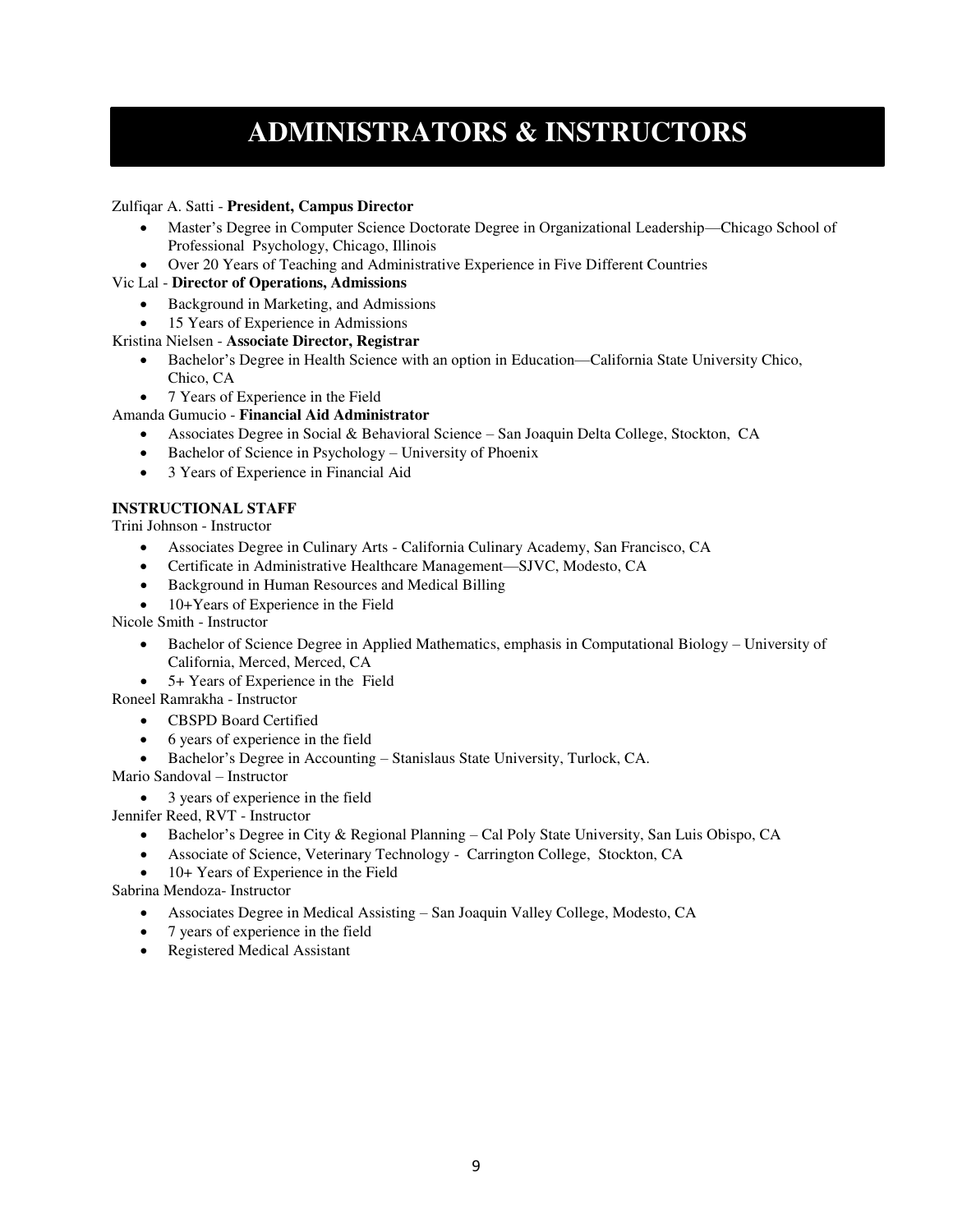# **ADMISSIONS**

#### **ADMISSIONS REQUIREMENTS**

Applicants may register for class on any school day. At the time of registration, the applicant will be informed of the next start date. Applicants are accepted on the basis of personal interview, testing, and suitability for the required training program. Applicants who fail to show to their personal interview may not be considered for enrollment. Stellar Career College reserves the right to decline admission to a candidate. A high school diploma, General Education Diploma, or High School Proficiency are not required for entrance into a program; however, obtaining one is strongly encouraged. Title IV recipients must have a high school diploma, GED, or equivalent (as defined by US Department of Education). An applicant must be beyond the age of compulsory school attendance in California. If a student is from another country, no Visa services are provided. The institution will not vouch for student status or any associated charges. The student shall demonstrate English proficiency by providing a United States High School Diploma or by achieving a score of 200 Verbal on the "Wonderlic Basic Skills" assessment. Stellar Career College has the sole discretion and right to accept and enroll students into a program.

#### **REGISTRATION**

- Applicants must complete a personal interview with Admissions Director
- Applicants must demonstrate a strong desire to work in field of study.
- Applicants must complete an application for admission.
- Applicants must complete a nationally recognized basic skills assessment or have a High School diploma.
- Applicants must complete and sign an enrollment agreement.
- Applicants must have valid identification and social security card.

#### **ENTRANCE ASSESSMENT**

Applicants who do not have a high school diploma or GED must take a nationally recognized entrance assessment, which may include the following: 'Wonderlic Quantitative Skills', 'Wonderlic Basic Skills', and 'Wonderlic Personnel'. A minimum score of 200 Verbal and 210 Quantitative must be achieved to enroll in any program. An applicant should consult with a school advisor to be appropriately placed in a program. Title IV recipients must have a high school diploma or GED. Applicants who can provide a high school diploma or GED are only required to take Stellar Career College entrance assessment.

#### **ACADEMIC CREDIT**

Students who have completed similar training courses at other institutions may apply for transfer of credit according to the following policies and procedures:

- Complete and submit a Transfer of Credit Application to the Campus Director.
- Provide an official transcript and catalog with course descriptions of the prior postsecondary training. Official transcripts are required to post transfer credits. Unofficial transcripts can be used to evaluate credit. Photocopies will not be accepted.
- Courses from accredited post-secondary training programs that correspond directly in content, scope and length to Stellar Career College courses will be considered for credit.
- Technical coursework completed within the last three (3) years and general education coursework within the last seven (7) years is eligible for transfer credit review provided all other policy requirements are met.
- Only training courses with a grade of C or 2.0 or above will be considered for credit.
- To be awarded experiential academic credit a student must demonstrate proficiency in the content area by passing challenge examinations in the content area at 90% or higher. The exam is allowed to be taken one time for experiential academic credit.
- A maximum of 25% of the total program academic credit may be awarded.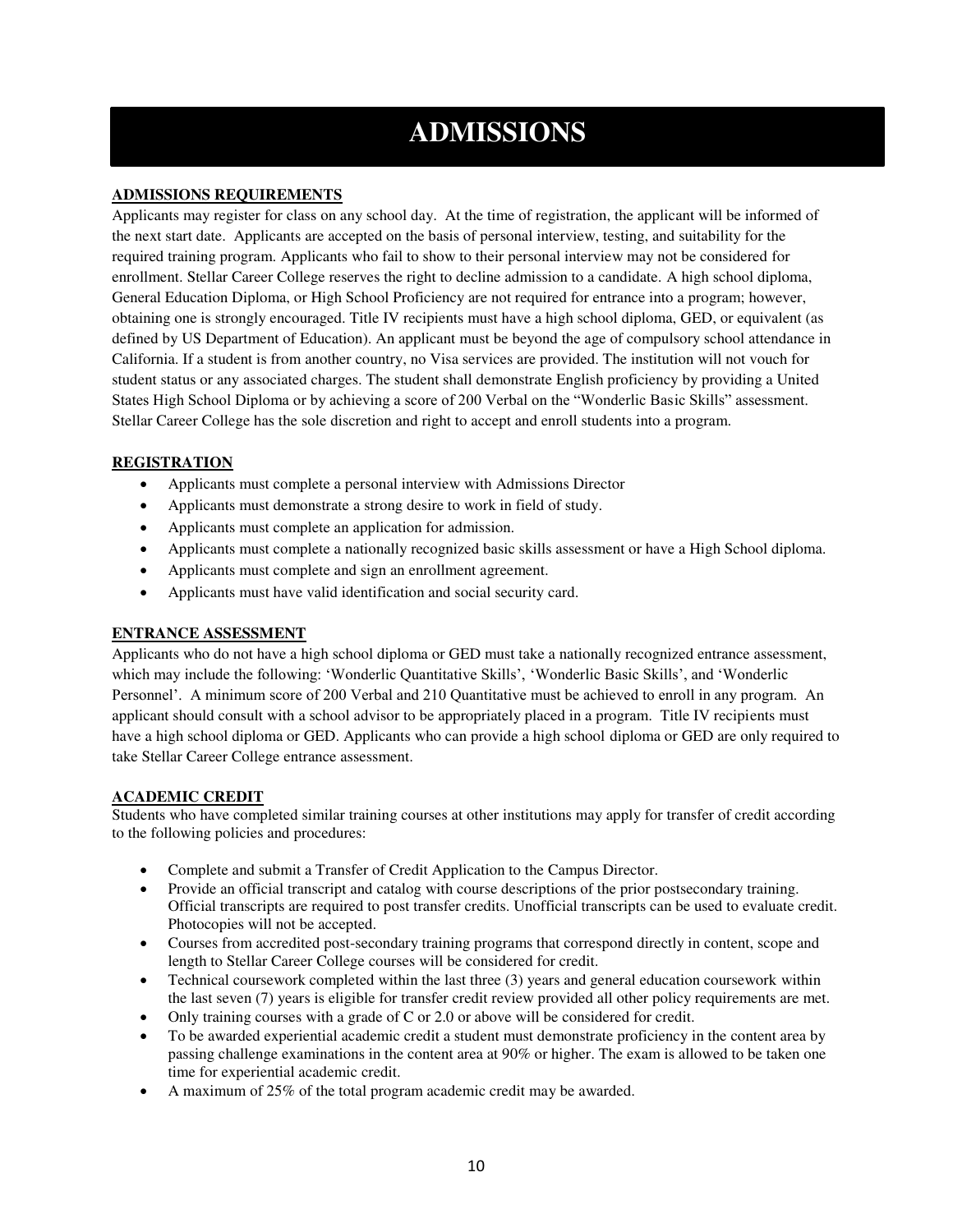- All decisions made by the Campus Director regarding Transfer of Credit are based wholly on the criteria as stated in these policies and procedures.
- Stellar Career College does not charge any fee for evaluating or accepting transfer credits. The approval of transfer credits will reduce one's tuition charge and may affect financial aid eligibility and the length of one's program.
- All Transfer of Credit must be requested, reviewed, and approved prior to the start of a student's program using an unofficial or official transcript. Credit will only be awarded after official transcripts have been received.
- Students who do not agree with the evaluation of transfer credit awarded by the school may file an appeal within three (3) calendar days after receiving the completed Transfer of Credit Application.

#### **VETERAN'S CREDIT FOR PREVIOUS EDUCATION OR TRAINING**

Students must report all education and training. The school must evaluate and grant credit, if appropriate, with the training time shortened, the tuition reduced proportionately, and the VA and student notified.

#### **NOTICE CONCERNING TRANSFERABILITY OF CREDITS AND CREDENTIALS EARNED AT OUR INSTITUTION**

The transferability of credits you earn at Stellar Career College is at the complete discretion of an institution to which you may seek to transfer. Acceptance of the certificate you earn in the educational program is also at the complete discretion of the institution to which you may seek to transfer. If the credits or certificate that you earn at this institution are not accepted at the institution to which you seek to transfer, you may be required to repeat some or all of your coursework at that institution. For this reason you should make certain that your attendance at this institution will meet your educational goals. This may include contacting an institution to which you may seek to transfer after attending Stellar Career College to determine if your credits or certificate will transfer.

#### **TRANSFER OR ARTICULATION AGREEMENTS**

This institution has not entered into any transfer or articulation agreements with any other college or university.

| Program                                         | <b>Registration</b><br>Fee | <b>STRF</b> | Lab<br>Fee | <b>Books &amp;</b><br><b>Materials</b> | <b>Tuition</b> | <sup>1</sup> Total Cost |
|-------------------------------------------------|----------------------------|-------------|------------|----------------------------------------|----------------|-------------------------|
| Office Clerk I                                  | \$100                      | \$10.00     | \$0        | \$350                                  | \$4,120        | \$4580.00               |
| Administrative Assistant I                      | \$100                      | \$15.00     | \$0        | \$375                                  | \$5,500        | \$5990.00               |
| Administrative Assistant II                     | \$100                      | \$27.50     | \$0        | \$592.50                               | \$10,880       | \$11,600.00             |
| <b>Administrative Medical Clerk</b>             | \$100                      | \$27.50     | \$0        | \$592.50                               | \$10,880       | \$11,600.00             |
| Administrative Accounting Clerk<br>Ι            | \$100                      | \$15.00     | \$0        | \$592.50                               | \$6,280        | \$6,990.00              |
| Administrative Accounting Clerk<br>$\mathbf{I}$ | \$100                      | \$27.50     | \$0        | \$592.50                               | \$10,880       | \$11,600.00             |
| Sterile Processing Technician                   | \$100                      | \$27.50     | \$725      | \$347.50                               | \$10,800       | \$12,000.00             |
| Veterinary Assistant                            | \$100                      | \$27.50     | \$725      | \$347.50                               | \$10,800       | \$12,000.00             |
| <b>Medical Assistant/PSS</b>                    | \$100                      | \$27.50     | \$725      | \$347.50                               | \$10,800       | \$12,000.00             |

#### **TUITION AND FEES AS OF FEBRUARY 8, 2021**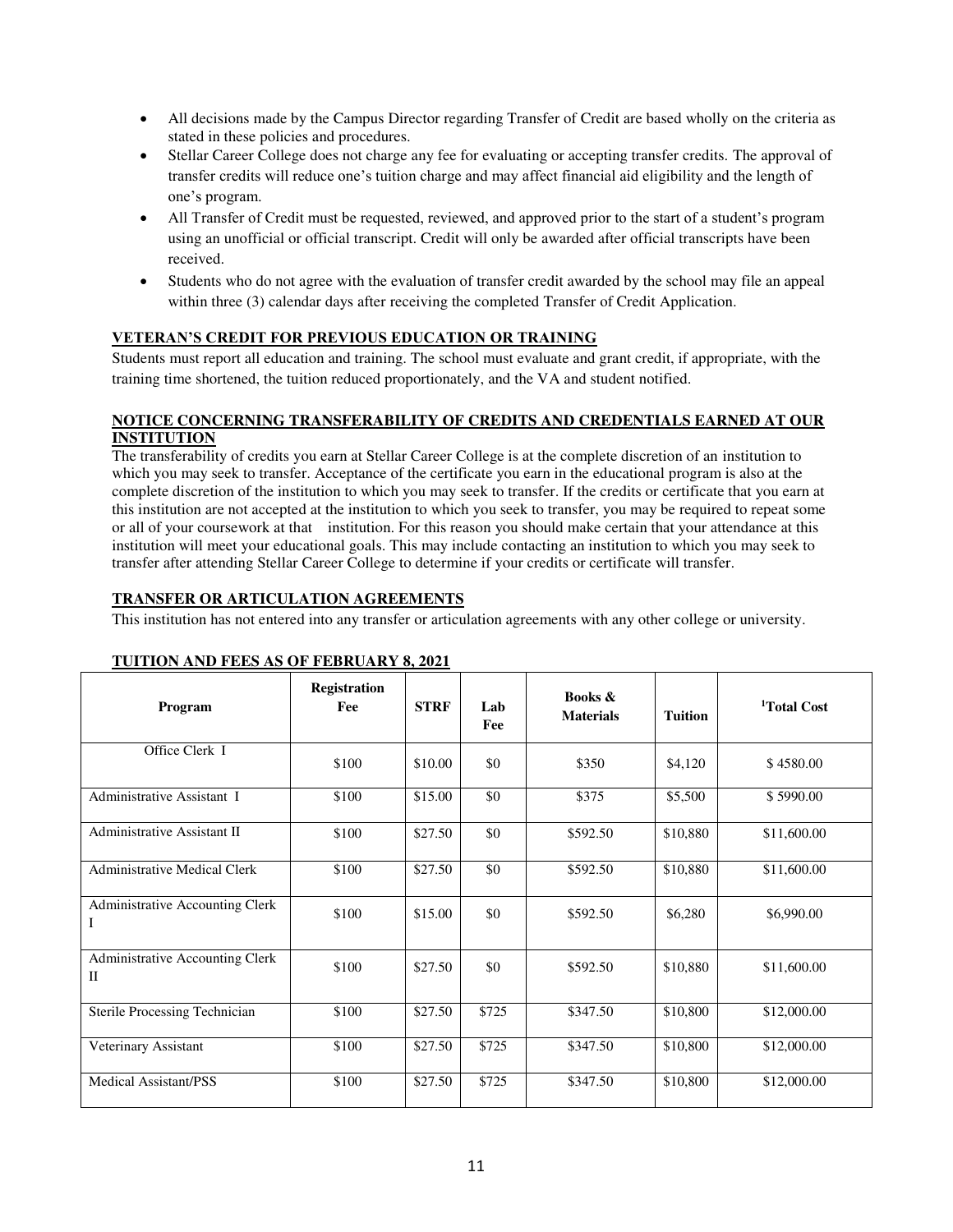<sup>1</sup>Total Cost of Program = Charges for the period of attendance and the entire program. Total cost includes all required text books but doesn't include uniforms etc. \*Not eligible for Pell Grants or Direct Loans

## **FINANCIAL INFORMATION**

#### **Interest-free Payment Plans:**

Payment plans will be offered on a case to case basis

**Student Tuition Recovery Fund Disclosures:** The State of California established the Student Tuition Recovery Fund (STRF) to relieve or mitigate economic loss suffered by a student in an educational program at a qualifying institution, who is or was a California resident while enrolled, or was enrolled in a residency program, if the student enrolled in the institution, prepaid tuition, and suffered an economic loss. Unless relieved of the obligation to do so, you must pay the state-imposed assessment for the STRF, or it must be paid on your behalf, if you are a student in an educational program, who is a California resident, or are enrolled in a residency program, and prepay all or part of your tuition. You are not eligible for protection from the STRF and you are not required to pay the STRF assessment, if you are not a California resident, or are not enrolled in a residency program. It is important that you keep copies of your enrollment agreement, financial aid documents, receipts, or any other information that documents the amount paid to the school. Questions regarding the STRF may be directed to the Bureau for Private Postsecondary Education. To be eligible for STRF, you must be a California resident or are enrolled in a residency program, prepaid tuition, paid or deemed to have paid the STRF assessment, and suffered an economic loss as a result of any of the following:

1. The institution, a location of the institution, or an educational program offered by the institution was closed or discontinued, and you did not choose to participate in a teach out plan approved by the Bureau or did not complete a chosen teach-out plan approved by the Bureau.

2. You were enrolled at an institution or a location of the institution within the 120 day period before the closure of the institution or location of the institution, or were enrolled in an educational program within the 120 day period before the program was discontinued.

3. You were enrolled at an institution or a location of the institution more than 120 days before the closure of the institution or location of the institution, in an educational program offered by the institution as to which the Bureau determined there was a significant decline in the quality or value of the program more than 120 days before closure. 4. The institution has been ordered to pay a refund by the Bureau but has failed to do so.

5. The institution has failed to pay or reimburse loan proceeds under a federal student loan program as required by law, or has failed to pay or reimburse proceeds received by the institution in excess of tuition and other costs.

6. You have been awarded restitution, a refund, or other monetary award by an arbitrator or court, based on a violation of this chapter by an institution or representative of an institution, but have been unable to collect the award from the institution. . You sought legal counsel that resulted in the cancellation of one or more of your student loans and have an invoice for services rendered and evidence of the cancellation of the student loan or loans. To qualify for STRF reimbursement, the application must be received within four (4) years from the date of the action or event that made the student eligible for recovery from STRF. A student whose loan is revived by a loan holder or debt collector after a period of non-collection may, at any time, file a written application for recovery from STRF for the debt that would have otherwise been eligible for recovery. If it has been more than four (4) years since the action or event that made the student eligible, the student must have filed a written application for recovery within the original four (4) year period, unless the period has been extended by another act of law. However, no claim can be paid to any student without a social security number or a taxpayer identification number.

#### **TUITION FUNDING**

Stellar Career College accepts tuition funding from the following sources:

- Personal Payment Cash, Check, Visa, MasterCard, and American Express
- Rehabilitation
- Worker's Compensation
- Pell Grants and Direct Student Loans
- Department of Workforce Development—Alliance Worknet (WIOA)
- Third Party Lenders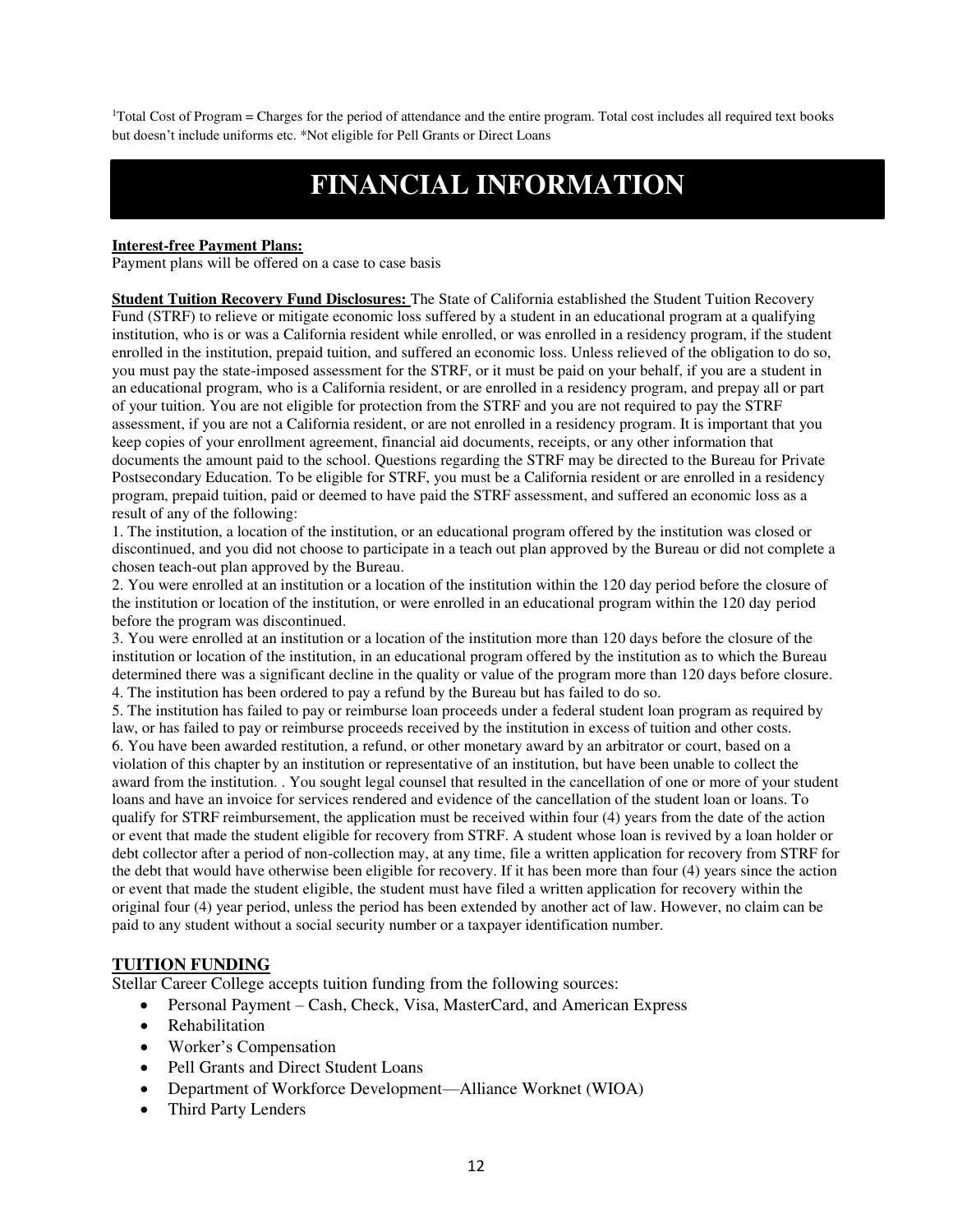#### **FINANCIAL AID**

Stellar Career College participates in federal and state financial aid programs. Students who are interested in obtaining financial aid will be advised of their options in the initial interview. Students who wish to apply for Direct Loans or Pell grants should make an appointment with Stellar Career College's Financial Aid Officer. The Financial Aid Officer will assist the student in completing a Free Application for Federal Student Aid (FAFSA), which will be submitted to the United States Department of Education. Eligibility for federal student aid will be based on current federal guidelines and determined solely by the Department of Education. If a student obtains a loan to pay for an educational program, the student will have the responsibility to repay the full amount of the loan plus interest, less the amount of any refund. If the student has received federal student financial aid funds, the student is entitled to a refund of the money not paid from federal student financial aid program funds. Students who participate in the Direct Loan program are required to receive advisement prior to the beginning of training and again prior to completion of their program of study. This advisement will be scheduled through and provided by the Stellar Career College Financial Aid Officer

#### **PROVISIONAL ENROLLMENT**

Students who have submitted all required documentation in a timely manner that is necessary to secure the method of payment for their tuition cost and fees will be officially accepted into their program and will only then become eligible for Title IV federal financial aid and receive credit for their course(s). The Institution will withdraw any student not meeting the criteria, and such a student will not owe any financial obligation. All new students entering the College for the first time will be enrolled on a provisional basis for the first seven (7) calendar days of their first term (all students who have graduated from one of the College's programs are ineligible). Provisional students are not charged tuition and are not eligible to receive federal or state student aid until they become regular active students. Those provisional students who are earning satisfactory grades and posting satisfactory attendance as determined by the College will be transitioned to regular student status on their first day of attendance on or after the 15th day of enrollment. At this point, regular students will be charged tuition and may receive any student aid for which they are eligible, retroactive to the beginning of the term. A provisional student may cancel his/her enrollment at any time and for any reason during the 7-day provisional enrollment period. The College also may cancel the enrollment of provisional students who are not earning satisfactory grades and/or posting satisfactory attendance as determined by the College as of the end of the provisional enrollment period. Students who fail to post attendance in accordance with the Institution's attendance policy, after the 7th day will be considered to have cancelled while in provisional period. Students who cancel their enrollment or who do not move to regular active student status, for any reason, will be withdrawn from all classes and will not be charged any tuition for their time in school, and will receive no academic penalty. A student may be provisionally enrolled a maximum of 2 times. This applies only to students who have been provisionally cancelled by the College during their initial enrollment. A student wanting to provisionally enroll for a second time must have approval of the Campus Director, and the second provisional enrollment must be recorded in the student database.

#### **REFUND POLICY AND STUDENT'S RIGHT TO CANCEL**

- 1. You have the right to cancel your agreement for a program of instruction, without any penalty or obligations, through attendance at the first class session or the seventh (7) calendar day after enrollment, whichever is later. After the end of the cancellation period, you also have the right to stop school at any time; and you have the right to receive a pro rata refund if you have completed 60 percent or less of the scheduled days in the current payment period in your program through the last day of attendance.
- 2. Cancellation may occur when the student provides a written notice of cancellation at the following address: Stellar Career College, 4300 Sisk Road, Modesto, CA 95356. This can be done by mail or by hand delivery.
- 3. The written notice of cancellation, if sent by mail, is effective when deposited in the mail properly addressed with proper postage.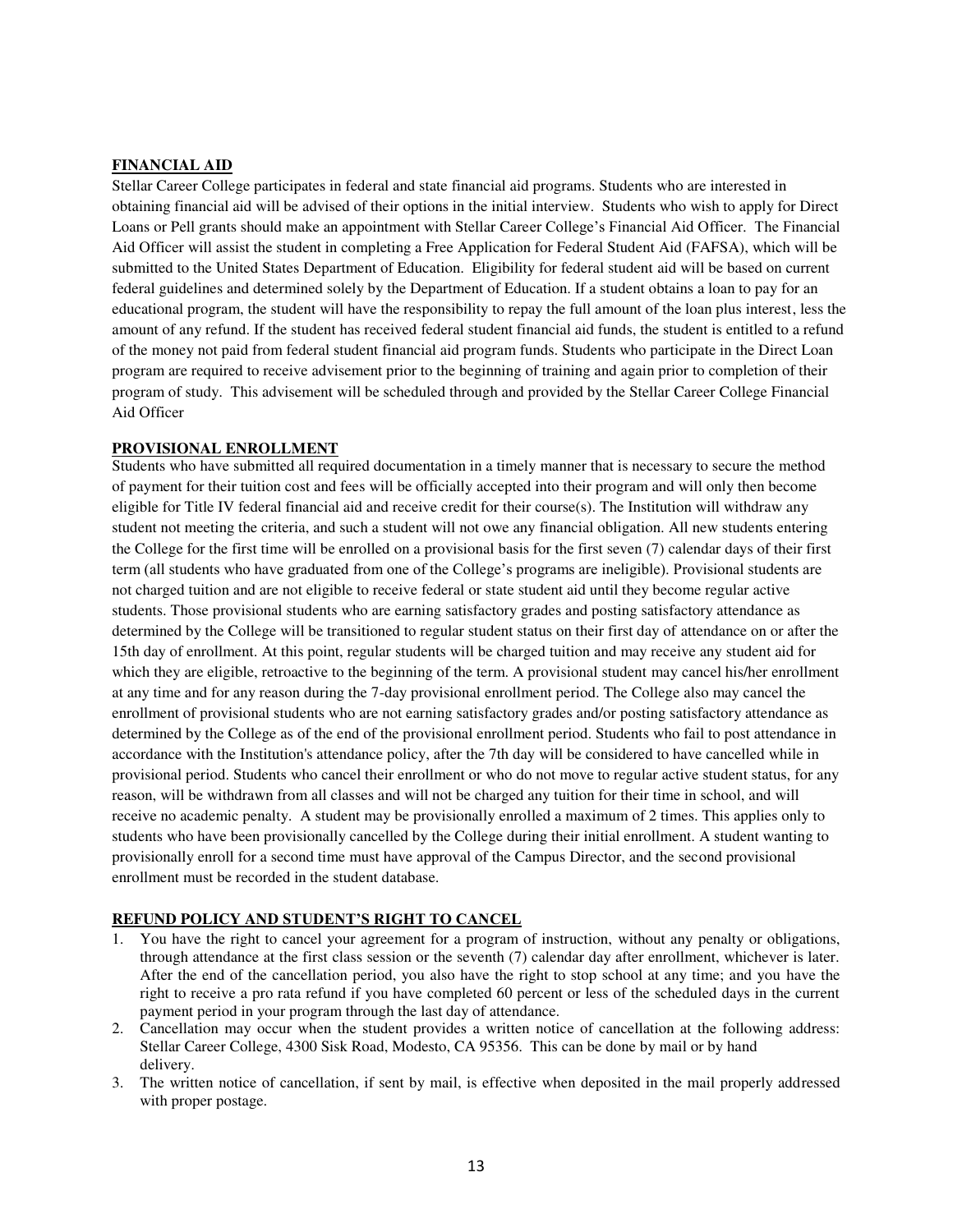- 4. The written notice of cancellation need not take any particular form and, however expressed, it is effective if it shows that the student no longer wishes to be bound by the Enrollment Agreement.
- 5. If the Enrollment Agreement is cancelled the school will refund the student any money he/she paid, less a registration or administration fee not to exceed \$100.00, and less any deduction for books/supplies not returned in good condition, within 7 days after the notice of cancellation is received.

#### **WITHDRAWAL FROM THE PROGRAM**

You may withdraw from the school at any time after the cancellation period (described above) and receive a pro rata refund if you have completed 60 percent or less of the scheduled days in the current payment period in your program through the last day of attendance. The refund will be less a registration or administration fee not to exceed \$100.00 and less any deduction for books/supplies not returned in good condition, within 7 days of withdrawal. If the student has completed more than 60% of the period of attendance for which the student was charged, the tuition is considered earned and the student will receive no refund.

For the purpose of determining a refund under this section, a student shall be deemed to have withdrawn from a program of instruction when any of the following occurs:

- The student notifies the institution of the student's withdrawal or as of the date of the student's withdrawal, whichever is later.
- The institution terminates the student's enrollment for failure to maintain satisfactory progress; failure to abide by the rules and regulations of the institution; absences in excess of maximum set forth by the institution; and/or failure to meet financial obligations to the school.
- The student has failed to attend class for fourteen (14) consecutive calendar days excluding posted holidays without school approval.
- The student fails to return from a leave of absence.

For the purpose of determining the amount of the refund, the date of the student's withdrawal shall be deemed the last date of recorded attendance. The amount owed equals the daily charge for the program (total institutional charge, minus non-refundable fees, divided by the number of days in the program), multiplied by the number of days scheduled to attend, prior to withdrawal. For the purpose of determining when the refund must be paid, the student shall be deemed to have withdrawn at the end of the fourteen (14) consecutive calendar days, excluding posted holidays and the refund will be paid 45 days from that date. If the student has completed more than 60% of the period of attendance for which the student was charged, the tuition is considered earned and the student will receive no refund.

For programs beyond the current "payment period," if you withdraw prior to the next payment period, all charges collected for the next period will be refunded. If any portion of the tuition was paid from the proceeds of a loan or third party, the refund shall be sent to the lender, third party or, if appropriate, to the state or federal agency that guaranteed or reinsured the loan. Any amount of the refund in excess of the unpaid balance of the loan shall be first used to repay any student financial aid programs from which the student received benefits, in proportion to the amount of the benefits received, and any remaining amount shall be paid to the student. If the student has received federal student financial aid funds, the student is entitled to a refund of moneys not paid from federal student financial aid program funds. The Institution follows federal regulations with respect to returning Title IV funds. The regulations are available upon student request.

#### **TITLE IV CREDIT BALANCE POLICY**

If a credit balance occurs, the school has up to 14 calendar days from the date the credit balance was created that the refund will be sent to the student/parent.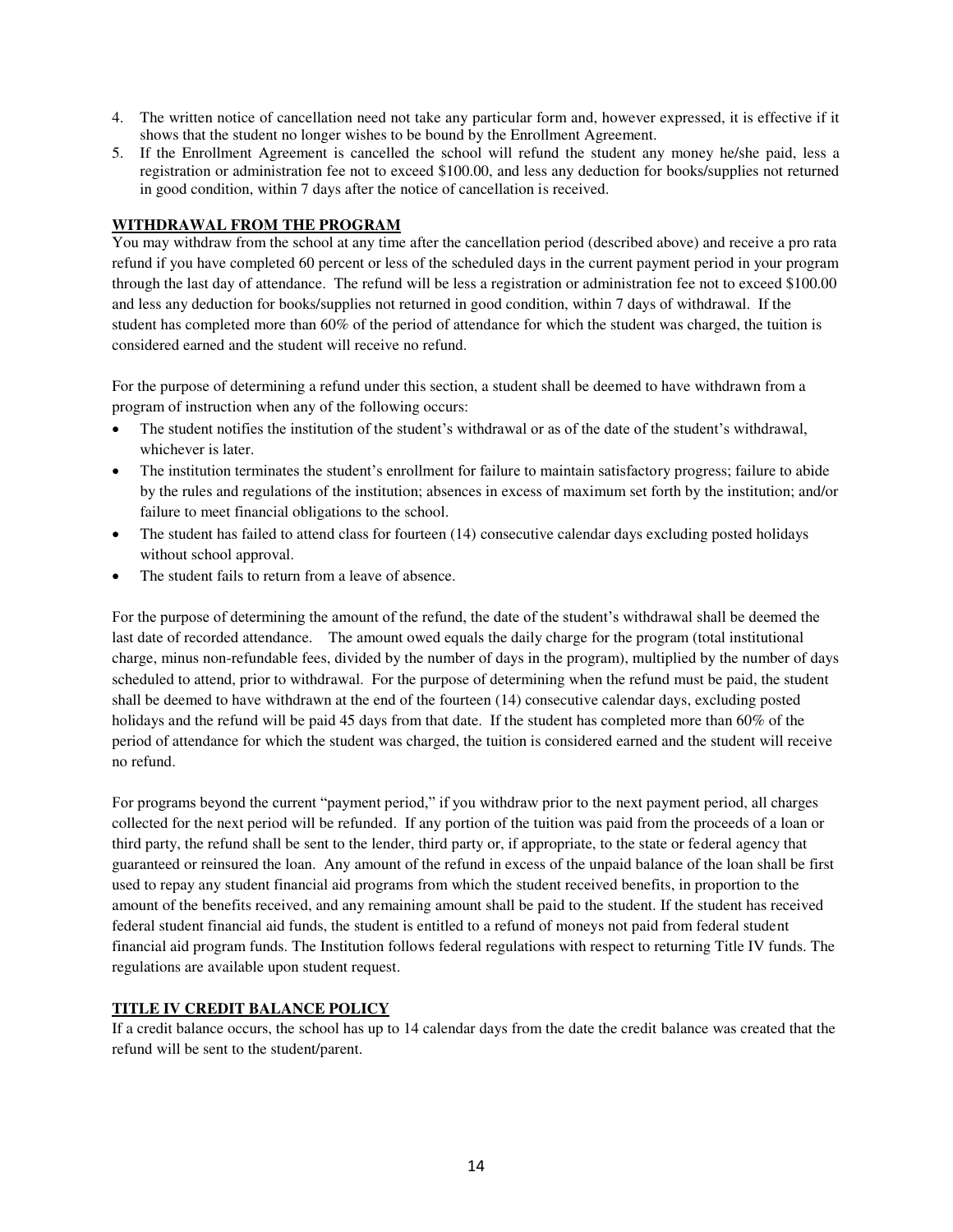# **STUDENT INFORMATION**

#### **ATTENDANCE REQUIREMENTS**

#### **Attendance/Tardiness Policy**

The Institution emphasizes the need for all students to attend classes on a regular and consistent basis in order to develop the skills and attitudes necessary to compete in the highly competitive labor market. Because much of each program is conducted in a hands-on environment, attendance is critical to proper skill building. Tardiness disrupts the learning environment and is discouraged. Student attendance is posted based upon the time present in class. Students who arrive late or leave class early will have those minutes deducted from their attendance. Tardiness or absences in any class are counted toward the 80% attendance requirement. Failure to meet the attendance requirement could lead to dismissal from the institution if the absences exceed 20% of the total program hours.

#### **Student Attendance Monitoring**

Students will be informed, on a regular and timely basis, of their progress in meeting the standards of attendance. Student attendance will be monitored on a daily basis and students must be informed of their attendance on a weekly basis. Students must be advised within the first opportunity after a missed class to discuss and implement actions and options to remedy absenteeism. Student attendance will also be monitored each month. At the end of a student's month, a progress report will be automatically generated by the registrar office and reviewed with the student. The progress report will include the student's current cumulative attendance rate. Students whose attendance falls below 80% will be advised. Advisements must clearly outline consequences of failing to meet minimum cumulative attendance requirements, including making up hours and/or delaying graduation. All advisements will include an action plan and timeline for attendance remediation.

#### **14 Days of Absences**

If a student is absent from school for fourteen (14) consecutive calendar days, including any weekends, the student will be withdrawn from school. The 14 consecutive calendar days will not include school-scheduled breaks (winter break only) and any school scheduled holidays published in the academic calendar in the catalog.

#### **LEAVES OF ABSENCE**

- A request for a leave of absence must be submitted in writing to the Director.
- The Director must approve all leaves of absence.
- A leave of absence should be brief and should not exceed 6 weeks.
- A maximum of two leaves of absence may be granted per student.
- Stellar Career College has the sole discretion to approve or deny a leave of absence.
- Due to Covid-19, the director may approve an extension to a student leave of absence.

#### **MAKE UP WORK**

 All make-up or incomplete work must be completed prior to the program graduation date. The maximum time frame for any program is 1.5 times the length of the program. Any incomplete work beyond the maximum program length will result in termination.

#### **EXAM RE-TAKE POLICY**

 If a student scores less than 70% on an exam, the student has failed the exam. Students may not retake an exam if they score a 70% or better. If a student retakes the exam and scores 70% or better, the student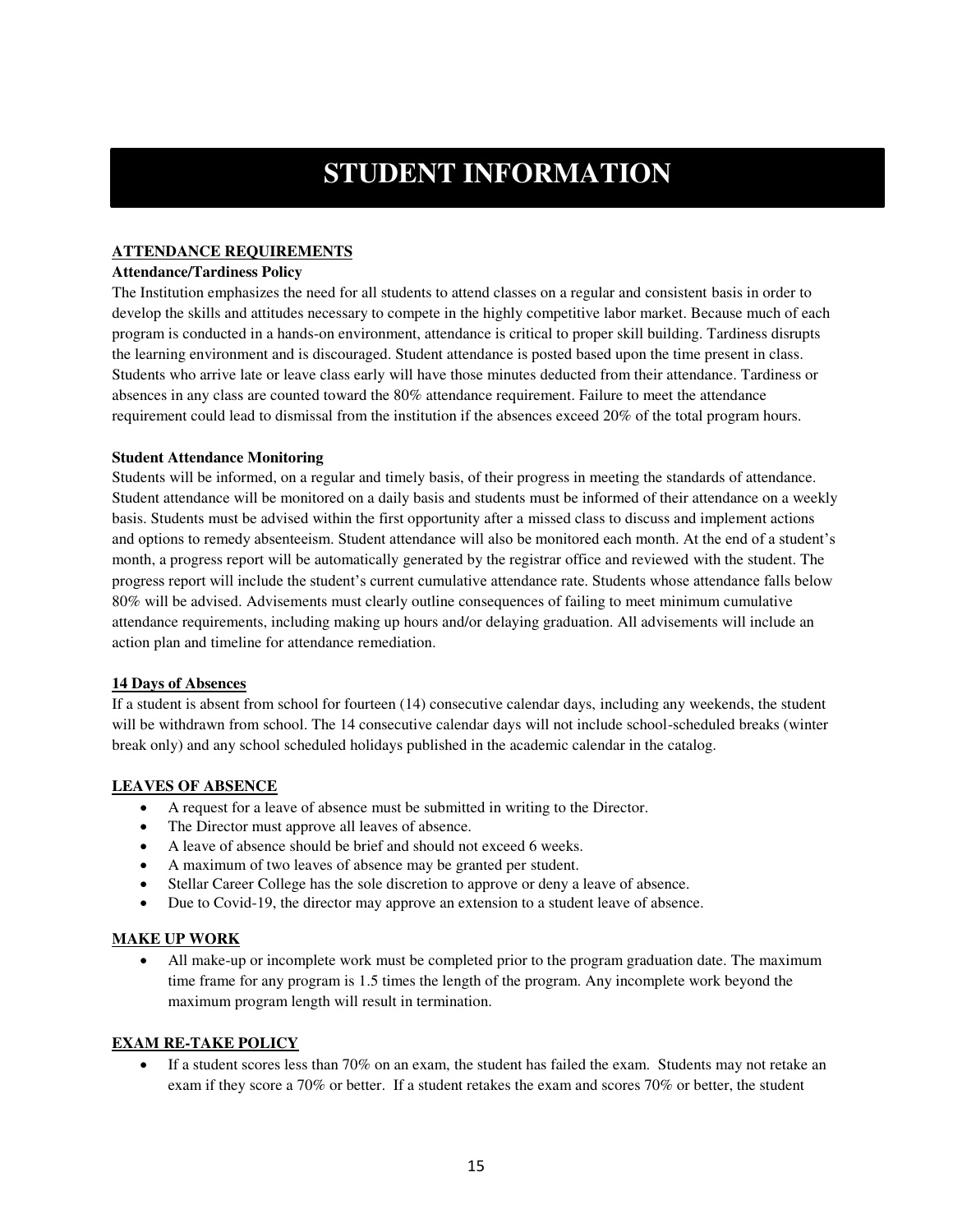passes the exam. A score of 70% will be awarded to the student. (Example- If a student scores 100% on any retake, 70% is the grade.)

#### **GRADING POLICY**

The school's grading system for each class is as follows:

| <b>Effect on</b><br><b>Effect</b> on |                 |                        |                          |                                 |                                    |                                 |                                            |
|--------------------------------------|-----------------|------------------------|--------------------------|---------------------------------|------------------------------------|---------------------------------|--------------------------------------------|
| Letter<br>Grade                      | $\%$            | Quality                | Quality<br><b>Points</b> | <b>Credits</b><br><b>Earned</b> | <b>Credits</b><br><b>Attempted</b> | <b>Effect</b> on<br><b>CGPA</b> | <b>Effect on SAP (Rate</b><br>of Progress) |
| $\mathbf{A}$                         | 94%-100%        | Superior               | 4.0                      | $\overline{Y}$                  | Y                                  | Y                               | Y                                          |
| $A-$                                 | 90%-93%         |                        | 3.7                      | $\overline{Y}$                  | $\overline{Y}$                     | $\overline{Y}$                  | $\overline{Y}$                             |
| $B+$                                 | 87%-89%         | Excellent              | 3.3                      | Y                               | $\overline{Y}$                     | Y                               | Y                                          |
| $\overline{B}$                       | $84\%$ - $86\%$ |                        | 3.0                      | Y                               | $\overline{\mathbf{Y}}$            | Y                               | $\rm Y$                                    |
| $B -$                                | 80%-83%         |                        | 2.7                      | Y                               | Y                                  | Y                               | Y                                          |
| $\overline{C}$                       | 77%-79%         | Satisfactory           | 2.3                      | Y                               | $\overline{Y}$                     | Y                               | Y                                          |
| $\overline{C}$                       | 74%-76%         |                        | 2.0                      | Y                               | Y                                  | Y                               | Y                                          |
| $\overline{C}$                       | 70%-73%         |                        | 1.7                      | Y                               | $\overline{\mathbf{Y}}$            | $\mathbf Y$                     | $\rm Y$                                    |
| $D+$                                 | 67%-69%         | Unsatisfactory         | 1.3                      | Y                               | Y                                  | Y                               | Y                                          |
| $\mathbf D$                          | 64%-66%         |                        | 1.0                      | Y                               | Y                                  | Y                               | Y                                          |
| $D-$                                 | 60%-63%         |                        | 0.7                      | Y                               | $\overline{Y}$                     | $\overline{Y}$                  | Y                                          |
| $\overline{\mathrm{F}}$              | 0%-59%          | Fail                   | 0.0                      | Y                               | Y                                  | Y                               | Y                                          |
| $\overline{I}$                       | N/A             | Incomplete             | 0.0                      | N/A                             | N/A                                | N/A                             | $\rm N/A$                                  |
| <b>TC</b>                            | N/A             | <b>Transfer Credit</b> | 0.0                      | Y                               | Y                                  | $\overline{N}$                  | Y                                          |
| PC                                   | N/A             | Proficiency<br>Credit  | $0.0\,$                  | $\mathbf Y$                     | $\mathbf Y$                        | $\mathbf N$                     | $\mathbf Y$                                |
| W                                    | N/A             | Withdrawal             | 0.0                      | Y                               | Y                                  | $\overline{N}$                  | $\rm Y$                                    |

#### **FAILURE**

Any course in a program of study that is failed must be repeated and passed the college may terminate the students enrollment based on the causation of failure.

#### **WITHDRAWAL/COURSE DROP**

A course is assigned a withdrawal grade of "W" when a student officially withdraws or is withdrawn by the College. A course withdrawal is not included in the calculation of a grade point average; however, it does negatively impact the rate of progress by increasing the number of credit hours attempted.

#### **TRANSFER CREDIT**

When a student receives advanced academic standing a grade of "TC" is assigned for the course. Advanced academic standing counts toward meeting graduation requirements and the credits count toward satisfactory academic progress.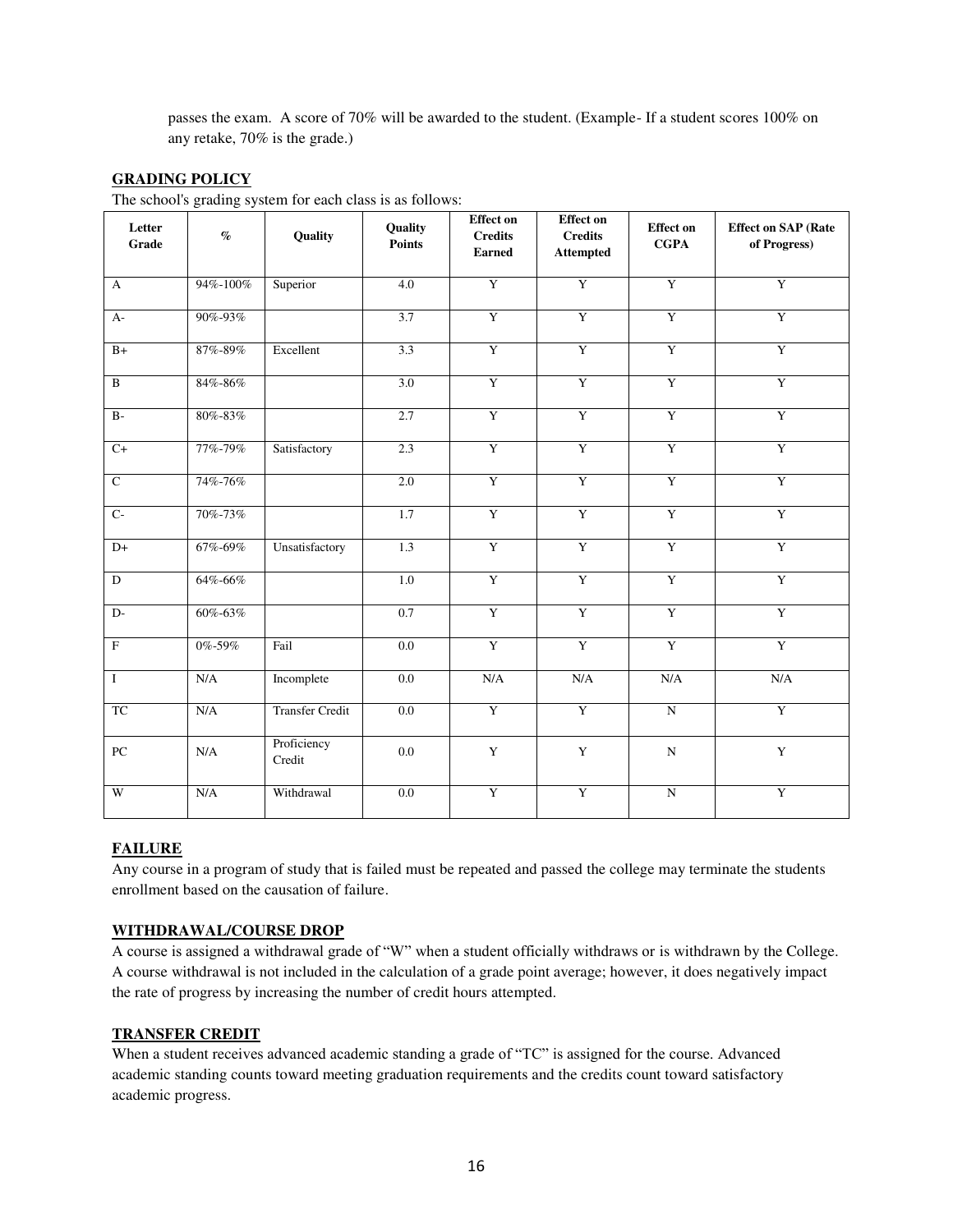#### **GRADE POINT AVERAGE**

To calculate a grade point average, multiply the quality points associated with each grade times the number of credit hours for each course. Add these quality points and divide by the total number of credit hours.

#### **SATISFACTORY PROGRESS**

Required SAP minimums are outlined in the table below:

| <b>Percent of Program Attended</b> | <b>Minimum CGPA</b> | <b>Minimum Pace of Completion</b> |
|------------------------------------|---------------------|-----------------------------------|
| $0-24.9\%$                         | 1.00                | 50%                               |
| $25-49.9\%$                        | 1.50                | 60%                               |
| $50-150\%$                         | 2.00                | 67%                               |

Satisfactory academic progress (SAP) standards apply to all students at the Institution.

#### **ACADEMIC ADVISEMENT**

Students in modular programs are provided with their progress report at the end of each module. If students fail a module, they are placed on academic advisement. Academic advisement should clearly outline the consequences of failing a module and potential risks of not meeting Satisfactory Academic Progress. The formal advisement should also outline a specific action plan to improve a student's academic progress including, but not limited to, additional coaching and tutoring.

#### **MAXIMUM TIME FRAME**

All students must complete their program of study in a period not exceeding 1.5 times (150%) the normal duration of the program as measured in credit hours attempted. For example, if a program requires successful completion of 36 credit hours, the student may not attempt more than 54 credit hours  $(1.5 \times 36)$  in the completion of his or her program. In order to graduate, a student must successfully complete 100% of the required courses and attain a minimum cumulative grade point average (CGPA) of 2.0 within the maximum time frame.

#### **REQUIRED EVALUATION SCHEDULE – FINANCIAL AID SATISFACTORY ACADEMIC PROGRESS**

The evaluation period for determining satisfactory academic progress for all students will be each payment period (each academic term/module). The evaluation will occur at the end of each payment period (each academic term/module) and be based on all credit hours attempted and earned. Proficiency Credit (PC), Transfer Credit (TC), Repeated courses (\*\*), including previously passed courses, and Withdrawals (W) grades count as credits attempted but not earned, and count towards maximum timeframe and pace of completion, but do not count towards CGPA. The final grade received on the last repeat of a course is used in the CGPA calculation. Incomplete grades (I) will count as credits attempted but not earned, and will not count towards the CGPA until the final grade has been posted.

If a student fails to maintain satisfactory progress then the student will be warned of any unsatisfactory progress. If unsatisfactory progress continues then a student may be placed on probation. If unsatisfactory progress continues during probation then a student may be dismissed from the program.

Students not meeting these benchmarks are not making Satisfactory Academic Progress. The first time a student is not making SAP, the student is placed on academic warning. If the student receives financial aid, the student may be placed on financial aid warning. Students on academic warning/financial aid warning will be notified via the Financial Aid Advisor and/or Campus Director. At the next evaluation point if a student on financial aid warning meets or exceeds the benchmark, the student is taken off financial aid warning. If, however, a student does not make SAP, the student is placed on financial aid probation. Students on financial aid probation will be notified by the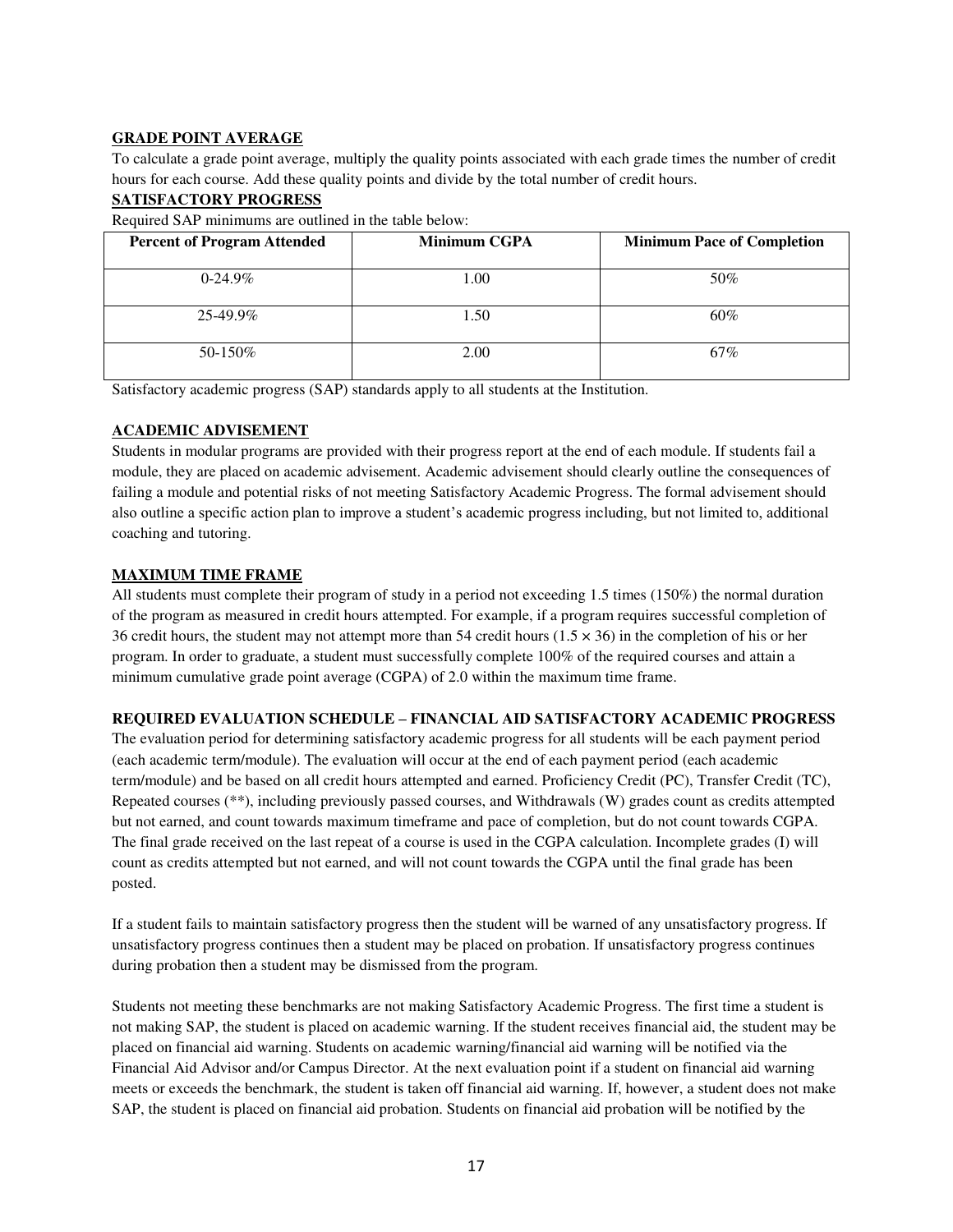Campus Director. *Students placed on financial aid probation must appeal in order to continue receiving financial aid.* 

#### **APPEALING FINANICAL AID/ACADEMIC PROBATION**

To appeal financial aid probation a student must write a letter to the Campus Director stating what circumstances lead to poor academic performance. Acceptable circumstances are generally outside of the student's control and are unavoidable. Examples include: Death of a family member, an illness or injury suffered by the student, documented medical condition or serious illness, Documented learning disability, Domestic violence, Involuntary call to active military duty, Documented change in conditions or employment or Special circumstances of an unusual nature which are not likely to recur. Documentation to support the appeal must be submitted with the appeal letter. In addition, the appeal letter must state what steps have been taken to correct the situation. The student should submit the appeal letter to the Campus Director.

#### **MINIMUM GPA REQUIREMENTS FOR VA STUDENTS**

The Veterans Administration (VA) requires students on educational benefits to maintain satisfactory progress. If the student on VA benefit falls below 2.0 grade point average (GPA) and/or not meeting attendance standards over two monthly evaluation periods, this is reported to the VA as unsatisfactory progress and benefits are suspended. To reinstate benefits, students must complete one month with a 2.0 or higher GPA. Stellar Career College is required to have and to enforce standards of progress and conduct in order for their programs to be approved for VA benefits.

#### **GRADUATION**

To be eligible for graduation, students must:

- Complete all required courses with a Cumulative Grade Point Average of at least 2.0;
- Meet the specific grade and other program requirements (if applicable);
- Successfully complete the externship or clinical requirement (if applicable);
- Achieve Satisfactory Academic Progress;
- Complete all required certifications (if applicable).
- Complete all courses for the program within 1.5 times the normal program length; and
- Satisfy all financial requirements to the College and/or make agreeable payment arrangements.
- The document to be issued upon satisfactory completion of a program is a Certificate.

#### **PROBATION**

Students may be placed on probation for any of the following:

- Absenteeism: Students whose attendance drops below 80%, or have four unexcused absences during their program, may be placed on probation for one month. Additional absences during such a probationary period may be considered unsatisfactory attendance and grounds for termination.
- Conduct: Students who do not follow the rules of conduct as outlined in this catalog and in the Stellar Career College Policies and Procedures may be placed on probation for a period to be determined by the school. During the probationary period, additional infractions may be grounds for termination.
- Unsatisfactory Progress: Students who do not maintain satisfactory progress may be placed on probation and given a progress plan. Failure to maintain the schedule outlined in the progress plan may be grounds for termination.

#### **TERMINATION OF SUSPENSION**

At the discretion of the school administration, a student may be dismissed from school for a serious incident or repeated incidents of an intoxicated or drugged state of behavior, possession of drugs or alcohol upon school premises, possession of weapons upon school premises, behavior creating a safety hazard to other persons at school, disobedient or disrespectful behavior toward any student or faculty member, or any other stated or determined infraction of conduct as outlined in the Stellar Career College Policies and Procedures received during student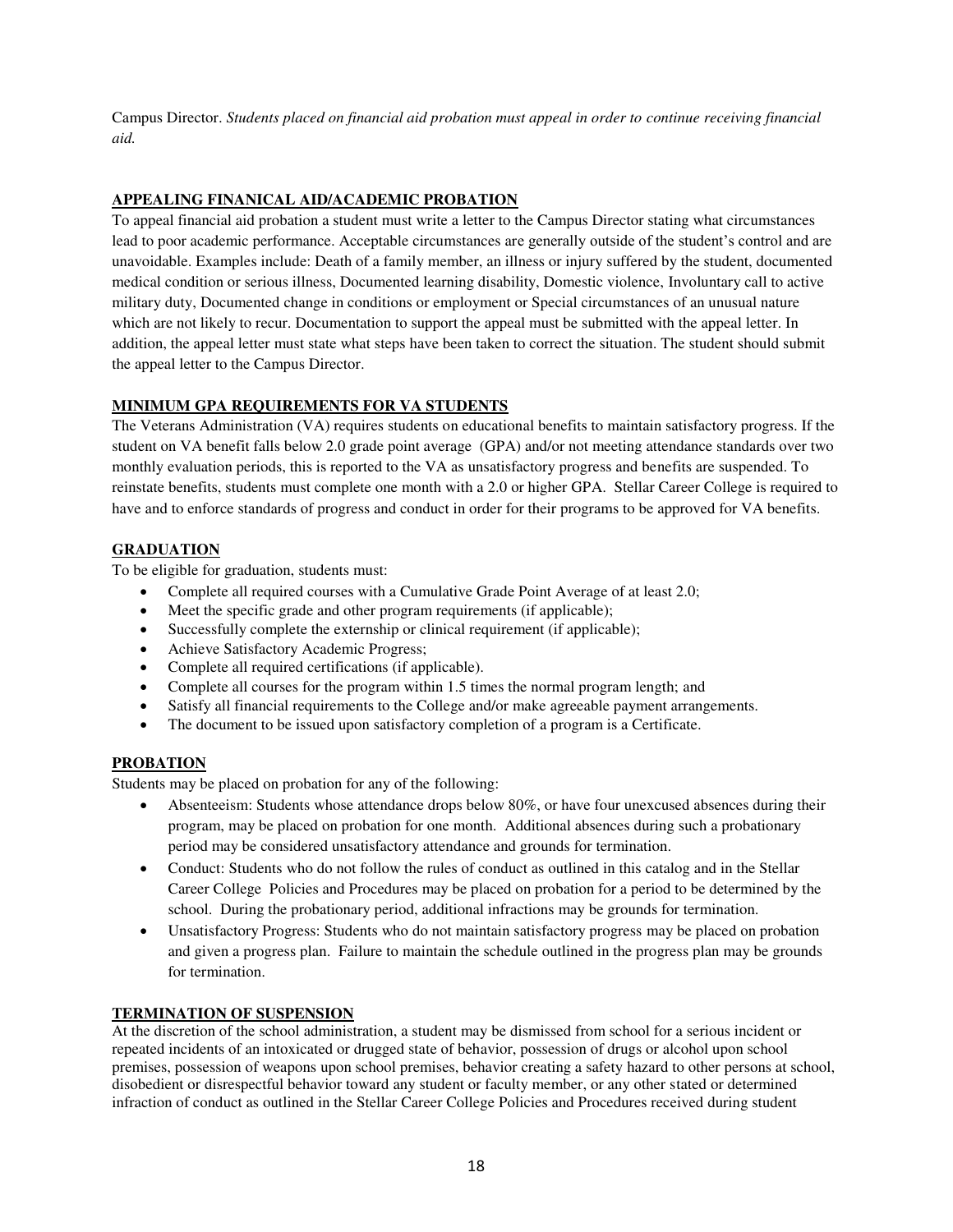orientation. A student may also be dismissed for unsatisfactory progress, unsatisfactory attendance, or for unsatisfied financial obligations.

#### **REINSTATEMENT**

When a student has been dismissed from Stellar Career College, the student may be reinstated only after evidence has been provided, to the satisfaction of the Administration, that the conditions, which led to dismissal, have been rectified. All requests for reinstatement must be submitted in writing.

#### **RECORDS**

Enrollees are advised and cautioned that state law requires the educational institution to maintain school and student records for a period of not less than five years at its principal place of business. Transcripts are kept permanently. Copies of on-site certificates or transcripts may be made for a fee of \$20.00. Thereafter, records are maintained in a secure, fireproof off-site location. Copies of certificates or transcripts being stored off-site require 48 hours' notice and a \$60.00 fee.

#### **FAMILY EDUCATIONAL RIGHTS & PRIVACY ACT**

The Family Educational Rights and Privacy Act defines the procedures for maintaining the confidentiality of student records. It describes the process by which a student may review his or her own education records, request corrections to those records, and release other parties to examine the records. For more information, please seek information from the front desk.

#### **LANGUAGE**

Stellar Career College does not offer English as a Second Language instruction. All program materials and curricula are presented in English.

#### **GRIEVANCE PROCEDURE**

Any student who has a grievance with a school policy, procedure, or employee must submit the written grievance to the President. A response to the written grievance will be issued to the complainant within 6 business days. The school will maintain a copy of all grievance communications. A student or any member of the public may file a complaint about this institution with the Bureau for Private Postsecondary Education, at any point in time during their enrollment, by calling 888.370.7589 or by completing a complaint form, which can be obtained on the bureau's Internet Web site [www.bppe.ca.gov.](http://www.bppe.ca.gov/)

Schools accredited by the Accrediting Commission of Career Schools and Colleges must have a procedure and operational plan for handling student complaints. If a student does not feel that the school has adequately addressed a complaint or concern, the student may consider contacting the Accrediting Commission. All complaints reviewed by the Commission must be in written form and should grant permission for the Commission to forward a copy of the complaint to the school for a response. This can be accomplished by filing the ACCSC Complaint Form. The complainant(s) will be kept informed as to the status of the complaint as well as the final resolution by the Commission. Please direct all inquiries to:

> **Accrediting Commission of Career Schools & Colleges 2101 Wilson Boulevard, Suite 302 Arlington, VA 22201 (703) 247-4212 [www.accsc.org](http://www.accsc.org/)**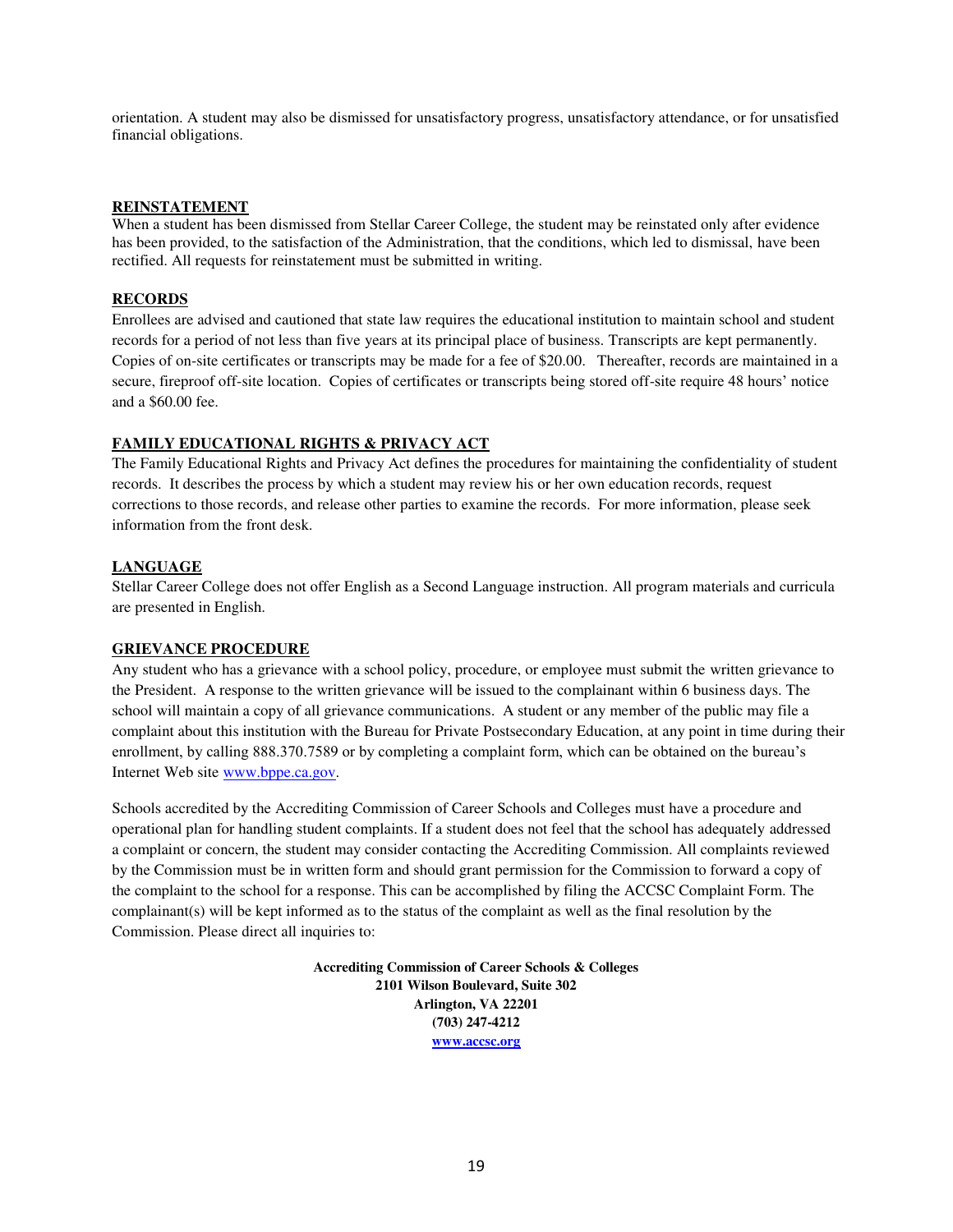#### **NOTICE OF NON-DESCRIMINATION**

Stellar Career College complies with all pertinent titles and sections of the Civil Rights Act of 1964, Title IX of the Educational Amendments of 1972, the Rehabilitation Act of 1973 and all other applicable federal, state and local laws. Stellar Career College does not discriminate on the basis of any characteristic protected by federal, state, or local law, ordinance, or regulation. Any discriminatory action should be reported to the Campus President, Zulfiqar Satti. If a student believes they have been subjected to discrimination under a WIOA Title I financially assisted program or activity, they may file a complaint in writing to the to their referring county department of workforce development.

### **STUDENT INFORMATION**

#### **STUDENTS WITH DISABILITIES**

In conformity with the Federal Rehabilitation Act of 1973 and the Americans with Disabilities Act of 1990, Stellar Career College shall not discriminate, on the basis of disability, against any student in its academic programs, services, and activities. Individual students will be given reasonable and necessary accommodation based on specific information and assessment data documented by qualified medical professionals. Students who have special needs related to a permanent or temporary disability may request an accommodation from the president of Stellar Career College at any phase of their educational experience. The student is responsible for initiating the interactive process. An accommodation may be requested for an unlimited or a specified period of time. Each request for accommodation will be evaluated on a case-by-case basis. Consideration for an accommodation, however, cannot be retroactive. Once documentation has been provided and accommodations are agreed upon between the College and the student, faculty and staff will implement the accommodations. Stellar Career College facilities are essentially barrier-free and accessible to the disabled.

#### **CONTINUING EDUCATION**

Stellar Career College offers the following continuing education courses. These continuing education courses are:

- Not vocational in nature and does not lead to initial employment,
- Placement assistance is not provided for these courses,
- These courses are not prerequisite to or provide any credit towards vocational program offered at this institution,
- A certificate of completion will be provided by the school upon completion,
- Refund policy and the complaint policy that are applicable to our vocational programs also apply to these continuing education courses.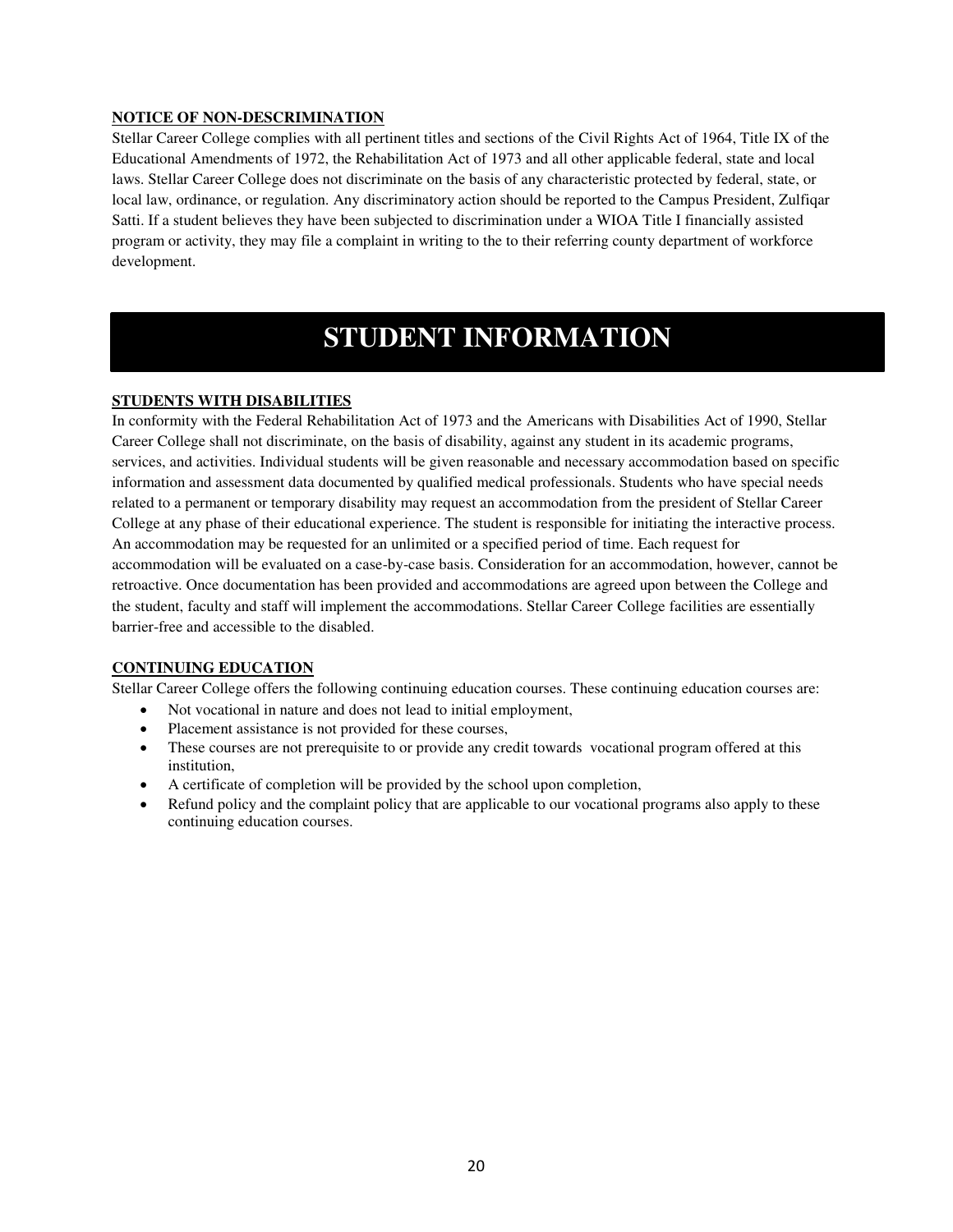### **VOCATIONAL PROGRAMS**

**OFFICE CLERK I ADMINISTRATIVE ASSISTANT I ADMINISTRATIVE ASSISTANT II ADMINISTRATIVE MEDICAL CLERK ADMINISTRATIVE ACCOUNTING CLERK I ADMINISTRATIVE ACCOUNTING CLERK II STERILE PROCESSING TECHNICIAN VETERINARY ASSISTANT MEDICAL ASSISTING/PATIENT SERVICES TECHNICIAN**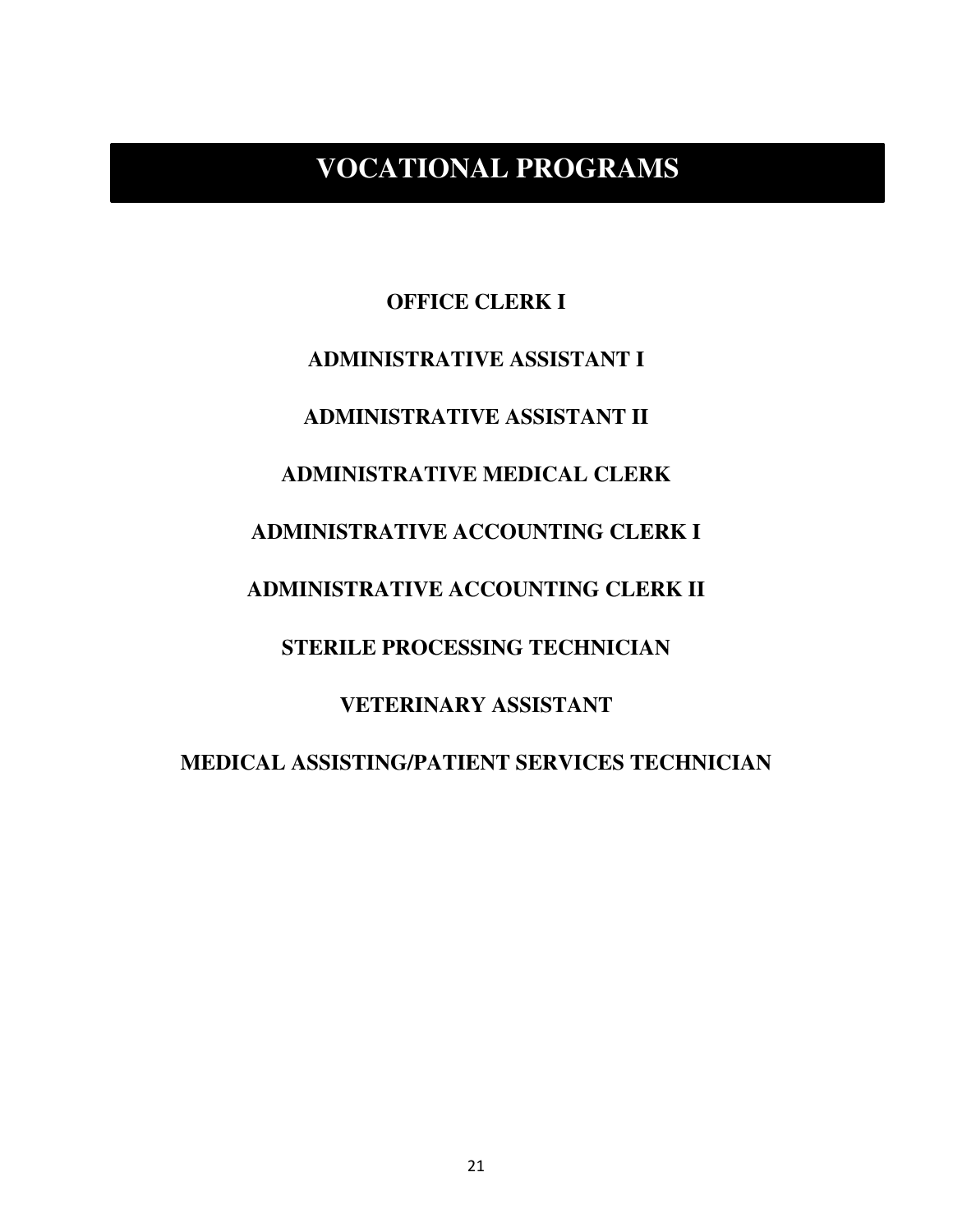### **OFFICE CLERK I**

#### **PROGRAM OBJECTIVE**

The need for improved computer skills increases every day. The objective of this program is to provide students with the skills and knowledge to work in an entry-level position in a business service environment. The program focus is primarily on core computer applications, office skills, and customer service skills. This program begins with instruction in Microsoft Windows, the leading computer operating system. Later in the course, students will learn Microsoft Word, the leading word processor, and learn the basics of computerized spreadsheets in Microsoft Excel. Computer skills are taught with a hands-on approach in small groups. This small group size enables students to focus on the task at hand and get individual help if needed to fully accomplish lessons. A student must have a 2.0 grade point average, met 80**%** of total clock hours, and have satisfied all financial obligations. Upon successful completion of the program, a certificate of achievement is awarded.

#### **PROGRAM LENGTH**

7 Weeks, 280 Hours, 14 Credits

#### **PROGRAM SCHEDULE**

Monday through Thursday 8:00 a.m. to 5:20 p.m.

#### **PROGRAM DESCRIPTION**

Introduction to Personal Computers Keyboarding I Windows Customer Service & Modern Office Skills Word Processing – Microsoft Word Ten Key by Touch

Spreadsheet Basics – Microsoft Excel Placement Preparation & Assistance

#### **OCCUPATIONAL OUTCOMES**

Office Clerk (43-9061.00) Receptionist (43-4171.00) Customer Service (43-4051.00) Secretary (43-6014.00) General Clerical (43-4121.00) Information Clerk (43-4199.00)

#### **Introduction to Personal Computers & Windows (1 Credit)**

Computer features, such as formatting, copying and deleting files, moving through the directory structure, obtaining file lists, and rules for naming files are taught and practiced. Students will also be introduced to computer hardware. Students will learn all of the important features of the Windows program.

#### **Spreadsheet Basics - Microsoft Excel (2 Credits)**

All of the basic features are taught in this class. All spreadsheet fundamentals, including proper layout and working with numbers and formulas to create a management tool are covered.

#### **Word Processing - Microsoft Word (5 Credits)**

Students are taught the essential elements of word processing as they relate to the business environment. Specific features taught include: creating, printing and editing documents, formatting and enhancing text, proofreading projects using the spelling and thesaurus features, printing documents and creating customized form letters with merging. Shortcuts, the table feature, formatting long documents and using headers and footers will also be taught. Students will be able to produce complex documents and reports.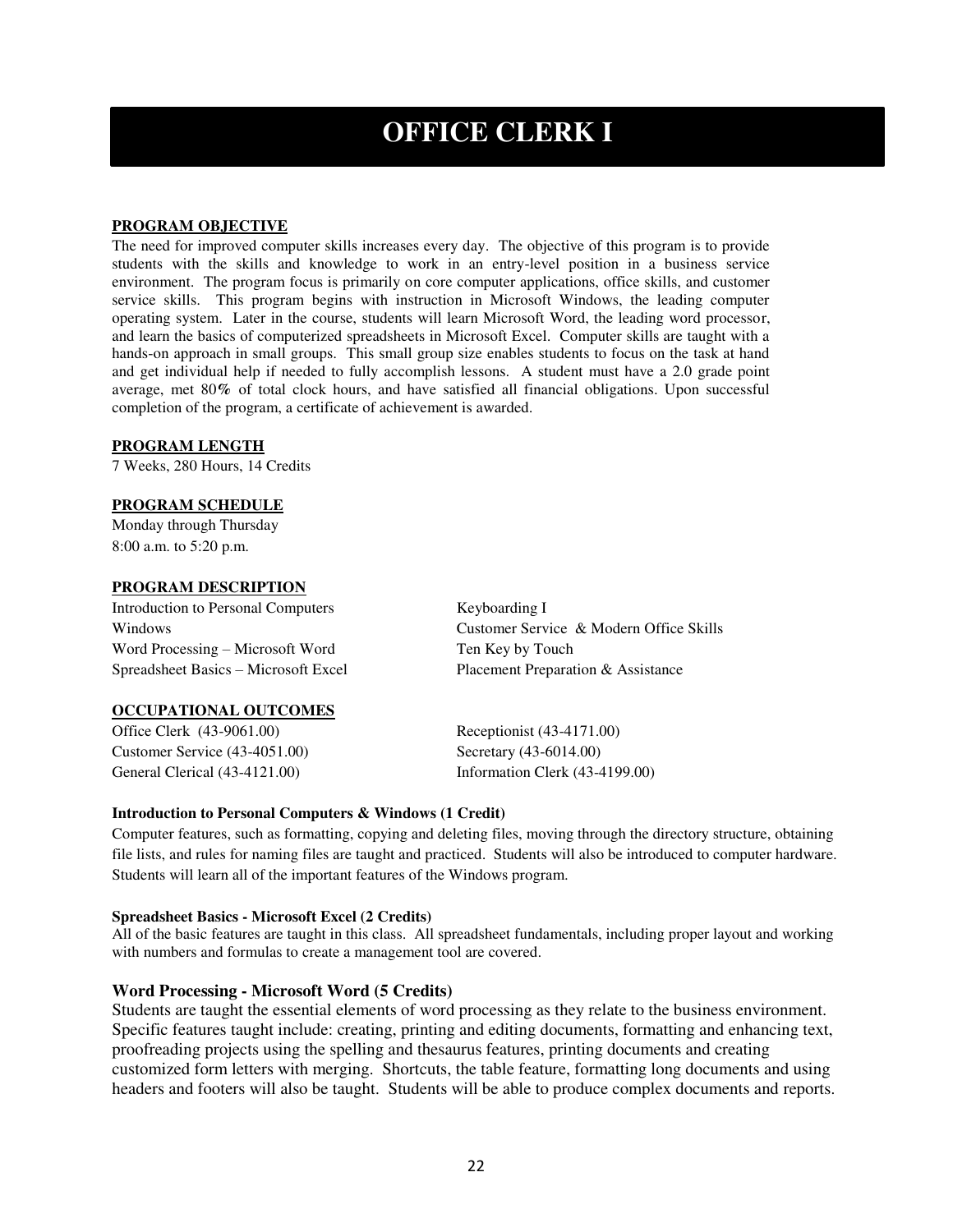#### **Keyboarding I (2 Credits)**

This class teaches more than typing speed. Accuracy is strongly encouraged. This will give the students a competitive edge in the clerical field as well as making them feel more confident in their own abilities.

#### **Customer Service & Modern Office Skills (2 Credits)**

The skills to be covered include the following: Customer Service Techniques, Photocopiers/Fax Machines, Telephone Answering Techniques, Business Correspondence, Filing Systems, and Reception Techniques.

#### **10 Key by Touch (2 Credits)**

Participants are taught to use the 10 key number pad without looking. They will also be taught the use and importance of timesaving features, the operational keys, and the options and settings available.

#### **Placement Services & Assistance**

- Job Placement Advising
- Resume Seminar
- Professional Resume, Cover Letter, and Reference Sheet
- Interview Seminar
- Mock (simulated) interview with a professional from the community
- Job Search Skills Seminar
- Portfolio Training
- Access to Job Leads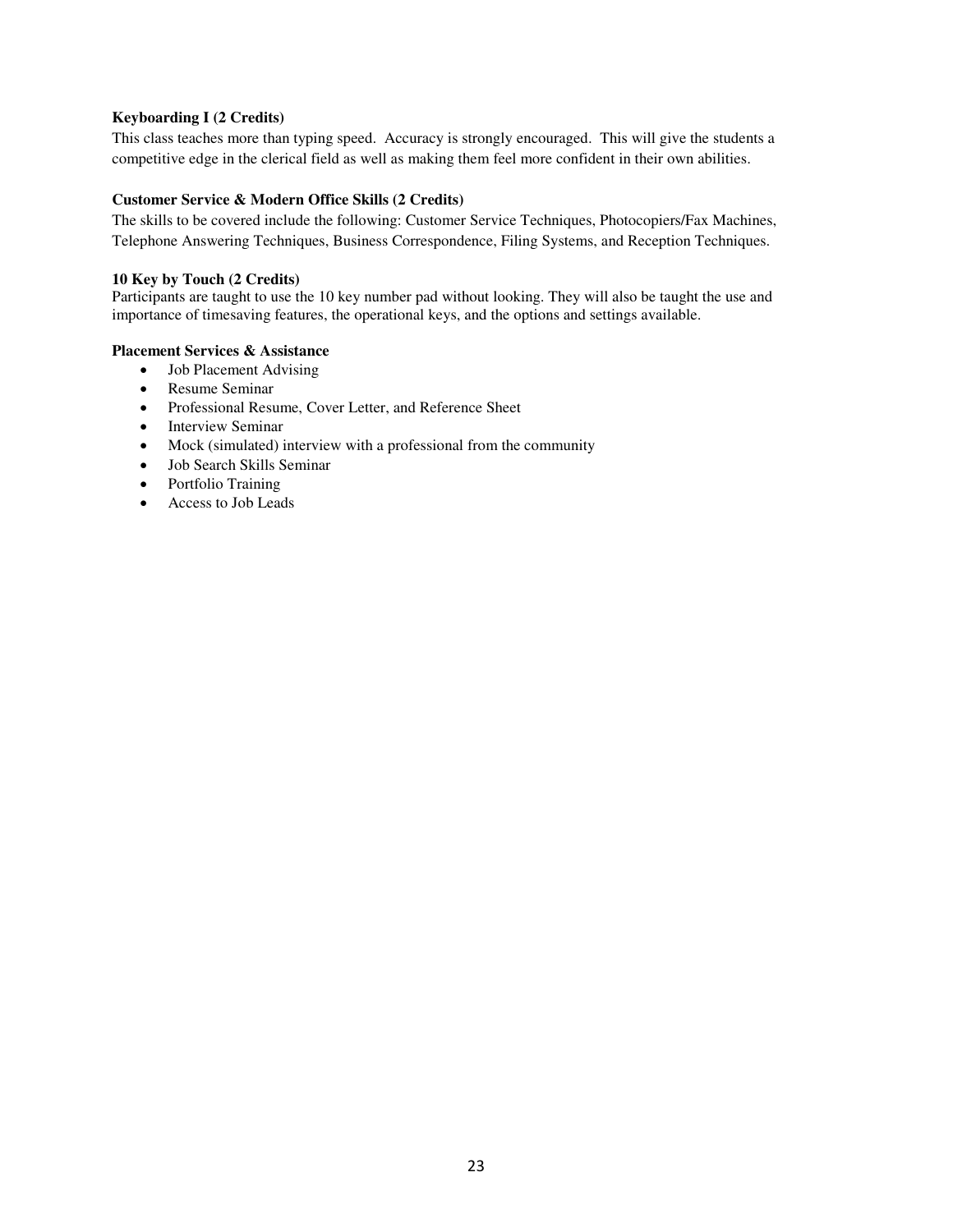### **ADMINISTRATIVE ASSISTANT I**

#### **PROGRAM OBJECTIVE**

The need for improved computer skills increases every day. The objective of this program is to provide students with the skills and knowledge to work in an entry-level position in a business service environment. The program focus is primarily on core computer applications, office skills, and customer service skills. This program begins with instruction in Microsoft Windows, the leading computer operating system. Later in the course, students will learn Microsoft Word, the leading word processor, and learn many features of computerized spreadsheets in Microsoft Excel. Computer skills are taught with a hands-on approach in small groups. This small group size enables students to focus on the task at hand and get individual help if needed to fully accomplish lessons. A student must have a 2.0 grade point average, met 80**%** of total clock hours, and have satisfied all financial obligations. Upon successful completion of the program a certificate of achievement is awarded.

#### **PROGRAM LENGTH**

10 Weeks, 400 Hours, 20 Credits

#### **PROGRAM SCHEDULE**

Monday through Thursday 8:00 a.m. to 5:20 p.m.

#### **PROGRAM DESCRIPTION**

Windows Ten Key by Touch Keyboarding II

#### **OCCUPATIONAL OUTCOMES**

Administrative Assistant (43-6011.00) Office Clerk (43-9061.00) Customer Service (43-4051.00) Secretary (43-6011.00) Receptionist (43-4171.00) Clerk Typist (43-9061.00) Office Assistant (43-9061.00) Data Entry Specialist (43-9021.00) General Clerical (43-4121.00) Data Processing Clerks (43-4151.00)

Introduction to Personal Computers Customer Service & Modern Office Skills Word Processing - Microsoft Word Business Education & Communication Skills I<br>
Spreadsheets - Microsoft Excel Placement Preparation & Assistance Placement Preparation & Assistance

#### **Introduction to Personal Computers & Windows (1 Credit)**

Computer features, such as formatting, copying and deleting files, moving through the directory structure, obtaining file lists, and rules for naming files are taught and practiced. Students will also be introduced to computer hardware. Students will learn all of the important features of the Windows program.

#### **Word Processing - Microsoft Word (5 Credits)**

Students are taught the essential elements of word processing as they relate to the business environment. Specific features taught include: creating, printing and editing documents, formatting and enhancing text, proofreading projects using the spelling and thesaurus features, printing documents and creating customized form letters with merging. Shortcuts, the table feature, formatting long documents and using headers and footers will also be taught. Students will be able to produce complex documents and reports.

#### **Spreadsheets - Microsoft Excel (5 Credits)**

Basic, intermediate and advanced features are taught in this class. All spreadsheet fundamentals, including proper layout and 18working with numbers and formulas to create a management tool are covered. This class also covers advanced functions such as linking, sorting and charting. In addition to providing students with good fundamentals in this popular computer spreadsheet program, this course will present mathematical concepts as they relate to business, including percentage increases, projections and budgets.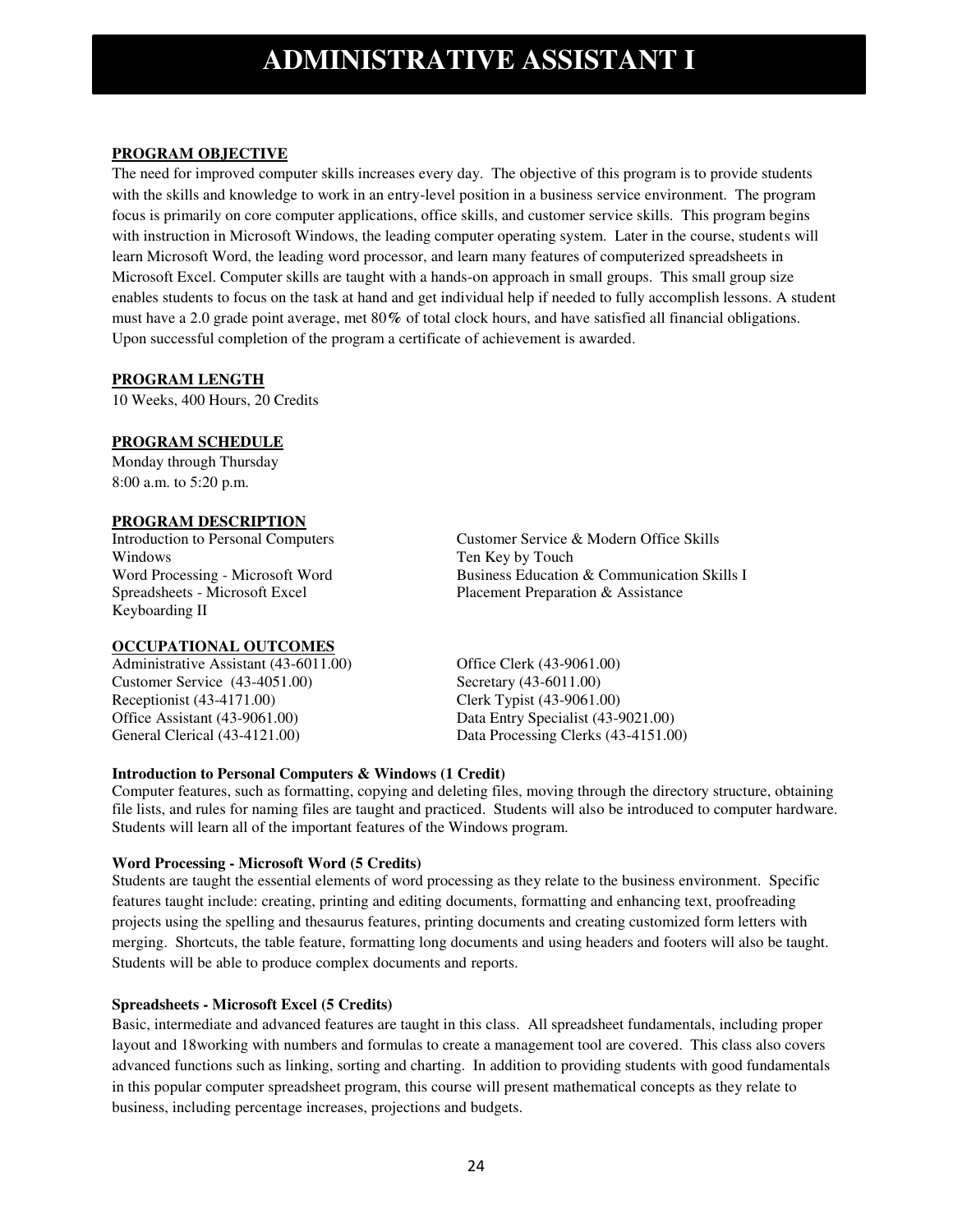#### **Customer Service & Modern Office & Skills (2 Credits)**

The skills to be covered include the following: Customer Service Techniques, Photocopiers/Fax Machines, Telephone Answering Techniques, Business Correspondence, Filing Systems, and Reception Techniques.

#### **Keyboarding II (4 Credits)**

This class teaches more than typing speed. Accuracy is strongly encouraged. This will give the students a competitive edge in the workforce as well as making them feel more confident in their own abilities.

#### **10 Key by Touch (2 Credits)**

Participants are taught to use the 10 key number pad without looking at it. They will also be taught the use and importance of timesaving features, the operational keys, and the options and settings available.

#### **Business Education & Communication Skills I (1 Credit)**

This curriculum is individually tailored to the requirements of each participant. Areas covered include: following instructions, good study habits, business math, grammar, punctuation, business letter writing and spelling. The computer identifies students' specific areas of weakness and special emphasis is placed on these areas. Lessons are generated by the computer with supervision from the instructor.

#### **Placement Preparation & Assistance**

See page 4 in this catalog for complete description.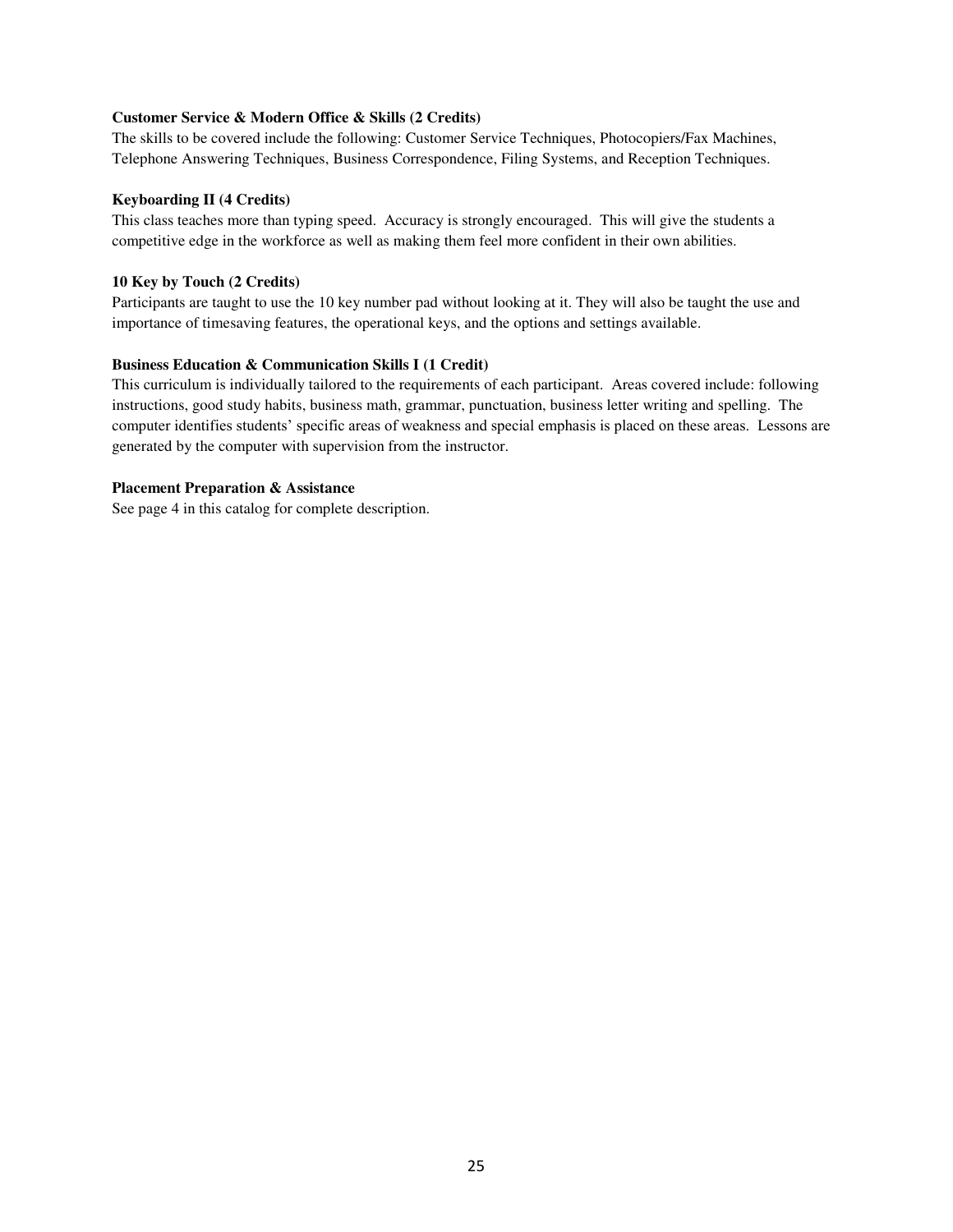#### **PROGRAM OBJECTIVE**

The need for improved computer skills increases every day. The objective of this program is to provide students with the skills and knowledge to work in an entry-level position in a business service environment. The program focus is primarily on core computer applications, office, and customer service skills. This program covers more subject matter than the Administrative Assistant I program, including additional reinforcement in Keyboarding for increased typing speed and accuracy, Desktop Publishing, Presentations using Microsoft PowerPoint, World Wide Web, and Business Simulations. This program begins with instruction in Microsoft Windows. Students will learn Microsoft Word and Microsoft Excel. Computer skills are taught with a hands-on approach in small groups. This small group size enables students to focus on the task at hand and get individual help if needed to fully accomplish lessons. A student must have a 2.0 grade point average, met 80**%** of total clock hours, and have satisfied all financial obligations. Upon successful completion of the program a certificate of achievement is awarded.

#### **PROGRAM LENGTH**

18 or 36 Weeks, 720 Hours, 36 Credits

#### **PROGRAM SCHEDULE**

| 18 Week Course          | 36 Week Course Morning  |
|-------------------------|-------------------------|
| Monday through Thursday | Monday through Thursday |
| 8:00 a.m. to 5:20 p.m.  | 8:00 a.m. to 12:20 p.m. |

#### **PROGRAM DESCRIPTION**

Introduction to PC's & Windows Customer Service & Modern Office Skills Word Processing - Microsoft Word Ten Key by Touch Spreadsheets - Microsoft Excel Internet – World Wide Web Keyboarding III Simulation I & II Desktop Publishing - Microsoft Publisher Business Education & Communication Skills II Presentation - Microsoft PowerPoint Placement Preparation & Assistance

#### **OCCUPATIONAL OUTCOMES**

| Administrative Assistant (43-6011.00) | Office Clerk/Assistant (43-9061.00) | Receptionist $(43-4171.00)$         |
|---------------------------------------|-------------------------------------|-------------------------------------|
| Customer Service $(43-4051.00)$       | Secretary $(43-6011.00)$            | Clerk Typist $(43-9061.00)$         |
| General Clerical (43-4121.00)         | Data Entry Specialist (43-9021.00)  | Data Processing Clerks (43-4151.00) |

#### **Introduction to Personal Computers & Windows (1 Credit)**

Computer features, such as formatting, copying and deleting files, moving through the directory structure, obtaining file lists, and rules for naming files are taught and practiced. Students will also be introduced to computer hardware. Students will learn the important features of the Windows program.

#### **Word Processing - Microsoft Word (5 Credits)**

Students are taught the essential elements of word processing as they relate to the business environment. Specific features taught include: creating, printing and editing documents, formatting and enhancing text, proofreading projects using the spelling and thesaurus features, printing documents and creating customized form letters with merging. Shortcuts, the table feature, formatting long documents and using headers and footers will also be taught. Students will be able to produce complex documents and reports.

#### **Spreadsheets - Microsoft Excel (5 Credits)**

Basic, intermediate and advanced features are taught in this class. All spreadsheet fundamentals, including proper layout and working with numbers and formulas to create a management tool are covered. This class also covers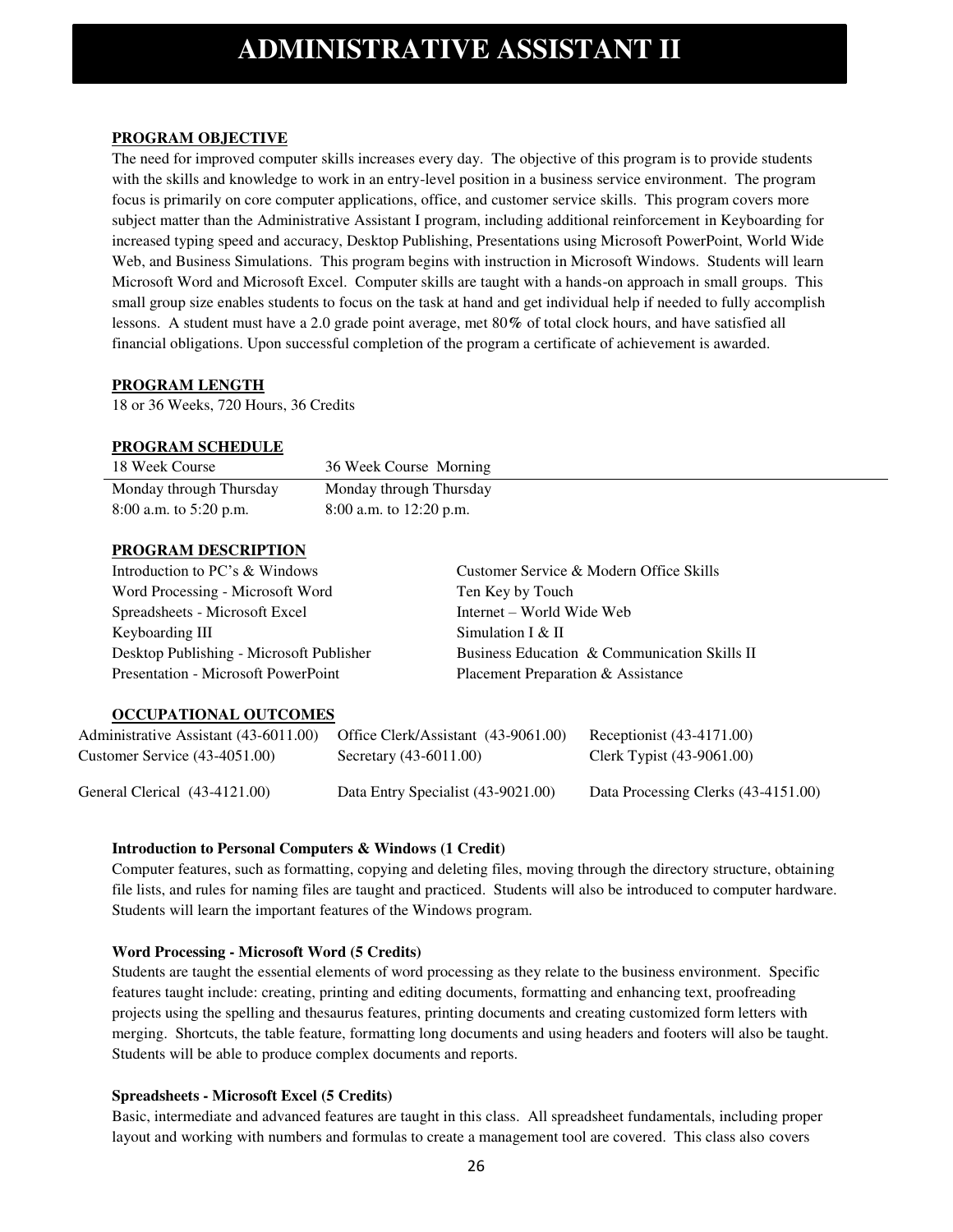advanced functions such as linking, sorting and charting. In addition to providing students with good fundamentals in this popular computer spreadsheet program, this course will present mathematical concepts as they relate to business, including percentage increases, projections and budgets.

#### **Customer Service & Modern Office Skills (2 Credits)**

The skills to be covered include the following: Customer Service Techniques, Photocopiers/Fax Machines, Telephone Answering Techniques, Business Correspondence, Filing Systems, and Reception Techniques.

#### **10 Key by Touch (2 Credits)**

Participants are taught to use the 10 key number pad without looking at it. They are also taught the use and importance of timesaving features, the operational keys, and the options and settings available.

#### **Keyboarding III (6 Credits)**

This class teaches more than typing speed. Accuracy is strongly encouraged. This will give the students a competitive edge in the clerical field as well as making them feel more confident in their own abilities.

#### **Desktop Publishing - Microsoft Publisher (2 Credits)**

Upon completion of this course, students will be able to create effective publications. Formatting and editing a variety of document types, using columns, and adding graphics to their documents by importing them from other applications such as Clipart, will be covered.

#### **Presentation - Microsoft PowerPoint (3 Credits)**

Students are taught to create dynamic multimedia presentations that are appropriate for business purposes. Subjects include; creating slides, inserting graphics, inserting sound and animation, multimedia slide shows, printing of presentations in handout form.

#### **Internet - World Wide Web (2 Credits)**

The World Wide Web has become a prevalent part of business life in today's society. Students will be introduced to the web and learn how to browse websites, perform searches, create bookmarks and download software. Students will also create e-mail accounts and learn to send and receive messages.

#### **Business Simulations I & II (2 Credits each, 4 Credits total)**

Students are guided through two simulations that put into practice and apply the skills and knowledge they have acquired to become Administrative Assistants: Handwriting, Keyboarding, Filing, Calculating, Communicating, Telephoning, Decision-Making, Proofreading, and Managing Time.

#### **Business Education & Communication Skills II (4 Credits)**

This curriculum is individually tailored to the requirements of each participant. Areas covered include: following instructions, good study habits, business math, grammar, punctuation, business letter writing and spelling. The computer identifies students' specific areas of weakness and special emphasis is placed on these areas. Lessons are generated by the computer with supervision from the instructor.

#### **Placement Preparation & Assistance**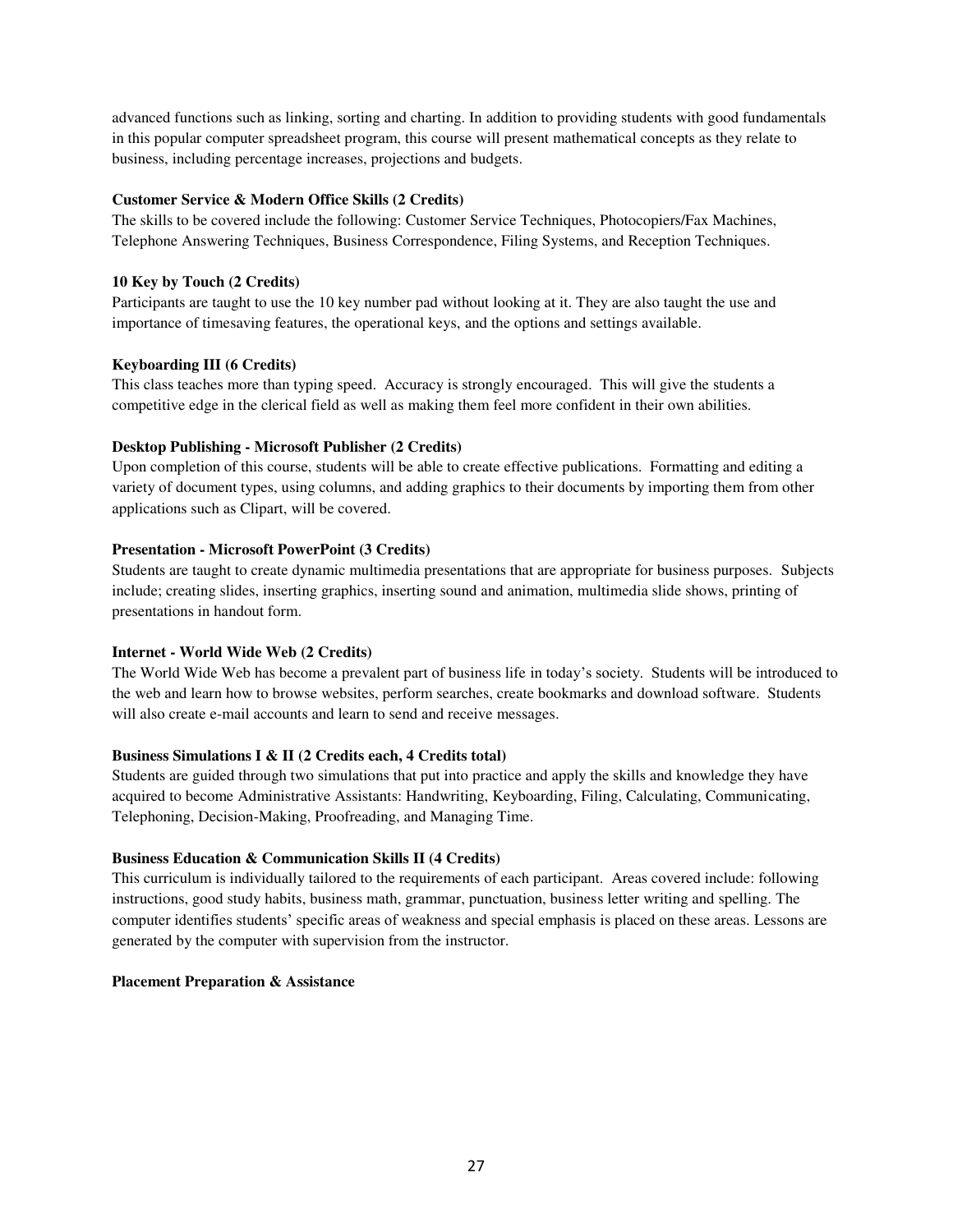### **ADMINISTRATIVE MEDICAL CLERK**

#### **PROGRAM OBJECTIVE**

The objective of this program is to provide students with the skills and knowledge to work in an entry-level position in a medical front office environment. Additionally, you are qualified to work in customer service or a general office environment. The program focus is primarily on medical front office procedures and computer applications. Word processing and electronic spreadsheets are two of the main computer applications used in the business environment. Microsoft Windows, the leading operating environment, will also be covered. The need to know these programs is vital for every office. Computer skills are taught with a hands-on approach in small groups. This small group size enables students to focus on the task at hand and get individual help if needed to fully accomplish lessons. A student must have a 2.0 grade point average, met 80**%** of total clock hours, and have satisfied all financial obligations. Upon successful completion of the program, a certificate of achievement is awarded.

#### **PROGRAM LENGTH**

18 or 36 Weeks, 720 Hours, 36 Credits

#### **PROGRAM SCHEDULE**

| 18 Week Course          | 36 Week Course Morning    |
|-------------------------|---------------------------|
| Monday through Thursday | Monday through Thursday   |
| 8:00 a.m. to 5:20 p.m.  | $8:00$ a.m. to 12:20 p.m. |

#### **PROGRAM DESCRIPTION**

Medical Front Office Procedures Customer Service & Modern Office Skills Medical Billing & Terminology Ten Key by Touch Introduction to Personal Computers Internet - World Wide Web Windows Business Education & Communication Skill I Word Processing - Microsoft Word Simulation Spreadsheets - Microsoft Excel Placement Preparation & Assistance Keyboarding III

#### **OCCUPATIONAL OUTCOMES**

Medical Office Clerk (29-2071.00) Medical Office Receptionist (43-6013.00)

Medical Front Office (43-9061.00) Medical Billing (43-3021.02)

Office Clerk/Assistant (43-9061.00) Customer Service Rep (43-4051.00)

#### **Medical Front Office Procedures, Medical Billing & Terminology (10 Credits)**

Students are taught medical front office procedures including: medical ethics and law, patient relations, telephone skills, scheduling appointments, travel arrangements, medical forms and reports, medical correspondence, medical filing, health insurance claims, medical pegboard and computerized accounting procedures, medical billing and collections, and basic medical terminology and abbreviations.

#### **Introduction to Personal Computers & Windows (1 Credit)**

Computer features, such as formatting, copying and deleting files, moving through the directory structure, obtaining file lists, and rules for naming files are taught and practiced. Students will also be introduced to computer hardware. Students will learn all of the important features of the Windows program.

#### **Word Processing -Microsoft Word (5 Credits)**

Students are taught the essential elements of word processing as they relate to the business environment. Specific features taught include: creating, printing and editing documents, formatting and enhancing text, proofreading projects using the spelling and thesaurus features, printing documents and creating customized form letters with merging. Shortcuts, the table feature, formatting long documents and using headers and footers will also be taught. Students will be able to produce complex documents and reports.

#### **Spreadsheets - Microsoft Excel (5 Credits)**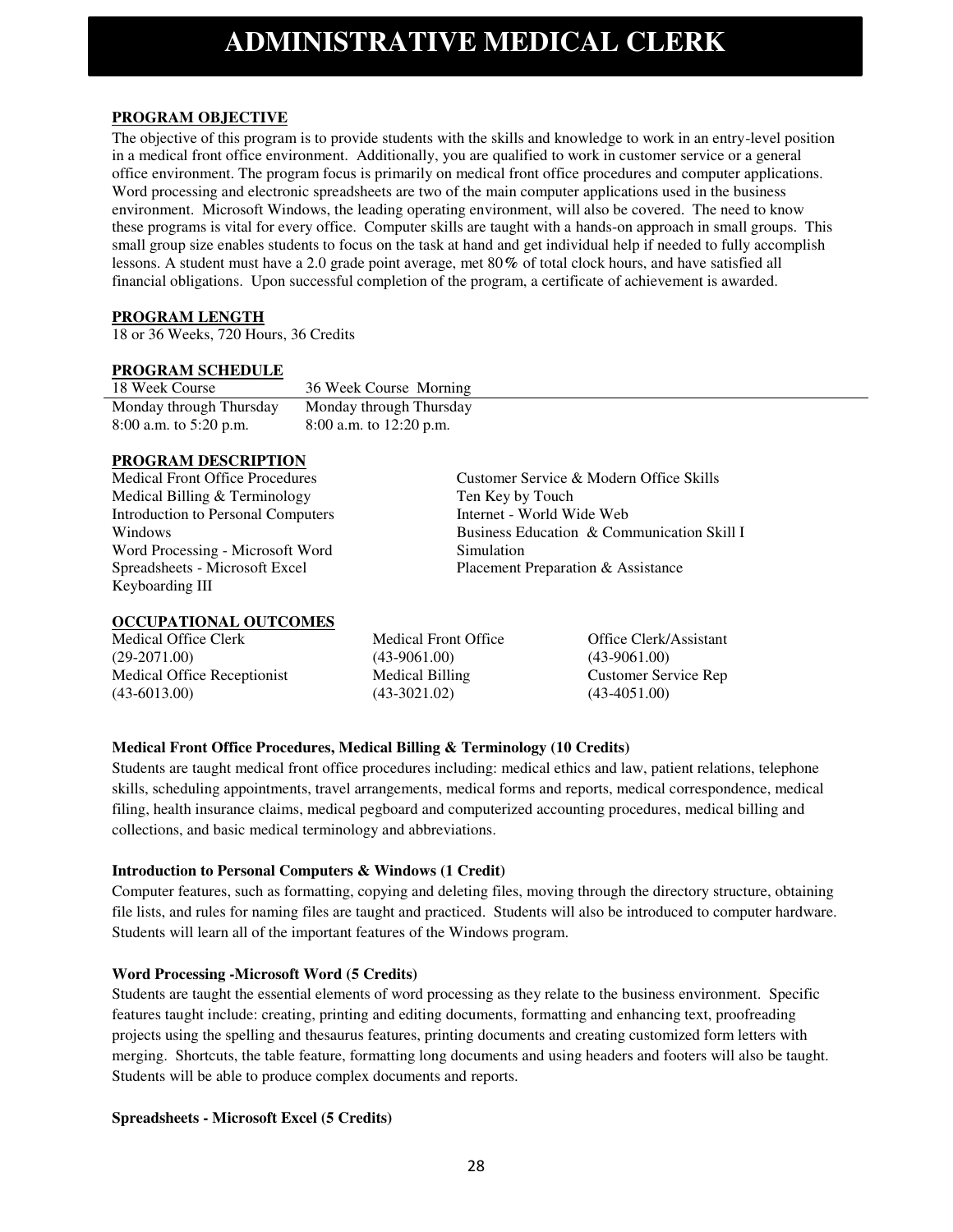Basic, intermediate and advanced features are taught in this class. All spreadsheet fundamentals, including proper layout and working with numbers and formulas to create a management tool are covered. This class also covers advanced functions such as linking, sorting and charting. In addition to providing students with good fundamentals in this popular computer spreadsheet program, this course will present mathematical concepts as they relate to business, including percentage increases, projections and budgets.

#### **Keyboarding III (6 Credits)**

This class teaches more than typing speed. Accuracy is strongly encouraged. This will give the students a competitive edge in the clerical field as well as making them feel more confident in their own abilities.

#### **Customer Service & Modern Office Skills (2 Credits)**

The skills to be covered include the following: Customer Service Techniques, Photocopiers/Fax Machines, Telephone Answering Techniques, Business Correspondence, Filing Systems, and Reception Techniques.

#### **10 Key by Touch (2 Credits)**

Participants are taught to use the 10 key number pad without looking at it. They are also taught the use and importance of timesaving features, the operational keys, and the options and settings available.

#### **Internet - World Wide Web (2 Credits)**

The World Wide Web has become a prevalent part of business life in today's society. Students will be introduced to the web and learn how to browse websites, perform searches, create bookmarks and download software. Students will also create e-mail accounts and learn to send and receive messages.

#### **Business Simulations II (2 Credits)**

Students are guided through two simulations that put into practice and apply the skills and knowledge they have acquired to become Administrative Assistants: Handwriting, Keyboarding, Filing, Calculating, Communicating, Telephoning, Decision-Making, Proofreading, and Managing Time.

#### **Business Education & Communication Skills I (1 Credit)**

This curriculum is individually tailored to the requirements of each participant. Areas covered include: following instructions, good study habits, business math, grammar, punctuation, business letter writing and spelling. The computer identifies students' specific areas of weakness and special emphasis is placed on these areas. Lessons are generated by the computer with supervision from the instructor.

#### **Placement Preparation & Assistance**

See page 4 in this catalog for complete description.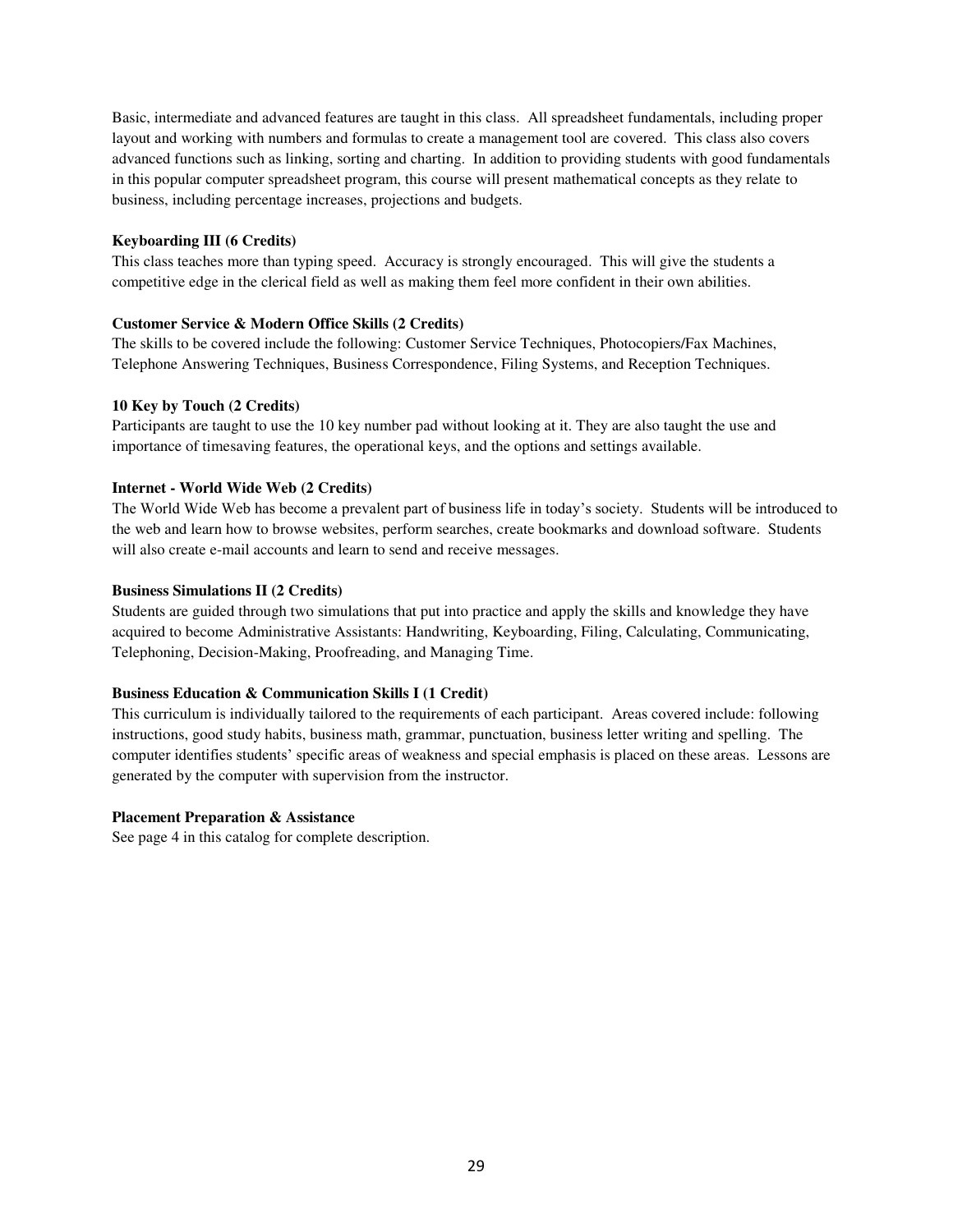### **ADMINISTRATIVE ACCOUNTING CLERK I**

#### **PROGRAM OBJECTIVE**

The objective of this program is to provide students with the skills and knowledge to work in an entry-level position in an office environment as an Accounting Clerk. Additionally, you are qualified to work in customer service or a general office environment. The program focus is primarily on accounting and computer applications. Word processing and electronic spreadsheets are the two main computer applications used in the business environment. Microsoft Windows, the leading operating environment, will be covered. The need to know these programs is vital for every accounting position. An instructor teaches accounting in small groups. An instructor teaches computer skills with a hands-on approach in small groups. This small group size enables students to focus on the task at hand and get individual help if needed to fully accomplish lessons. A student must have a 2.0 grade point average, met 80**%** of total clock hours, and have satisfied all financial obligations. Upon successful completion of the program a certificate of achievement is awarded.

#### **PROGRAM LENGTH**

12 Weeks, 480 Hours, 24 Credits

#### **PROGRAM SCHEDULE**

Monday through Thursday 8:00 a.m. to 5:20 p.m.

#### **PROGRAM DESCRIPTION**

Manual & Computerized Accounting Keyboarding I Introduction to Personal Computers Ten Key by Touch Word Processing - Microsoft Word Placement Preparation & Assistance Spreadsheets - Microsoft Excel

#### **OCCUPATIONAL OUTCOMES**

Accounts Receivable Clerk (43-3031.00) Audit Clerks (43-3031.00) Accounts Payable Clerk (43-3031.00) Production Clerk (43-5061.00)

#### **Manual & Computerized Accounting (8 Credits)**

Windows Business Education & Communication Skill I

Accounting Clerk (43-3031.00) Full Charge Bookkeeper (43-3031.00) Office Clerk (43-9061.00) Shipping / Receiving Clerks (43-5071.00)

Students are taught the basics of accounting from Journal Entries through Trial Balance and the preparation of Income Statements and Balance Sheets. The course includes the elements of accrual accounting, accounts payable and accounts receivable, balancing checkbooks, preparing depreciation schedules and the correct preparation and reporting of payroll. Students will have learned the principles of computerized accounting by the time they graduate. Skills learned during this phase of their training will be easily transferred to many accounting programs, since concepts are similar between computer programs. The majority of chapters in the accounting book will be covered.

#### **Introduction to Personal Computers & Windows (1 Credit)**

Computer features, such as formatting, copying and deleting files, moving through the directory structure, obtaining file lists, and rules for naming files are taught and practiced. Students will also be introduced to computer hardware. Students will learn all of the important features of the Windows program.

#### **Word Processing - Microsoft Word (5 Credits)**

Students are taught the essential elements of word processing as they relate to the business environment. Specific features taught include: creating, printing and editing documents, formatting and enhancing text, proofreading projects using the spelling and thesaurus features, printing documents and creating customized form letters with merging. Shortcuts, the table's feature, formatting long documents and using headers and footers will also be taught. Students will be able to produce complex documents and reports.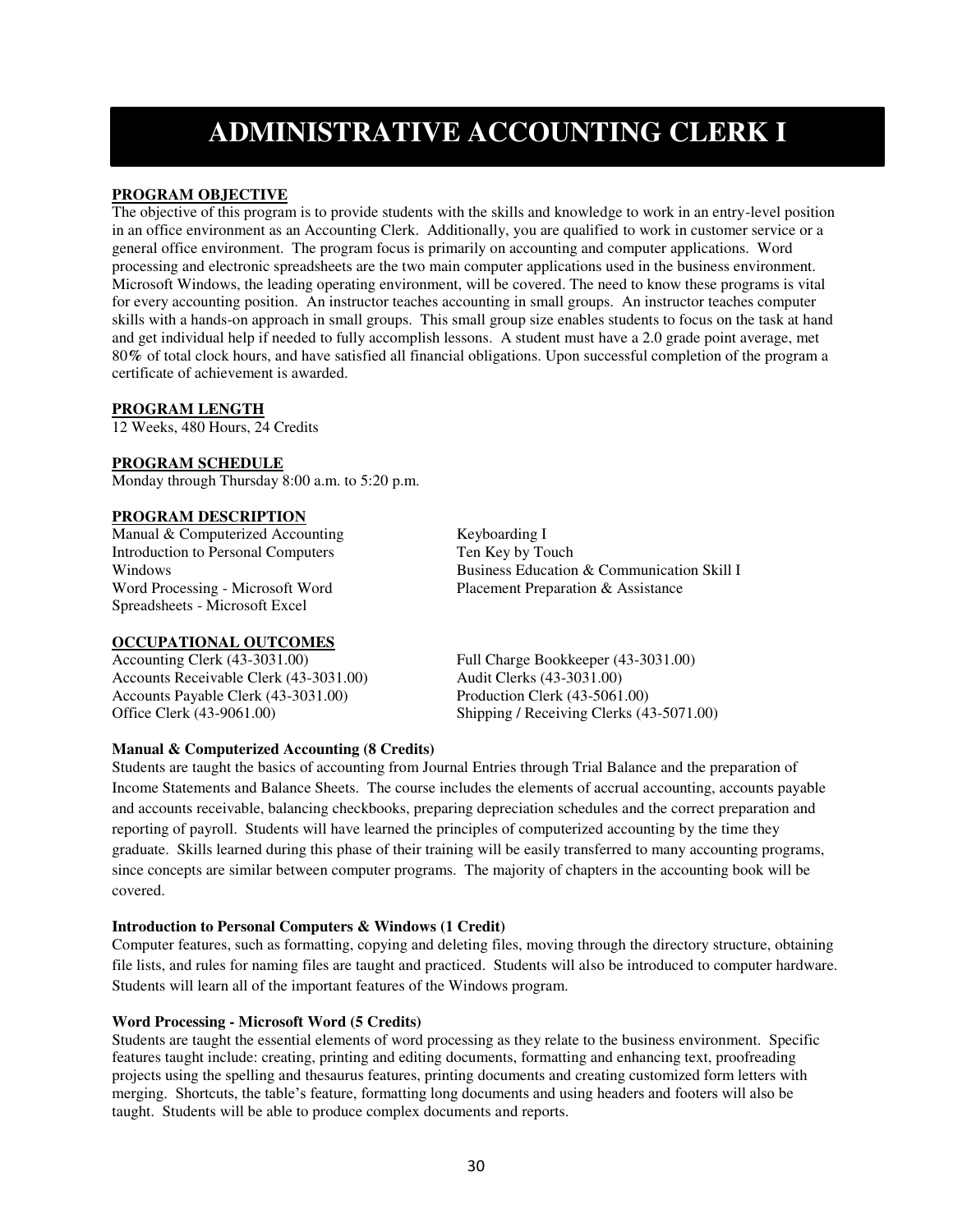#### **Spreadsheets – Microsoft Excel (5 Credits)**

Basic, intermediate and advanced features are taught in this class. All spreadsheet fundamentals, including proper layout and working with numbers and formulas to create a management tool are covered. This class also covers advanced functions such as linking, sorting and charting. In addition to providing students with good fundamentals in this popular computer spreadsheet program, this course will present mathematical concepts as they relate to business, including percentage increases, projections and budgets.

#### **Keyboarding I (2 Credits)**

This class teaches more than typing speed. Accuracy is strongly encouraged. This will give the students a competitive edge in the clerical field as well as making them feel more confident in their own abilities.

#### **10 Key by Touch (2 Credits)**

Participants are taught to use the 10 key number pad without looking at it. They are also taught the use and importance of timesaving features, the operational keys, and the options and settings available.

#### **Business Education & Communication Skills I (1 Credit)**

This curriculum is individually tailored to the requirements of each participant. Areas covered include: following instructions, good study habits, business math, grammar, punctuation, business letter writing and spelling. The computer identifies students' specific areas of weakness and special emphasis is placed on these areas. Lessons are generated by the computer with supervision from the instructor.

#### **Placement Preparation & Assistance**

See page 4 in this catalog for complete description.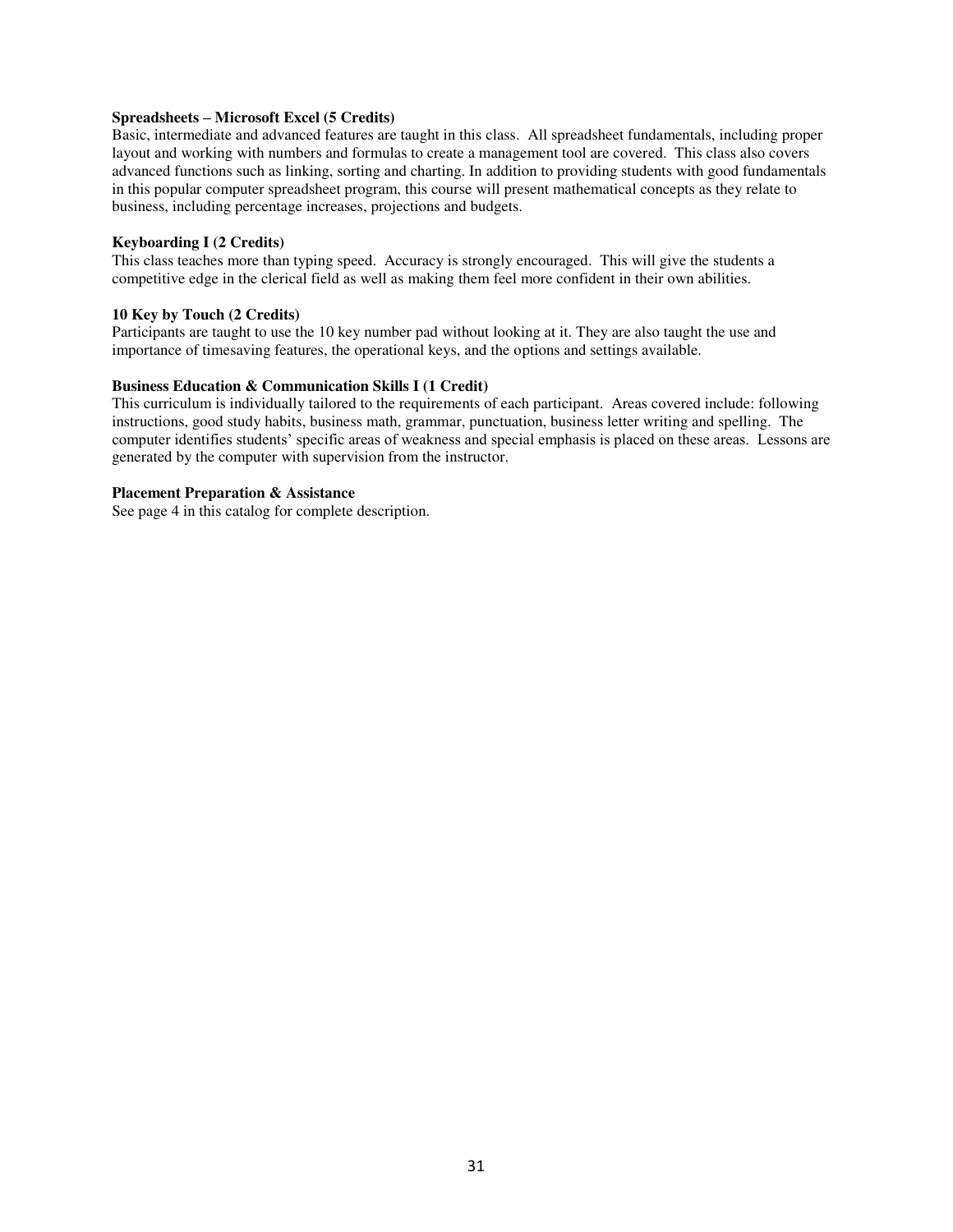# **ADMINISTRATIVE ACCOUNTING CLERK II**

#### **PROGRAM OBJECTIVE**

The objective of this program is to provide students with the skills and knowledge to work in an entry-level position in an office environment as an Accounting Clerk. Additionally, you are qualified to work in customer service or a general office environment. The program focus is primarily on accounting and computer applications. This program goes into more depth than the Administrative Accounting Clerk I program. Word processing and electronic spreadsheets are the two main computer applications used in the business environment. Microsoft Windows, the leading operating environment, will be covered. The need to know these programs is vital for every accounting position. Accounting is taught in small groups by an instructor. An instructor teaches computer skills with a handson approach in small groups. This small group size enables students to focus on the task at hand and get individual help if needed to fully accomplish lessons. A student must have a 2.0 grade point average, met 80**%** of total clock hours, and have satisfied all financial obligations. Upon successful completion of the program a certificate of achievement is awarded.

#### **PROGRAM LENGTH**

18 or 36 Weeks, 720 Hours, 36 Credits

#### **PROGRAM SCHEDULE**

| 18 Week Course                                      | 36 Week Course Morning                               |  |
|-----------------------------------------------------|------------------------------------------------------|--|
| Monday through Thursday<br>$8:00$ a.m. to 5:20 p.m. | Monday through Thursday<br>8:00 a.m. to $12:20$ p.m. |  |

#### **PROGRAM DESCRIPTION**

Manual & Computerized Accounting with Payroll Keyboarding III Introduction to Personal Computers Ten Key by Touch Windows Customer Service & Modern Office Skills Word Processing - Microsoft Word Simulation I Spreadsheets - Microsoft Excel Business Education & Communication Skill I Internet - World Wide Web Placement Preparation & Assistance

#### **OCCUPATIONAL OUTCOMES**

Accounts Receivable Clerk (43-3031.00) Audit Clerks (43-3031.00) Accounts Payable Clerk (43-3031.00) Production Clerk (43-5061.00)

Accounting Clerk (43-3031.00) Full Charge Bookkeeper (43-3031.00) Office Clerk (43-9061.00) Shipping / Receiving Clerks (43-5071.00)

#### **Manual & Computerized Accounting with Payroll (10 Credits)**

Students are taught the basics of accounting from Journal Entries through Trial Balance and the preparation of Income Statements and Balance Sheets. The course includes the elements of accrual accounting, accounts payable and accounts receivable, balancing checkbooks, preparing depreciation schedules and the correct preparation and reporting of payroll. Students will have learned the principles of computerized accounting by the time they graduate. Skills learned during this phase of their training will be easily transferred to many accounting programs, since concepts are similar between computer programs. The majority of chapters in the accounting book will be covered.

#### **Introduction to Personal Computers & Windows (1 Credits)**

Computer features, such as formatting, copying and deleting files, moving through the directory structure, obtaining file lists, and rules for naming files are taught and practiced. Students will also be introduced to computer hardware. Students will learn all of the important features of the Windows program.

#### **Word Processing - Microsoft Word (5 Credits)**

Students are taught the essential elements of word processing as they relate to the business environment. Specific features taught include: creating, printing and editing documents, formatting and enhancing text, proofreading projects using the spelling and thesaurus features, printing documents and creating customized form letters with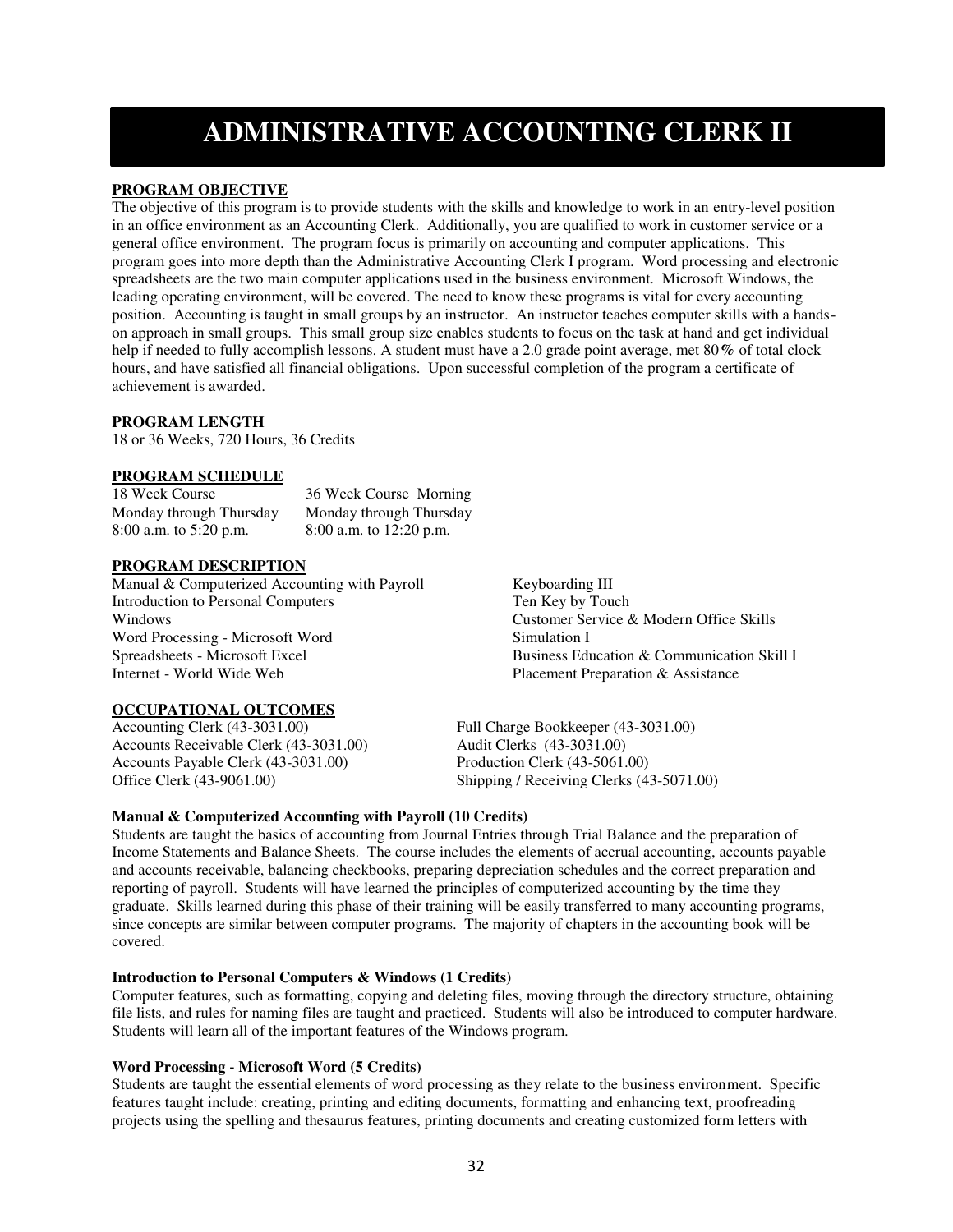merging. Shortcuts, the table's feature, formatting long documents and using headers and footers will also be taught. Students will be able to produce complex documents and reports.

#### **Spreadsheets - Microsoft Excel (5 Credits)**

Basic, intermediate and advanced features are taught in this class. All spreadsheet fundamentals, including proper layout and working with numbers and formulas to create a management tool are covered. This class also covers advanced functions such as linking, sorting and charting. In addition to providing students with good fundamentals in this popular computer spreadsheet program, this course will present mathematical concepts as they relate to business, including percentage increases, projections and budgets.

#### **Keyboarding III (6 Credits)**

This class teaches more than typing speed. Accuracy is strongly encouraged. This will give the students a competitive edge in the clerical field as well as making them feel more confident in their own abilities.

#### **Customer Service & Modern Office Skills (2 Credits)**

The skills to be covered include the following: Customer Service Techniques, Photocopiers/Fax Machines, Telephone Techniques, Business Correspondence, Filing, and Reception Techniques.

#### **10 Key by Touch (2 Credits)**

Participants are taught to use the 10 key number pad without looking at it. They will also learn the use and importance of timesaving features, the operational keys, and using the options and settings available.

#### **Internet - World Wide Web (2 Credits)**

The World Wide Web has become a prevalent part of business life in today's society. Students will be introduced to the web and learn how to browse websites, perform searches, create bookmarks and download software. Students will also create e-mail accounts and learn to send and receive messages.

#### **Business Simulation I (2 Credits)**

Students are guided through one simulation that put into practice and apply the skills and knowledge they have acquired to become Administrative Accounting Clerks: Handwriting, Keyboarding, Filing, Calculating, Communicating, Telephoning, Decision-Making, Proofreading, and Managing Time.

#### **Business Education & Communication Skills I (1 Credit)**

This curriculum is individually tailored to the requirements of each participant. Areas covered include: following instructions, good study habits, business math, grammar, punctuation, business letter writing and spelling. The computer identifies students' specific areas of weakness and special emphasis is placed on these areas. Lessons are generated by the computer with supervision from the instructor.

#### **Placement Preparation & Assistance**

See page 4 in this catalog for complete description.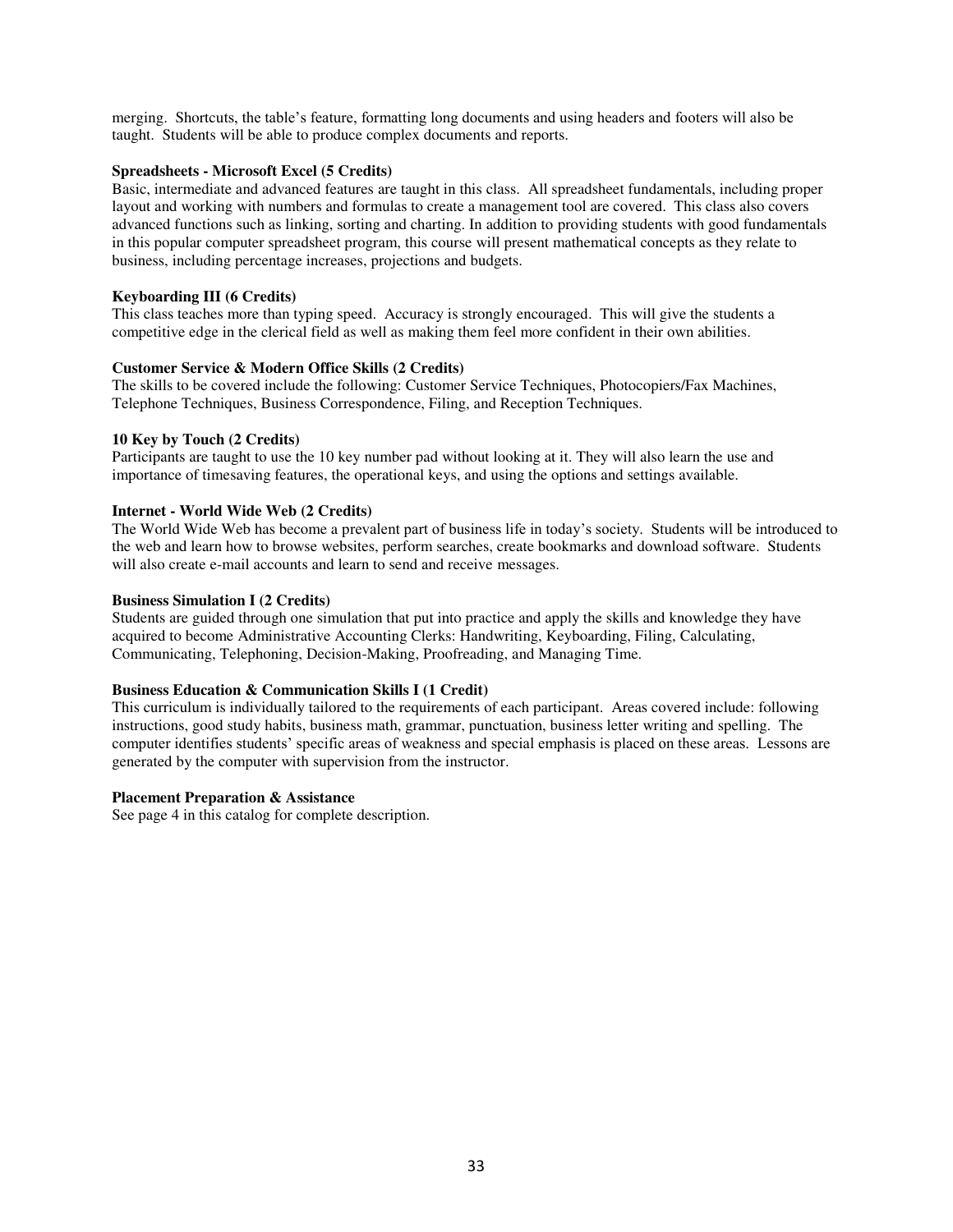# **STERILE PROCESSING TECHNICIAN**

#### **PROGRAM OBJECTIVE**

This certificate program trains you to become a Sterile Processing Technician, where you will play an important role in patient care by preventing infections. In this program, you will learn how to sterilize medical instruments, learn basic surgical instrumentation and medical terminology as well as decontamination and sterilization processes.

Our sterile processing technician courses include training in the following areas:

- This program teaches you the fundamentals of surgical instrument decontamination, including preparation, packing, sterilization, instrumentation, sterile storage and materials management.
- Foundational anatomy and physiology, medical terminology, and basic principles of microbiology and infection control will be presented.

Sterile processing technicians play a critical role in keeping patients healthy by ensuring medical instrumentation and equipment is sterile. Their work helps patients avoid infections while receiving treatment. They also maintain the functionality and inventory of health care and surgical equipment. The SPT can work in a sterile processing department and central service department in a variety of health care facilities, including hospitals, dental or eye care practices, plastic surgery offices, surgery centers and laboratories. You will contribute to a team of sterile processing technicians who are all working together to maintain sterilization and storage. This program is designed to prepare graduates to pursue entry-level employment in the field or jobs in related fields. A student must have a 2.0 grade point average, met 80**%** of total clock hours, and have satisfied all financial obligations. Upon successful completion of the program, graduates will receive a certificate of achievement.

#### **PROGRAM LENGTH**

34 Weeks, 670 Hours, 160 Outside Prep Hours, 36 Credits Dept. of Education Clock Hours: 670 and FSA Quarter Credits: 33

#### **PROGRAM SCHEDULE**

34 Week Course - Morning Monday through Thursday 8:00 a.m. to 12:35 p.m.

**PROGRAM DESCRIPTION**<br>S101 Fundamentals of Sterile Processing

S103 Sterile Processing Technology

#### **OCCUPATIONAL OUTCOMES**

Central Processing & Distribution Technician (CPD Tech) (31-9093.00) Central Processing Technician (CPT) (31-9093.00) Central Sterile Processing Technician (31-9093.00)

S105 Quality Assurance, Inventory Management, and Recordkeeping AH102 Computer Operations<br>S103 Sterile Processing Technology<br>AH107 Career Strategies S104 Sterilization Practices AH 108 Fundamentals of Health Care Placement Preparation & Assistance

> Central Sterile Supply Technician (CSS Tech) (31-9093.00) Instrument Technician (31-9093.00)

Sterile Processing & Distribution Technician (SPD Tech) (31- 9093.00)

#### **STUDENT LEARNING OUTCOMES:**

Upon completion of the Sterile Processing Technician program, graduates will be able to:

- Demonstrate basic technical skills in managing the process for surgical instrumentation sterilization, inventory control and supply chain management, and information technology as it relates to the sterile processing environment.
- Demonstrate professional behaviors of caring, accountability, responsibility, respect for the quality care of patients, acceptable attitude and attire, and organization and time management skills.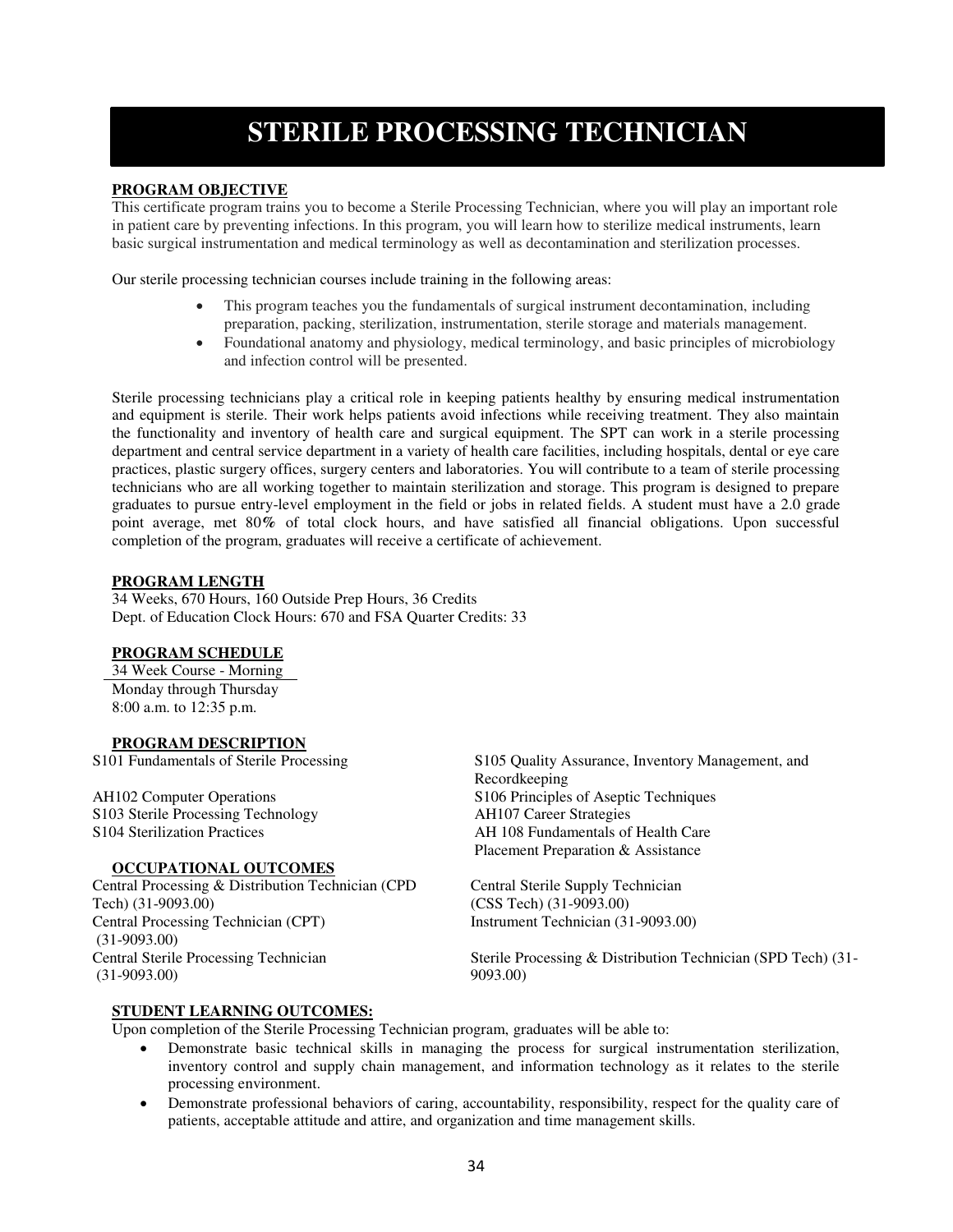- Work independently in a team of central sterile processing technicians who are collaborating to maintain sterilization and storage.
- Utilize critical thinking skills as a basis for clinical judgment and anticipatory decision making when managing all tasks related to sterile processing.
- Effectively apply verbal, nonverbal, and written communication principles and skills in the workplace.
- Maintain industry standards of quality control and safety principles in the workplace.
- Uphold legal and ethical standards and adhere to principles of patient confidentiality within the health care community environment as defined by HIPAA.

This program is designed to prepare graduates to pursue entry-level employment in the field, or jobs in related fields, the specific job titles of which may not be represented in the program title or described above. Although the School will assist students with job placement, finding a job is the individual responsibility of the student. Graduates of the program are qualified and encouraged to take the Certification Board for Sterile Processing and Distribution's (CBSPD) Sterile Processing Distribution (SPD) certification exam. Tuition includes one exam attempt fee.

#### **COURSE DESCRIPTION**

#### **S101 Fundamentals of Sterile Processing (4.5 Credits)**

This course is designed for students interested in pursuing a career in the Sterile Processing arena. Foundational Anatomy and Physiology and basic principles of microbiology will be presented. The course will introduce students to the fundamentals of decontamination, preparation and packaging for sterilization, sterilization process, and sterile storage. Basic surgical instrumentation and medical terminology that is necessary for this area of employment in the medical setting will also be presented.

#### **AH102 Computer Operations (4.5 Credits)**

Students are introduced to health-care office management software. Classroom activities familiarize them with computers and word processing applications through Microsoft Office Suite such as; Word, Excel, and PowerPoint applications. Students are also allowed time to build proficiency in key boarding to improve speed and accuracy based on industry standards common treatments, and prognosis. Topics include the related medical terminology, and pathophysiology.

#### **S103 Sterile Processing Technology (4.5 Credits)**

This course is designed to introduce students to industry regulations and established practices used for central sterile processing; federal agencies and professional organizations; principles of asepsis; personal hygiene and attire; managing the spread of bacteria; elements of transmission and the chain of infection. Additional topics covered include; decontamination practices for point-of-use preparation and equipment transport; cleaning, decontamination, and disinfection practices for common instrumentation and equipment; equipment and tools used for the decontamination process; identification of standard and complex surgical instruments. Medical terminology and lab competencies required for this field will also be presented.

#### **S104 Sterilization Practices (4.5 Credits)**

This course is designed to introduce students to assembly and packaging guidelines and procedures; point-of-use processing standards and recommended practices; high-temperature sterilization procedures; types of steam sterilizers used; low-temperature sterilization requirements; sterile storage and transportation guidelines. Additional topics include; review of standard calculations and solving simple equations encountered in entry-level technical positions. Basic surgical instrumentation and medical terminology that is necessary for this area of employment in the medical setting will also be presented.

#### **S105 Quality Assurance, Inventory Management, and Recordkeeping (4.5 Credits)**

This course is designed to introduce students to monitoring and recordkeeping practices; established quality assurance practices for sterile processing operations; importance of inventory management; common inventory replenishment systems; the role of the central service department in supporting ancillary departments; management of patient care equipment; the use of information management systems in central service departments. This course also includes medical terminology, basic anatomy and physiology, and communication methods for enhanced team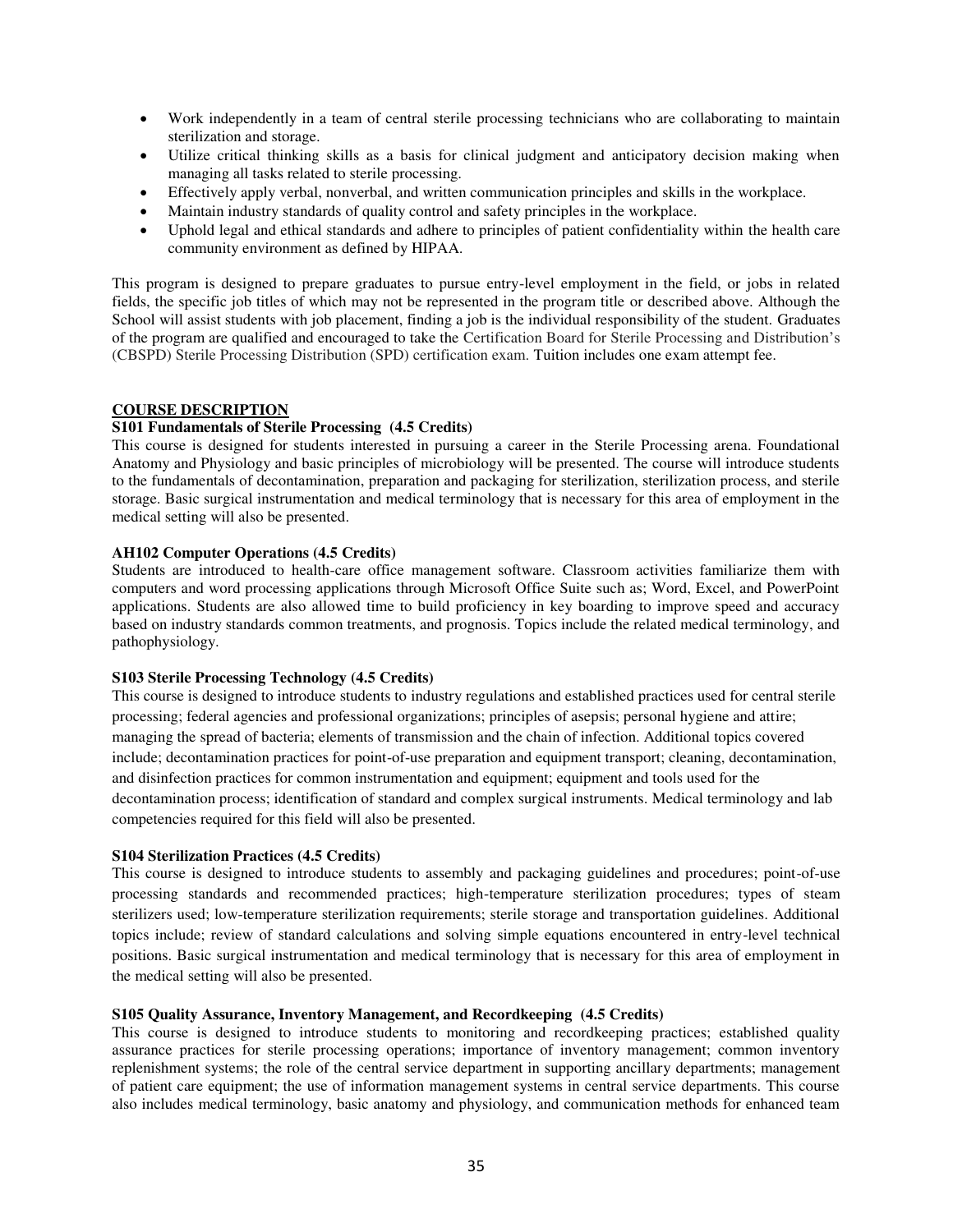collaboration within the health care setting. Designated lab hours are provided for skills practice and to develop proficiency in the lab competencies required for the field.

#### **S106 Principles of Aseptic Technique (4.5 Credits)**

This course is designed to introduce the details of aseptic technique; including the specific subject of microbial inactivation in the sterilization process. The course will explain and expand on the various sterilization systems and the appropriate use of each within the medical setting. This course also includes medical terminology, basic anatomy and physiology, and communication methods to enhance team collaboration within any health care organization. Designated lab hours are provided for skills practice and to develop proficiency in the lab competencies required for the field.

#### **AH107 Career Strategies (4.5 Credits)**

This course is designed to introduce students to the fundamentals of planning and organizing job search strategies. Emphasis is placed on identification of individual goals, assessment of talents, exploration of career options, and analysis of the job market. This course will also assist the student with resume writing, along with interview and networking skills for Allied Health. Within this course the student will be given tools for review in preparation for certification testing. Dependent on available surgical sites in the community, this course will allow students to complete designated off campus hours in their career field for hands on training.

#### **AH108 Fundamentals of Health Care (4.5 Credits)**

This course introduces the student to the roles and responsibilities of the Allied Health Professional with specific focus on the Sterile Processing Technician and their role within the health care team. Students will be introduces to the subject of medical ethics, OSHA, HIPAA, safety practices, and general documentation within a medical organization. This course also includes medical terminology, basic anatomy and physiology, and communication methods to enhance team collaboration within any health care organization. Designated lab hours are provided for skills practice and to develop proficiency in the lab competencies required for the field.

#### **Placement Preparation & Assistance**

See page 4 in this catalog for complete description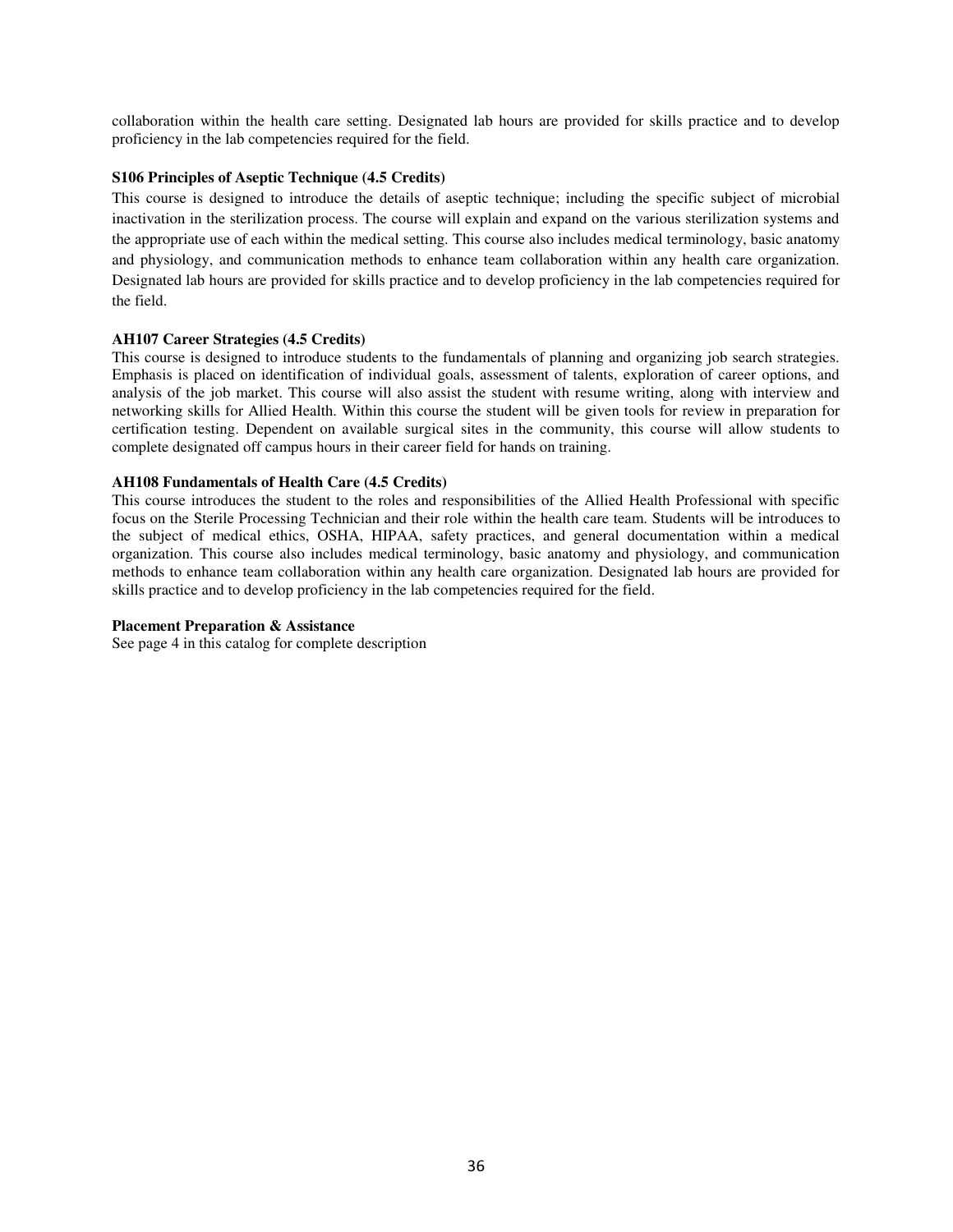# **VETERINARY ASSISTANT**

#### **PROGRAM OBJECTIVE**

The Veterinary Assisting program is designed to provide the student with the knowledge and skills required for entry-level work performing the administrative and clinical functions of a veterinary assistant. Program topics include animal behavior and restraint, small-animal nursing, office and hospital procedures, client relations, medication dosage and administration, surgical preparation, and laboratory procedures.

In addition to office procedures, you'll learn how to:

- Administer common medications.
- Handle animals.
- Assist in filling prescriptions.
- Set up lab work.
- Assist with nursing care and surgical preparation.

Veterinary assistants are the 'jack of all trades' in the veterinary profession. Their job touches every different part of a busy veterinary hospital or clinic. A veterinary assistant perform reception functions, fill prescriptions, keep exam rooms and kennels cleaned and prepped, set up lab work, assist with inventory, update medical records, assist with nursing care, assist with surgical preparation and procedure, and perform radiographic procedures. Their assistance provides invaluable help to veterinarians and licensed veterinary technicians. A student must have a 2.0 grade point average, met 80**%** of total clock hours, and have satisfied all financial obligations. Upon successful completion of the program, graduates will receive a certificate of achievement.

#### **PROGRAM LENGTH**

36 Weeks, 670 Hours, 120 Outside Prep Hours, 32.5 Credits Dept. of Education Clock Hours: 670 and FSA Quarter Credits: 32

#### **PROGRAM SCHEDULE**

36 Week Course - Morning Monday through Thursday 8:00 a.m. to 12:35 p.m.

#### **PROGRAM DESCRIPTION**

VA101 Fundamentals of Veterinary Assisting VA105 Surgery, Dentistry, and Anesthesia VA102 Pharmacology and Emergency Practices VA106 Nursing and Animal Behavior VA103 Microbiology, Parasitological and Laboratory Procedures VA104 Radiology and Outpatient Practices Placement Preparation & Assistance

VA107 Veterinary Assistant Externship

#### **OCCUPATIONAL OUTCOMES**

Veterinary Assistant (31-9096.00)

#### **STUDENT LEARNING OUTCOMES:**

After completing the Veterinary Assisting program, students will be able to:

- Describe the interpersonal skills and professional characteristics of an effective veterinary assistant, explain where employment opportunities can be found for those with training in animal care, and outline typical daily responsibilities.
- Use appropriate veterinary terminology to describe basic concepts of anatomy and physiology, pathology and disease, pharmacology, dentistry, and nutrition, as they apply to animals.
- Describe how to determine the difference between emergency medical conditions and less critical medical ailments by identifying symptoms, signs, and clinical signs, and by reading animal body language.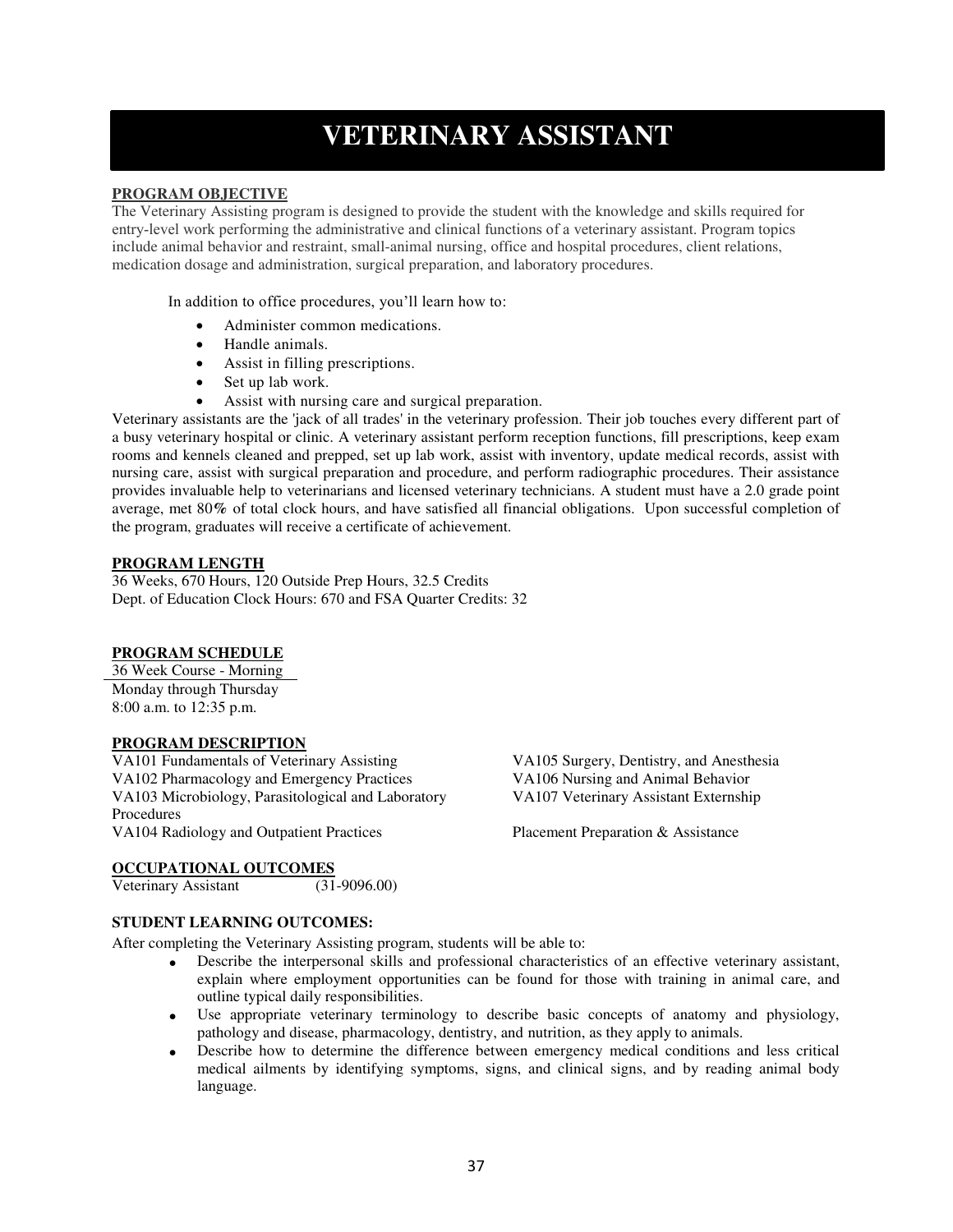- Explain the fundamental quality control processes used to safely handle and treat both healthy and sick/injured animals, such as when conducting physical examinations, collecting samples, conducting tests, performing procedures, and making observations.
- Identify standard procedures used in the animal care laboratory and surgical center and describe the functions, use, and maintenance of the specialized equipment and instruments found there.
- Interact with veterinarians, veterinary technicians, clients, and animals, displaying professional skills, appearance, and ethics in a work-experience setting.

This program is designed to prepare graduates to pursue entry-level employment in the field, or jobs in related fields, the specific job titles of which may not be represented in the program title or described above. Although the School will assist students with job placement, finding a job is the individual responsibility of the student.

#### **COURSE DESCRIPTION**

#### **VA101 Fundamentals of Veterinary Assisting (4.5 Credits)**

In this course, students get an introduction to veterinary terminology. You'll learn to recognize, understand, and pronounce anatomical and veterinary procedure terminology. You'll also learn about metric terms and abbreviations. You'll study the anatomical terms to correctly indicate the orientation and location of animal body parts, and you'll recognize cells, tissues, organs, and organ systems, both structurally and functionally.

#### **VA102 Pharmacology and Emergency Practices (4.5 Credits)**

In this course, students will learn medical terminology and commonly used basic medications. Additionally, students will be introduced how to assess emergency situations, actions to take, and basic drug calculations. Finally, the student will study veterinary drugs, where they come from, and who regulates them. The student will learn how drugs enter the body and how to ensure that the right amount enters, and the student will be able identify drugs used for infection, inflammation, vital organs, body systems, disease prevention, and hormone regulation.

#### **VA103 Microbiology, Parasitological and Laboratory Procedures (4.5 Credits)**

This course is designed to teach a broad spectrum of laboratory procedures that veterinary technicians need to perform effectively in the practice setting. Comprehensive content presents the fundamentals of microbiology, hematology, urinalysis, immunology, cytology, along with the laboratory procedures used to perform them. In this course, students will also learn about parasites and parasitology, the different types of animal parasites, and how to diagnose, treat, and prevent parasites. Students will also learn to recognize various surgical instruments and how to clean, sterilize (eliminate all bacteria, fungi, and viruses), and maintain the instruments.

#### **VA104 Radiology & Outpatient Practices (4.5 Credits)**

Students will study the principles of radiology and the veterinary assistant's role in radiology. Students will learn how to prepare patients for radiographic and ultrasound examination and the safety measures and guidelines for radiographic procedures. In this course, students will learn how to order and maintain office inventory and supplies and how to admit and discharge patients and prepare appropriate release forms and certificates. Students will study the role of the veterinary assistant within a typical veterinary practice, including how successful interpersonal communication skills can help you deal with clients and coworkers. Students will also study some of the basic accounting principles they will need to keep accurate records of office financial transaction.

#### **VA105 Surgery, Dentistry, and Anesthesia (4.5 Credits)**

In this course, students will learn the requirements, routes, procedures, and concerns of fluid administration. Students will also study the principles and procedures of dog and cat dental prophylaxis, as well as the concerns and procedures of pediatric, geriatric, and routine animal health care. Students will learn to recognize anesthetic drugs, how they're used, the anesthetic process, and how an animal is monitored and maintained under anesthesia.

#### **VA106 Nursing and Animal Behavior (4.5 Credits)**

In this course, you'll learn to recognize types of animal behavior and understand the role of the veterinary assistant in behavior counseling. You'll also learn to handle, restrain, and transport dogs, cats, birds, horses, and other animals. Students will study the most common procedures used in veterinary sample collection and diagnosis, the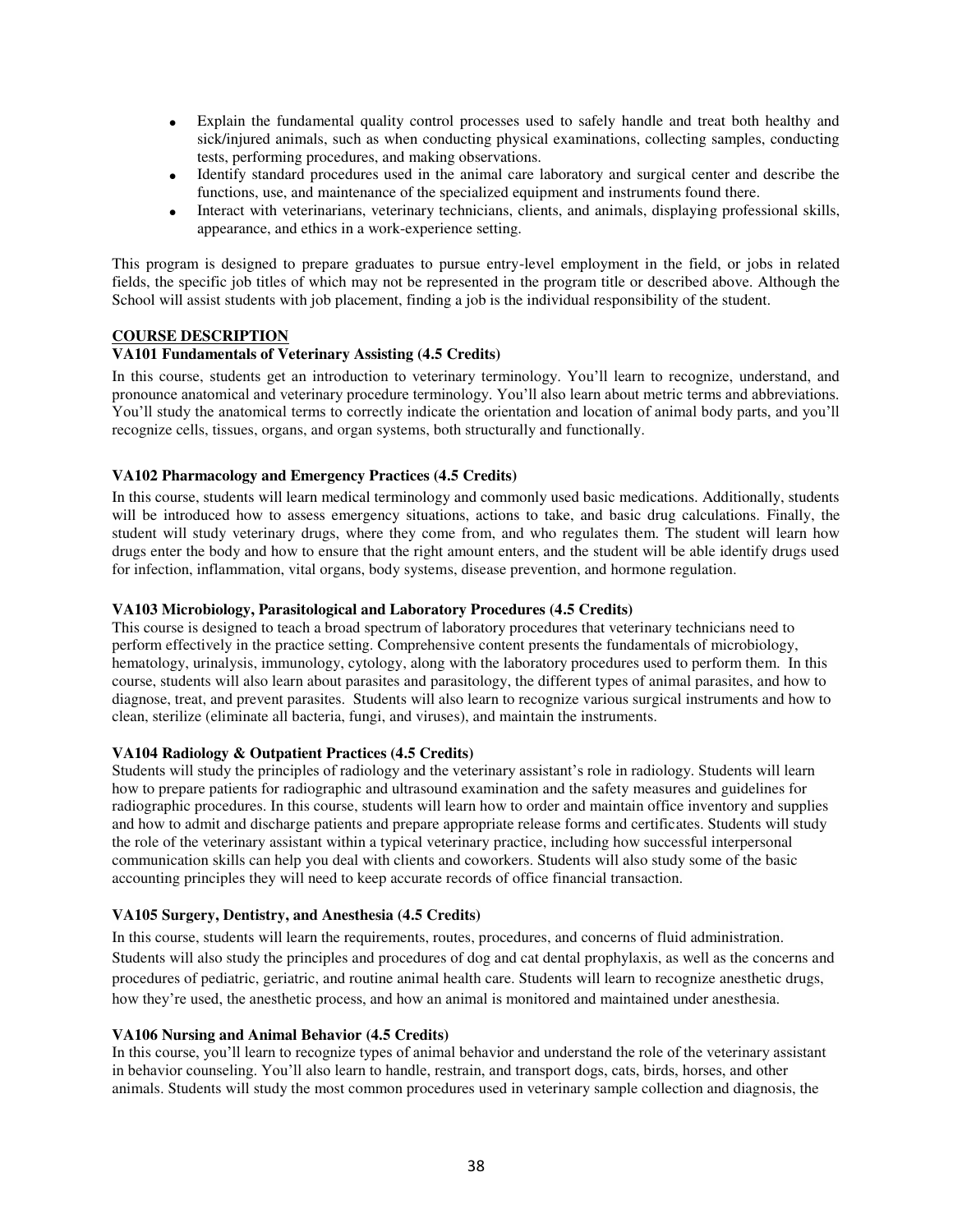treatment procedures involved in veterinary nursing, and the physical therapy concerns and methods most relevant to the duties of a veterinary assistant.

#### **VA107 Veterinary Assistant Externship (5.5 Credits)**

This course allows the student the chance to observe the actual conditions of a real veterinary hospital or clinic and to see firsthand some of the concepts they learn about in the Veterinary Assistant Program. The Externship consists of a minimum of 166 hours of unpaid work experience, which can be anything from job shadowing to assisting the veterinarian and other veterinary personnel. The actual experience you may have during the externship will vary from hospital to hospital or clinic to clinic. During the Externship, the student will be evaluated on their aptitude for performing the tasks expected of a Veterinary Assistant.

#### **Placement Preparation & Assistance**

See page 4 in this catalog for complete description.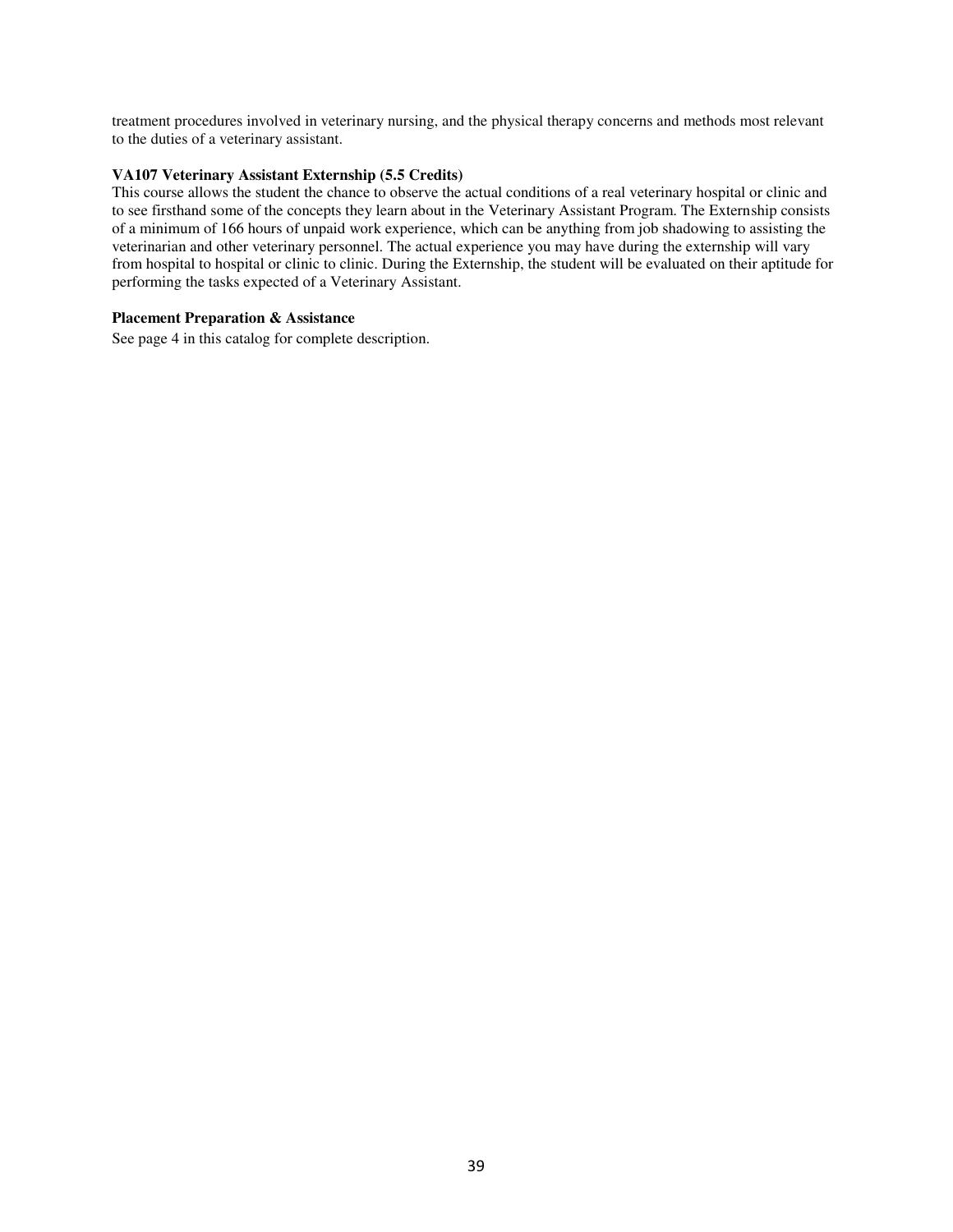### **MEDICAL ASSISTANT/PATIENT SERVICES TECHNICIAN**

#### **PROGRAM OBJECTIVE**

Medical Assistants assist the physicians and nurses with examining and treating patients. The objective of this program is to provide students with the knowledge and skills to work at an entry-level position at a medical facility. The program provides the knowledge and skills in the structure and systems of the human body, procedures to assist the nurses and physicians, injections, venipunctures, and emergency procedures, including EKG rhythm recognition. In addition to clinical skills, the program also trains medical assistants to be able to perform the administrative as well as patient support services functions that keep a medical practice operating, including such skills as telephone techniques, written communications, scheduling, referrals, ordering supplies, controlling inventory, and maintaining records. A student must have a 2.0 grade point average, met 80**%** of total clock hours, and have satisfied all financial obligations. Upon successful completion of the program a diploma is awarded.

Graduates of the program are qualified and encouraged to take the national certification examination offered by the National Center for Competency Testing (NCCT) to become certified Medical Assistants. Tuition includes one exam attempt fee for the Medical Assisting certification examination offered by the National Center for Competency Testing. For more information, please visit the National Center for Competency Testing at www.ncctinc.com/certifications.

#### **PROGRAM LENGTH**

36 Weeks, 720 Hours, 130 Outside Prep Hours 37 Credits Dept. of Education Clock Hours: 720 and FSA Quarter Credits: 36

#### **PROGRAM SCHEDULE**

36 Week Course AM Schedule: 8:00 a.m. – 12:35 p.m. Monday - Thursday

#### **PROGRAM DESCRIPTION**

MA101 Medical Term, Anatomy, Physiology MA105 Medical Assisting II MA102 Medical Assisting I<br>
MA103 Medical Assisting I Lab<br>
MA107 & MA 108 Medical Assis MA104 Patient Services & Principles of Success Placement Preparation & Assistance

#### **OCCUPATIONAL OUTCOMES**

Medical Assistant/Patient Services Specialist (31-9092.00) Medical Administrative Assistant (31-9092.00) Medical Office Receptionist (43-6013.00) Medical Clerk (29-2071.00) Admission's Clerk (43-4051.03) Clinical Assistant (31-9092.00) Unit Clerk (43-9061.00)

MA107 & MA 108 Medical Assisting Practicum I & II

EKG Tech/EKG Telemetry Tech

**STUDENT LEARNING OUTCOMES:** After completing the Medical Assisting/Patient Services Technician program, students will be able to:

- List professional qualities of a medical assistant and their scope of practice
- Describe components of the Health Insurance Portability and Accountability Act (HIPAA)
- Identify the components that create the structure of medical terms.
- Explain the process of screening patients to their level of care.
- List average vital sign ranges and recognize abnormalities related to all vital signs.
- List CLIA-waived tests that are associated with common diseases.
- Describe the process of capillary puncture.
- Identify common sites and different methods for venipuncture. Explain the proper order of draw using blood collection tubes.
- Explain what wave patterns are on the ECG and recognize basic rhythms.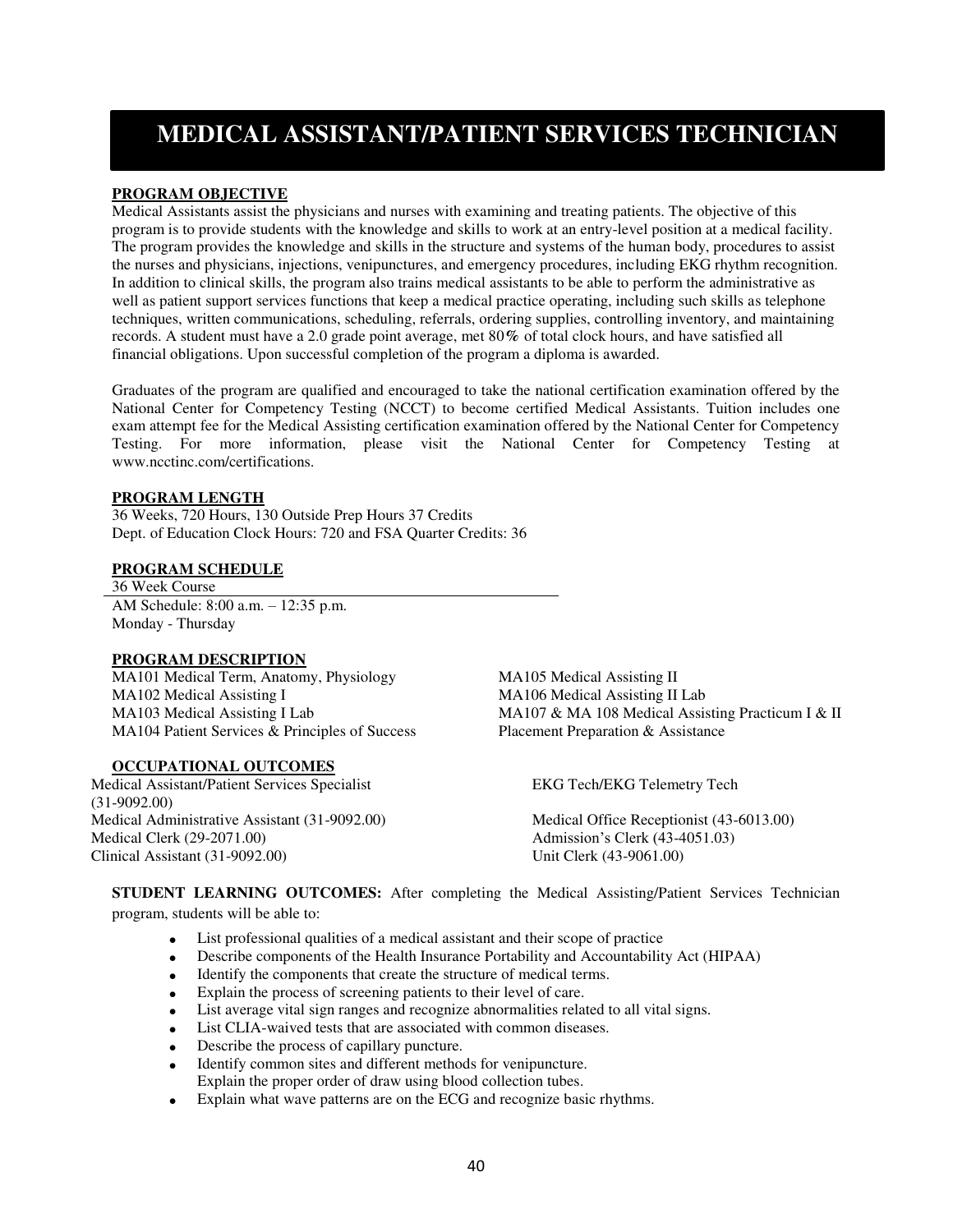- Describe how a normal vs. an abnormal ECG would appear.
- Describe equations and conversions used to calculate medication dosages.
- Identify symbols and abbreviations used in the medical profession.
- Compare prescription and nonprescription drugs.
- Identify common routes and methods of drug administration and related safety precautions.
- Identify and explain professional skills related to the workplace.
- Describe why critical thinking skills are important for patient care.
- Explain why teamwork is important in a workplace setting.
- Explain how lifelong learning is a component of professionalism.

This program is designed to prepare graduates to pursue entry-level employment in the field, or jobs in related fields, the specific job titles of which may not be represented in the program title or described above. Although the School will assist students with job placement, finding a job is the individual responsibility of the student.

#### **COURSE DESCRIPTIONS**

#### **MA101 Medical Term, Anatomy, Physiology (5 Credits)**

Students are introduced to the language used in a healthcare setting. Students learn medical terminology, concentrating on prefixes, suffixes, and roots common to diseases and the medical field. Pronunciation, identification, and spelling are stressed. Students are introduced to the structure and function of the human organ systems. The course is designed to provide a basic understanding of the human body and associated terminology.

#### **MA102 Medical Assisting I (5.5 Credits)**

This course introduces the basic clinical care skills and procedures necessary to perform routine patient care in a clinic or office situation, including patient assessment, education, and positioning, aseptic technique; the fundamentals of OSHA regulations for health care workers and patient safety, and front office procedures. Topics include skill development in beginning procedures, including vital signs, common injection techniques, bandaging, and medication administration.

#### **MA103 Medical Assisting Lab I (5.5 Credits)**

This is a laboratory course that will provide hands-on training opportunities to the students to develop lab skills to perform the basic clinical care skills and procedures necessary to perform routine patient care in a clinic or office situation, including patient assessment, education, and positioning, aseptic technique; the fundamentals of OSHA regulations for health care workers and patient safety, and front office procedures. Students will also be trained in beginning procedures, including vital signs, common injection techniques, bandaging, and medication administration.

#### **MA104 Patient Services & Principles of Success (5.5 Credits)**

This course introduces students to the basic ideas, skills, and strategies necessary for academic achievement and success within the spectrum of the health care profession. Emphasis is placed on developing an understanding of the careers associated with patient services; effective listening and communication skills; critical thinking and problem solving; setting priorities and goal setting; and setting academic, career, and personal goals. This course will also emphasize the additional career strategies focused on patient services and expansion of careers in the medical community.

#### **MA105 Medical Assisting II (5 Credits)**

This course introduces advanced laboratory techniques, including the collection of routine specimens, the preparation and examination of samples for diagnostic purposes, and the recognition of normal laboratory values, and abnormal levels. Topics include Universal Precautions, quality assurance, and microscope usage. Emphasis is place on developing skills in venipuncture, and other methods of blood collection, EKG with interpretation, and spirometry. Emphasis is placed on emergency preparedness and response through the study of the principles of First Aid and CPR; rhythm recognition and interpretation based on the guidelines of the American Heart Association.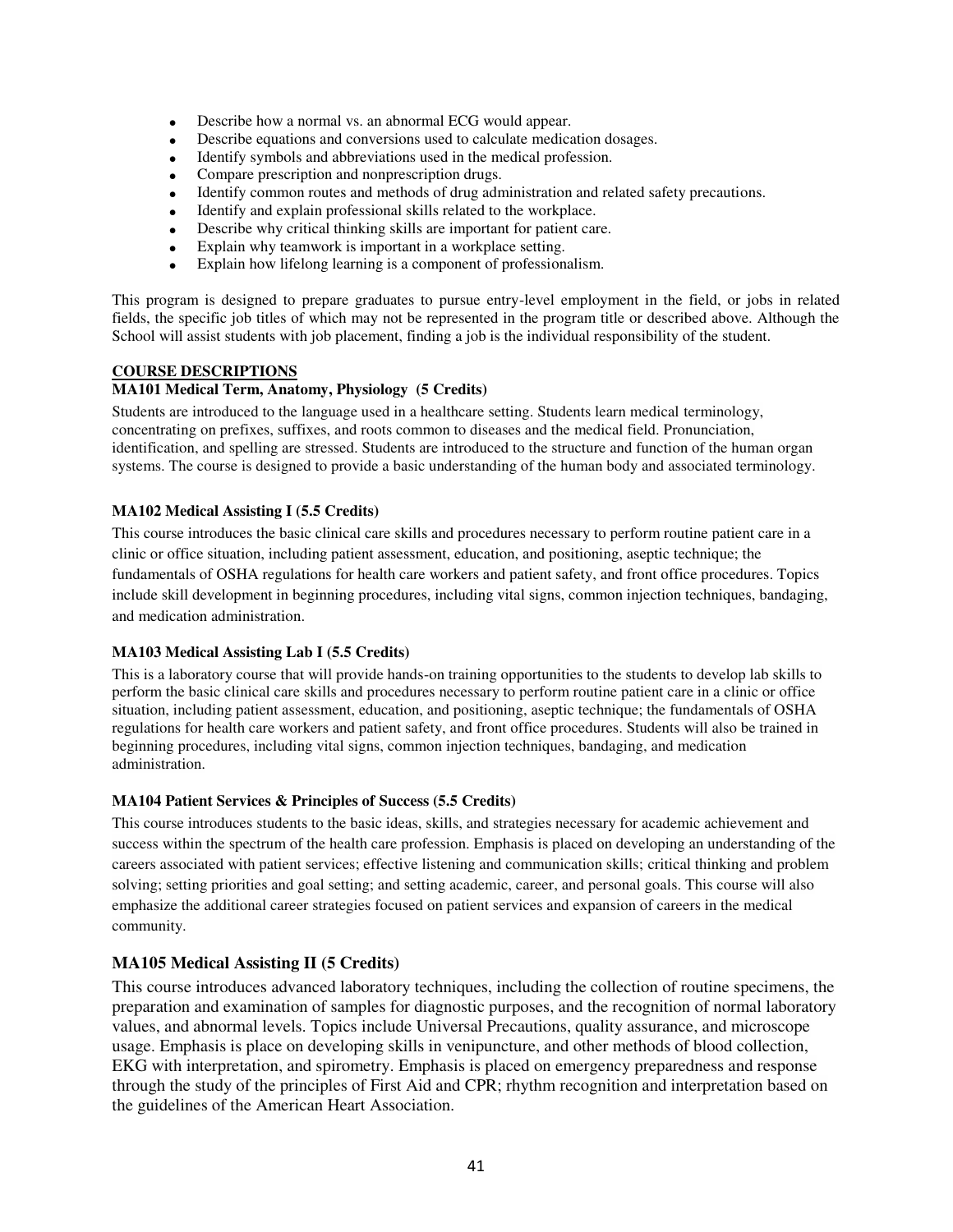#### **MA106 Medical Assisting II Lab (4.5 Credits)**

This is a laboratory course that will provide hands-on training opportunities to the students to develop advanced laboratory techniques, including the collection of routine specimens, the preparation and examination of samples for diagnostic purposes, and the recognition of normal laboratory values, and abnormal levels. Students will also be trained in advance procedures including Universal Precautions, quality assurance, and microscope usage. Emphasis is place on developing skills in venipuncture, and other methods of blood collection, EKG with interpretation, and spirometry. Emphasis is placed on emergency preparedness and response through the study of the principles of First Aid and CPR; rhythm recognition and interpretation based on the guidelines of the American Heart Association.

#### **MA107 & MA 108 Medical Assisting Practicum I & II (6 Credits)**

Students gain practical work experience with the opportunity to perform various clinical and administrative procedures in a supervised program for a minimum of 200 hours in a medical facility. This required externship is to correlate patient care principles and concepts with the hands-on experience of patient care situations as presented in the externship. Externships are taken in the final quarter of the program.

Upon successful completion of the program, graduates will receive a diploma.

#### **Placement Preparation & Assistance**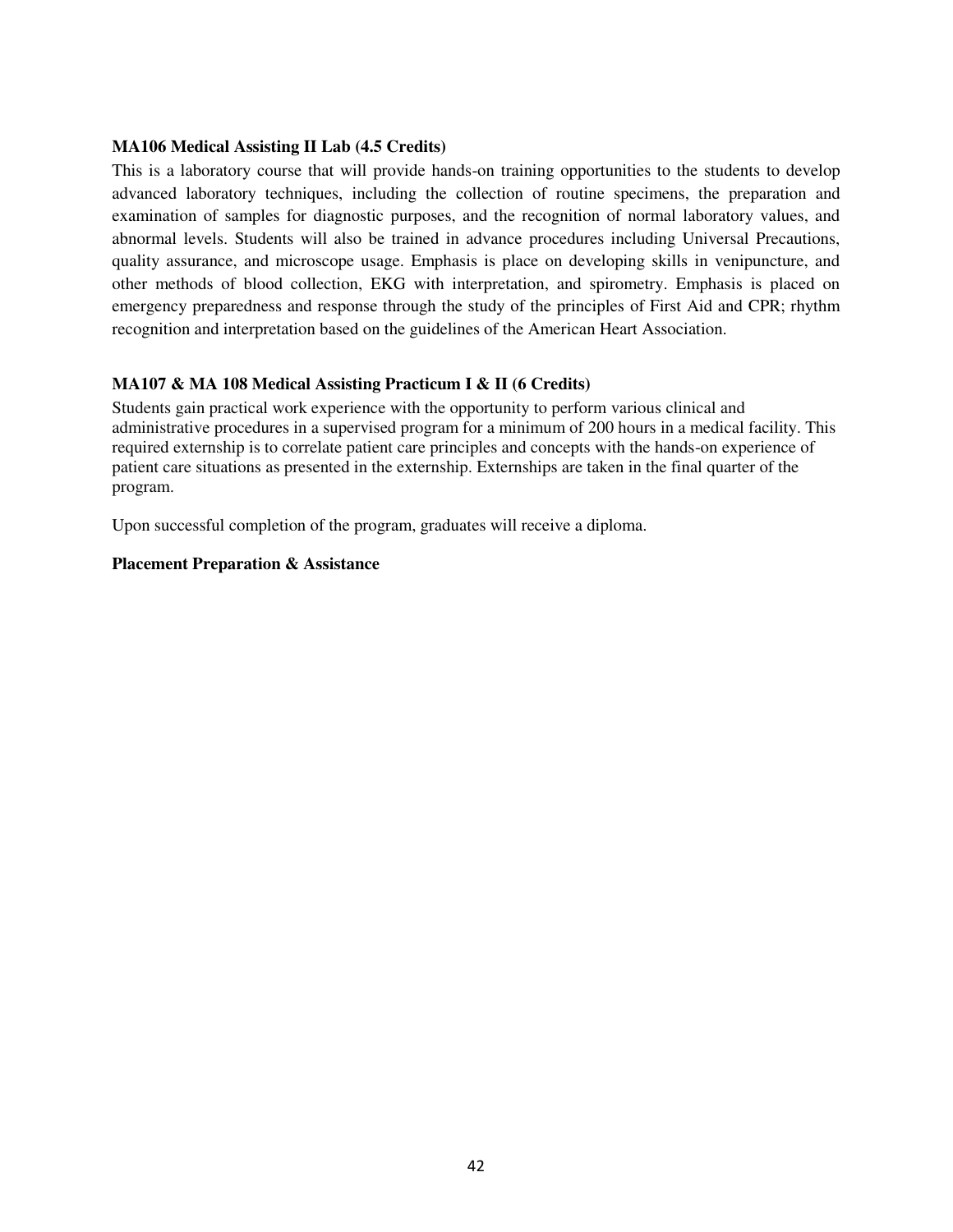### **DENTAL ASSISTANT**

### **PROGRAM OBJECTIVE**

Dental Assisting is an oral healthcare professional trained to provide supportive procedures for the dentist and for patients. Stellar Career College's Dental Assistant program is designed to introduce dental assisting students to the field of dentistry and dental assisting skills. Students are trained to provide quality dental services under the direction of a licensed dentist. The course covers the basics of dental anatomy, tooth morphology, dental radiography, teeth and gum diseases, infection control management, chairside assisting procedures, dental hygiene and patient education.

#### **PROGRAM LENGTH**

36 Weeks, 720 Hours, 130 Outside Prep Hours 36 Credits Dept. of Education Clock Hours: 720 and FSA Quarter Credits: 36

#### **PROGRAM SCHEDULE**

36 Week Course AM Schedule: 8:00 a.m. – 12:35 p.m. Monday - Thursday

# **PROGRAM DESCRIPTION**<br>DA101 Medical Terminology

DA102 Anatomy & Physiology DA106 Medical Assisting II Lab DA103 Dental Assisting Technology I DA106 Dental Assisting II Lab DA104 Dental Assisting I Lab DA107 Dental Assisting Externship

DA105 Dental Assisting Technology II Placement Preparation & Assistance

#### **OCCUPATIONAL OUTCOMES**

Dental Assistant (31-9091.00)

Medical Secretaries and Administrative Assistants (43-6013.00)

Dental Laboratory Technicians (51-9081.00)

**STUDENT LEARNING OUTCOMES:** After completing the Dental Assistant program, students will

be able to:

- Learn the role and responsibilities of a dental assistant
- Learn the skills to assist dentist with the tools and procedures that are needed
- Learn human anatomy and physiology related to dental care
- Learn to apply the principles of dental sciences to ensure quality patient care
- Learn to comply with all applicable OSHA standard
- Learn to apply current concepts of infection control and occupational safety
- Learn about safety data sheets (SDSs) to develop safe work procedures
- Learn the factors that affect dental materials and the properties of dental materials
- Learn different types of dental restorative materials
- Learn the skills of using types of dental cements
- Learn common dental procedures
- Learn how to work sanitation and safety measures
- Learn how to communicate in a clear professional manner
- Learn how to establish rapport with a patient
- Learn critical thinking practices to determine appropriate course of action
- Learn to educate patients in maintaining proper dental hygiene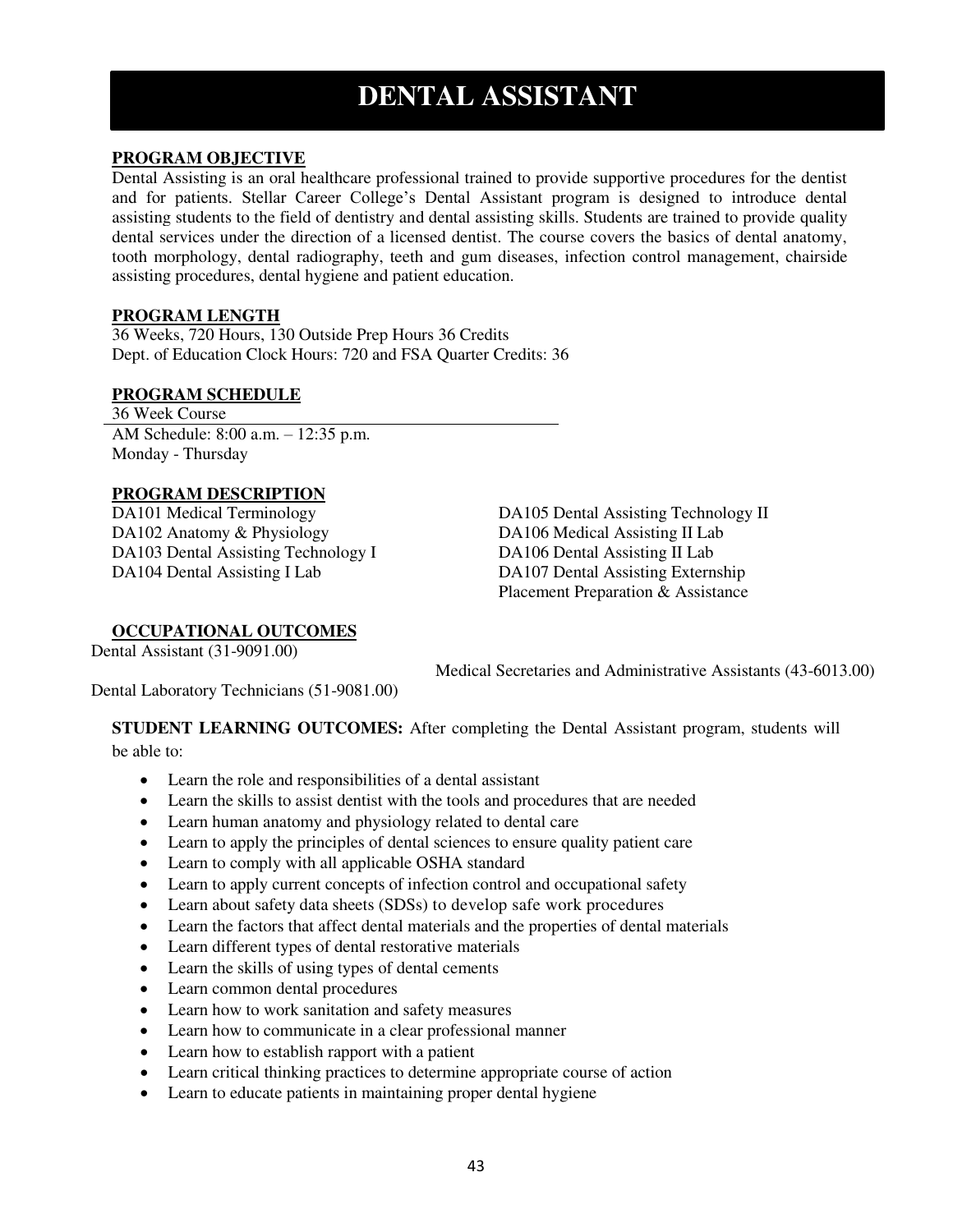This program is designed to prepare graduates to pursue entry-level employment in the field, or jobs in related fields, the specific job titles of which may not be represented in the program title or described above. Although the School will assist students with job placement, finding a job is the individual responsibility of the student.

#### **COURSE DESCRIPTIONS**

#### **DA101 Medical Terminology (4 Credits)**

Medical terminology is the study of the rules of medical word building. In this course the students are familiarized with the basic medical terminology through study of word roots, prefixes and suffixes. By the end of this course, students will be expected to have a basic understanding of medical terms and be able to pronounce & define medical terms accurately & correctly.

#### **DA102 Anatomy and Physiology (4 Credits)**

Students are introduced to the study of the structure and function of the human body. Basic concepts on the levels of structural organization, cells, tissues, organs and systems will be discussed. The course will cover the Integumentary System, Musculoskeletal System, Nervous System, Endocrine System, Cardiovascular System, Lymphatic System, Immune System, Respiratory System, digestive System, Urinary and Reproductive System.

#### **DA103 Dental Assisting Technology I (4 Credits)**

In this course students learn to pronounce and use dental terminology correctly. They learn to identify various parts of the mouth, neck, and throat. Students are taught structure (anatomical parts) of the tooth. Students learn the names of different types of teeth (incisors, canines, premolars, molars) and their function. The course also introduces students to primary goal of preventive dentistry and the role of good nutrition in maintaining dental health. Dental plaque, calculus and their role in causing dental disease is discussed. Students are also familiarized on the use of fluorides to improve dental health, prevent cavities and reverse early signs of tooth decay. Students learn to identify the types of questions asked on the medical and dental history forms. They go through the list of medical conditions and their importance in dental treatment. Learn to take vital signs and to record the results. Identify permanent (adult) and deciduous (baby) teeth. Learn cavity classification. The course includes understanding of the laws and rules of dentistry. Students learn to act in an ethical manner. Students learn the basics of dental jurisprudence describing the legal limitations and regulations related to the practice of dentistry. Information on HIPAA is discussed. Students also learn the differences between privacy, confidentiality and security. Students are introduced to basic pharmacology and its relationship to the dental profession. Topics include use of topical and local anesthetic agents, methods of administering local anesthesia, preparation of anesthetic syringes, use of nitrous oxide and precautions in its use.

#### **DA 104 Dental Assisting I Lab (8 Credits)**

Students will identify and understand the use of different instruments and major pieces of equipment found in a dental operatory. They will be described the major functions of rotary instruments. Students will know the correct seated position of the operator and assistant at chairside. Students will learn and demonstrate how to pass instruments in the position of use. It is the dental assistant's responsibility to maintain moisture control and keep a clean oral environment, when they are assisting with a dental procedure. Here students learn the different moisture control techniques which include oral evacuation systems, rinsing the oral cavity and teeth isolation.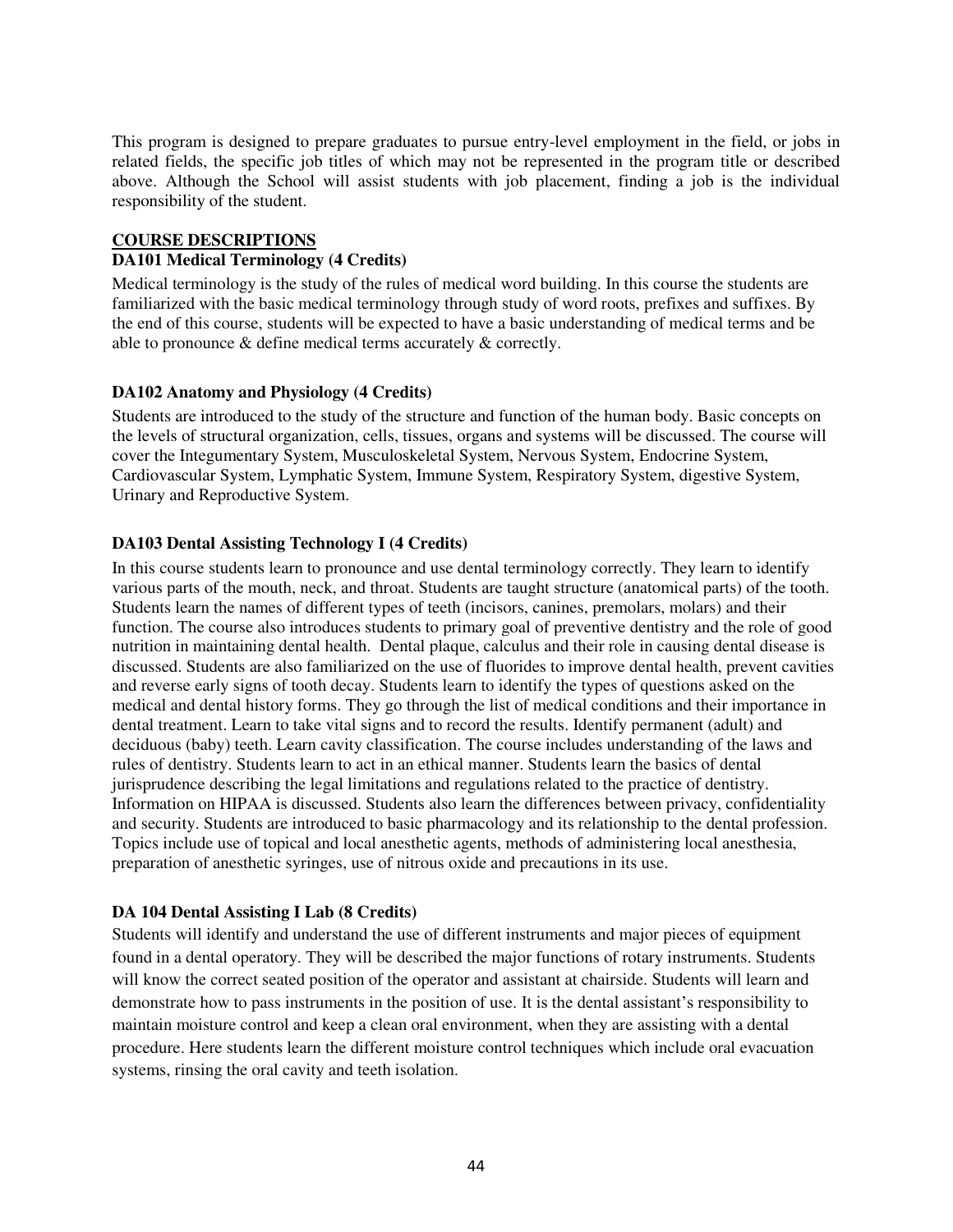In this course students learn about dental materials and how they're used in restorations. Topics include the factors that affect dental materials and the properties of dental materials; different types of dental cements and their use; identify the principles of cavity preparation and the different cavity classifications; compare impression materials that are used in the dental office; how to construct a custom tray, its purpose, and the materials used; purpose of a bite registration; how to trim a stone or plaster cast for general and orthodontic uses.

This course will also introduce you to radiology. Topics include dental radiographs, hazards and benefits of x-rays, cell radio-sensitivity, and effects of radiation on cells, types of radiation produced by the machine, radiation hazards, dental film sizes and storage. Students also learn the manual, automatic, and instant processing methods for radiographs.

#### **DA 105 Dental Assisting Technology II (4 Credits)**

In this course students will study the microorganisms that cause disease, transmission of diseases, oral pathology and emergencies most likely to encounter in the dental office. Students learn about infection control procedures, personal attire, protective barriers, disinfection procedures and sterilization. Students learn universal precautions that are to be taken with every patient. Students also learn proper handwashing and gloving procedures. This course also introduces students to the OSHA regulations that are intended to minimize employee illness due to accidents and disease encountered in the workplace. Topics to be discussed will be OSHA regulations relating to the dental office, blood borne pathogens standard, infection control requirements and workplace hazards.

#### **DA 106 Dental Assisting II Lab (8 Credits)**

This is continuation of Dental Assisting I Lab. The previous topics will be continued in depth. Students will identify and understand the use of different instruments and major pieces of equipment found in a dental operatory. They will be described the major functions of rotary instruments. Students will know the correct seated position of the operator and assistant at chairside. Students will learn and demonstrate how to pass instruments in the position of use. It is the dental assistant's responsibility to maintain moisture control and keep a clean oral environment, when they are assisting with a dental procedure. Here students learn the different moisture control techniques which include oral evacuation systems, rinsing the oral cavity and teeth isolation. In this course students learn about dental materials and how they are used in restorations. Topics include properties of dental materials; different types of dental cements and their use; identify the principles of cavity preparation and the different cavity classifications; compare impression materials that are used in the dental office; how to construct a custom tray, its purpose, and the materials used; purpose of a bite registration; how to trim a stone or plaster cast for general and orthodontic uses. This course will introduce you to radiology. Topics include types of dental radiographs, hazards and benefits of x-rays, cell radio-sensitivity, effects of radiation on cells, types of radiation produced by the machine and their hazards, dental film sizes, speeds, components, and storage. Students also learn the manual, automatic, and instant processing methods for radiographs

#### **DA 107 Dental Assisting Externship (4 Credits)**

Students gain practical work experience with the opportunity to perform various clinical and administrative procedures in a supervised program for a minimum of 200 hours in a medical facility. This required externship is to correlate patient care principles and concepts with the hands-on experience of patient care situations as presented in the externship. Externships are taken in the final quarter of the program.